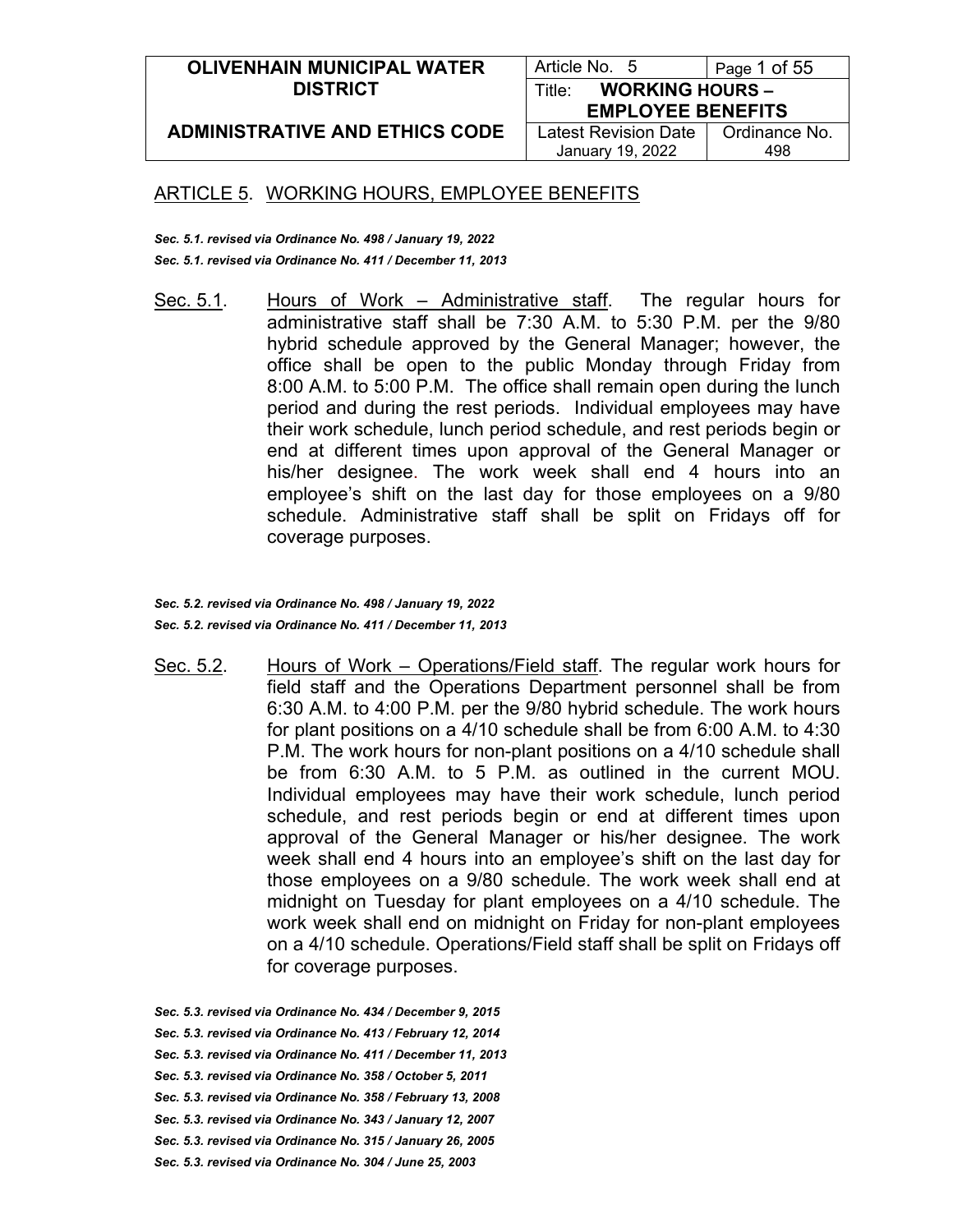| <b>OLIVENHAIN MUNICIPAL WATER</b>     | Article No. 5                    | Page 2 of 55  |
|---------------------------------------|----------------------------------|---------------|
| <b>DISTRICT</b>                       | <b>WORKING HOURS -</b><br>Title: |               |
|                                       | <b>EMPLOYEE BENEFITS</b>         |               |
| <b>ADMINISTRATIVE AND ETHICS CODE</b> | Latest Revision Date             | Ordinance No. |
|                                       | January 19, 2022                 | 498           |

*Sec. 5.3. revised via Ordinance No. 498 / January 19, 2022 Sec. 5.3. revised via Ordinance No. 295 / July 24, 2002*

Sec. 5.3. Overtime. All employees of the District shall be on call twenty-four (24) hours a day during the course of their employment and, upon instructions of the General Manager, shall work during any emergency affecting operations of the District as determined by District management. The determination as to what constitutes an emergency or other circumstance requiring an employee to work after normal hours shall be determined solely by the General Manager or his/her designee. All employees are expected to comply with all General Manager or designee decisions on working hours.

> All employees are required to maintain and provide a working telephone number where they may be reached in the event of an emergency. This telephone number shall be listed in the District's personnel files and must be kept up to date.

> Overtime shall be defined as work performed before or after the regularly scheduled work day or work week. When an employee must work on the 7th consecutive day of his/her regularly scheduled work week or holidays as specified in §5.29 of the Admin Code, such hours shall be paid at double time in addition to any other pay. 30 minutes minimum must be worked on each of the preceding days to trigger the double time on the 7th consecutive day. Sick, vacation, and holidays, are considered working hours for purposes of calculating overtime and double time. Duty compensation rules are separate as outlined in the current MOU. When an employee works more than 12 hours in a day, those hours worked in addition to the 12 hours shall be paid at the rate of double of an employee's pay per California State Law.

> Per the Federal Labor Standards Act, overtime compensation will be paid on the regular pay day for the period in which such workweek ends. However, when the correct amount of overtime compensation cannot be determined until sometime after the regular pay period, any excess overtime compensation will be paid as soon after the regular pay period as is practicable.

> Shift Differential Hourly Compensation. District employees will be eligible for shift differential hourly compensation of .75 cents per hour in addition to their regular hourly pay rate when the regular work shift is moved to before or after the normal working hours.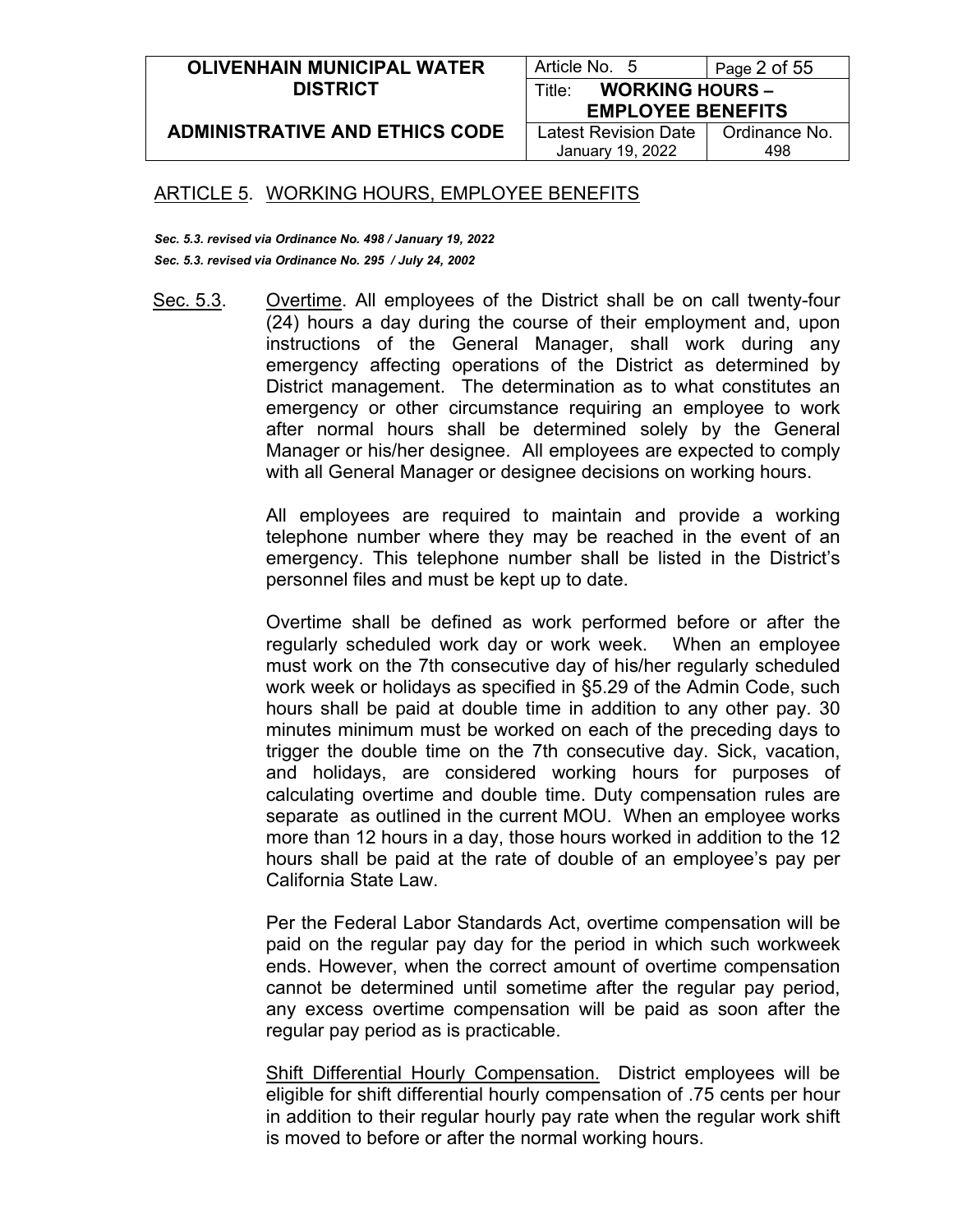| <b>OLIVENHAIN MUNICIPAL WATER</b>     | Article No. 5                    | Page 3 of 55  |
|---------------------------------------|----------------------------------|---------------|
| <b>DISTRICT</b>                       | <b>WORKING HOURS -</b><br>Title∵ |               |
|                                       | <b>EMPLOYEE BENEFITS</b>         |               |
| <b>ADMINISTRATIVE AND ETHICS CODE</b> | Latest Revision Date             | Ordinance No. |
|                                       | January 19, 2022                 | 498           |

1. Standby Duty. Duty rules apply to those positions designated to be on a Standby Duty assignment including; Primary Standby Duty, Secondary Standby Duty, Water Watch, Wastewater, Water Treatment, and Technicians.

All non-exempt positions in the following Operations and Customer Services (CS) department divisions: Construction, Systems Operations, Systems Maintenance, IT (Instrument Control Technicians only), Waste Water, Water Treatment, and CS-Meters Field Services Technicians require the ability to take duty working after hours, evenings, weekends and holidays. Each division creates a multiple week duty schedule in advance of the duty assignment. A duty roster is then created and maintained by the Construction Operations Supervisor. Duty meetings are held once a week, and at that meeting, a duty agenda is distributed including who is on call for that week. Duty is normally performed for seven straight days (Wednesday to Wednesday) except for Water Treatment Duty. If a duty assignment switch is needed, (after the duty list is finalized) it must be approved by the employee's direct supervisor. The requirement to work duty on a District observed holiday and flex Friday off will be rotated as equally as possible amongst all duty employees throughout the year. All qualified non‐exempt staff in the six Operations divisions are required to work duty as all employees need to equally share duty responsibilities. Those on duty are required to wear District uniforms when working with the public.

Primary (#1 and #2) duty responsibilities are rotated every other day. Those on a primary duty rotation are required to check‐in with customer service staff before they go home, to call in to After‐Hours Dispatch to start their scheduled rotation day of duty, and to lock‐up and secure Building J facilities at the end of each shift change. In the event a Primary or Secondary duty person gets a page or call from District staff or After‐Hours Dispatch, they must acknowledge the page/call immediately. For Water Watch, Waste Water, and Water Treatment an "Alarm Response" is if a duty person gets a page and must acknowledge the alarm via telephone or must login via laptop computer immediately after the call or when the alarm is received.

Duty staff (Primary, Secondary and Technicians) will receive 1.5 times the hourly rate of pay OR a minimum stipend of \$25.00 ) per day of duty, if the hourly rate is less than the minimum stipend. Double time will be paid on the  $7<sup>th</sup>$  consecutive day.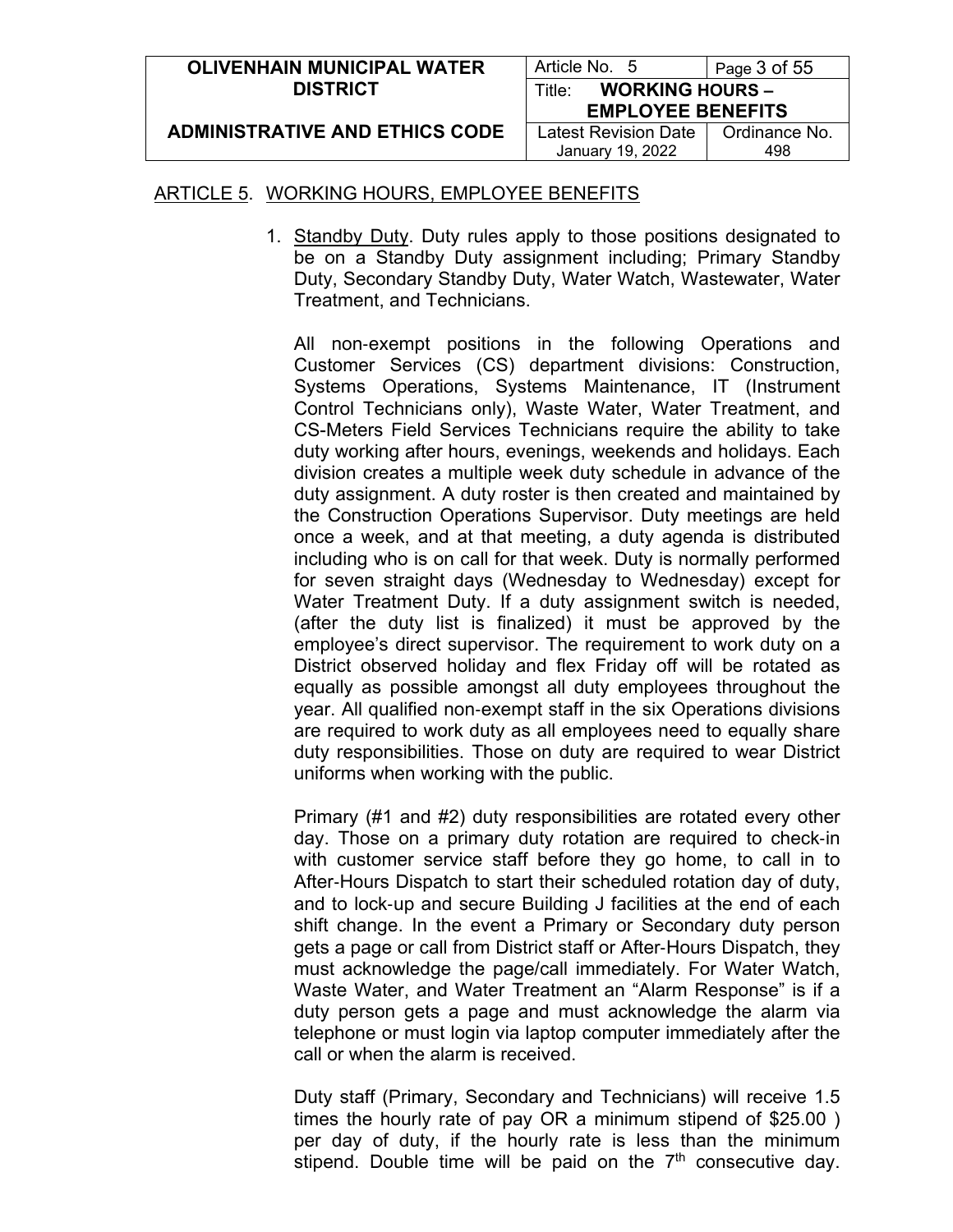| <b>OLIVENHAIN MUNICIPAL WATER</b>     | Article No. 5                    | Page 4 of 55  |
|---------------------------------------|----------------------------------|---------------|
| <b>DISTRICT</b>                       | <b>WORKING HOURS -</b><br>Title: |               |
|                                       | <b>EMPLOYEE BENEFITS</b>         |               |
| <b>ADMINISTRATIVE AND ETHICS CODE</b> | Latest Revision Date             | Ordinance No. |
|                                       | January 19, 2022                 | 498           |

Other duty compensation will be paid according to the Duty Compensation Chart attachment to the current MOU. All overtime and double time for duty pay is subject to supervisor verification. A further explanation of duty rules and procedures can be found in the employee handbook.

STAY AVAILABLE/RESPONSE TIME ‐ Employees must be able to perform their essential job functions if and when called. Employees should refrain from activities or personal constraints which would effectively prevent the employee from responding to a call within one hour or to adequately and safely perform their job duties if called out. Employees should not engage in activities that hinder their ability to respond to duty calls immediately in a responsible manner within a one (1) hour response time, as generally defined within the radius map negotiated in the previous MOU. Force majeure, including acts of god, illnesses, and unusual traffic, would be exceptions for exceeding the 1 hour response time.

STAY SOBER ‐ No use of or possession of any alcohol or controlled or illegal substance while on duty.

USE OF VEHICLE ‐ Employees are expected to keep the duty vehicle with them in order to respond in a timely manner. De minimus personal use is acceptable such as routine errands and family events, so long as the 1 hour response time is adhered to. Use of the District vehicle for personal financial gain is unacceptable. The duty vehicle shall not be used for any personal business that would be detrimental or unbecoming to the positive reputation and perception of OMWD, such as parking in front of bars, illicit businesses, gun stores or shows, liquor stores, gambling facilities or houses of ill repute.

2. Call Back. Call back is work required of an employee who, following completion of the employee's work day and departure from the employee's work site, is ordered to report back to duty to perform work determined necessary by the General Manager or designee. To qualify for this call back provision, an employee must leave the place from which the employee is called and actually report to a work site and/or the office. An employee who is called back, as defined above, shall receive a minimum of three hours time at the rate of time and one half of an employee's pay.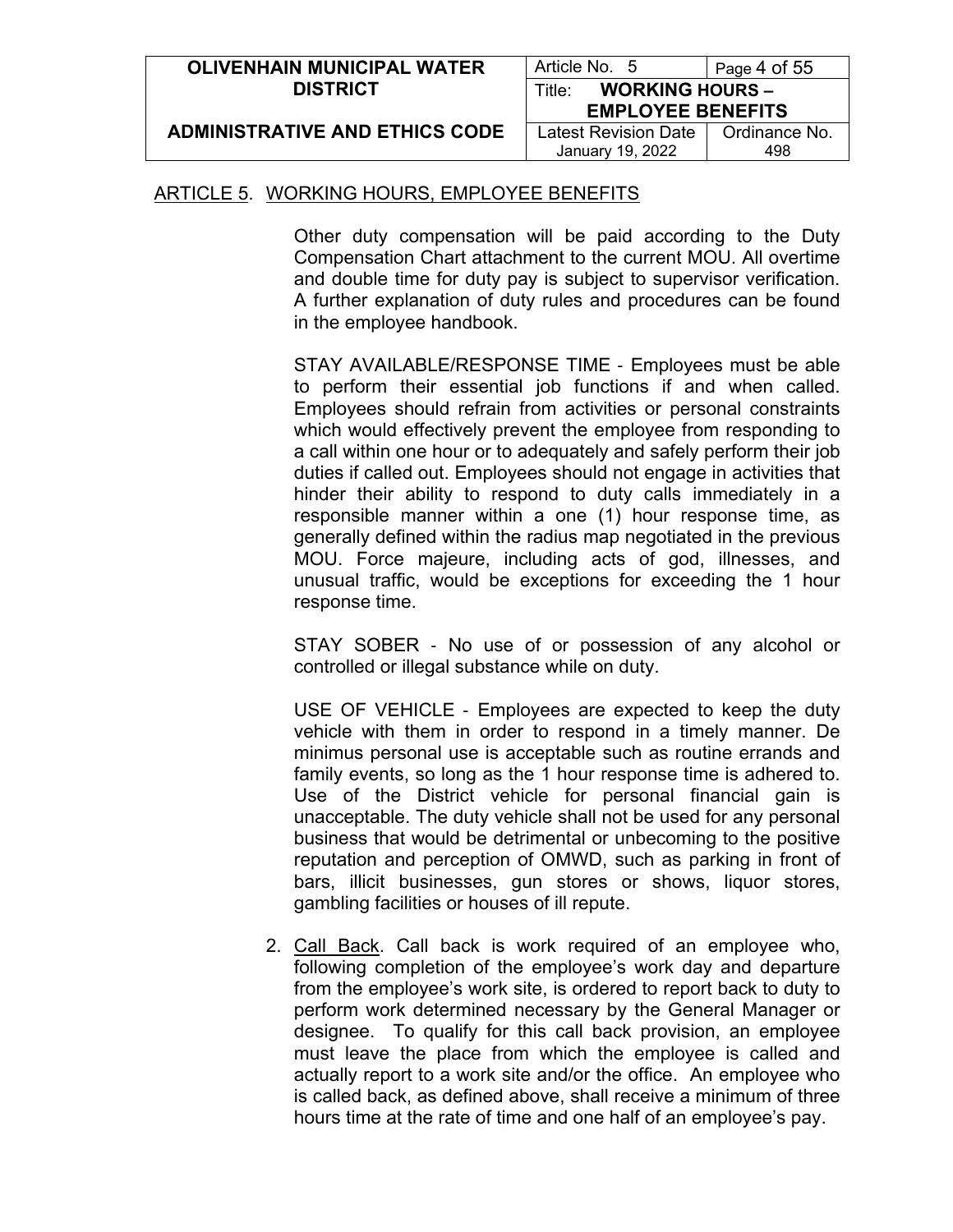| <b>OLIVENHAIN MUNICIPAL WATER</b>     | Article No. 5                    | Page 5 of 55  |
|---------------------------------------|----------------------------------|---------------|
| <b>DISTRICT</b>                       | <b>WORKING HOURS -</b><br>Title: |               |
|                                       | <b>EMPLOYEE BENEFITS</b>         |               |
| <b>ADMINISTRATIVE AND ETHICS CODE</b> | <b>Latest Revision Date</b>      | Ordinance No. |
|                                       | January 19, 2022                 | 498           |

Overtime work in conjunction with a regular, scheduled workday, either beginning earlier or working past a normal scheduled workday, is not call back work.

- 3. Compensatory Time. In lieu of pay for overtime worked, compensatory time pay may be accumulated up to a one-time maximum of 160 hours per year. A voluntary cash out will be made available the last pay period in June. The last pay period in December of each year will be a mandatory pay out. Employees may not accumulate Graveyard Overtime or Graveyard Double Time into their Compensatory Time banks. The use of compensation time by employees is subject to the same rules, approvals, and notices as vacation time set forth in §5.31 of the Administrative and Ethics Code.
- 4. Reimbursement for Meals. Effective January 1, 2022 an employee who is scheduled to work overtime, including emergency call back overtime in excess of a normal work day, shall be reimbursed for the actual cost of his/her meal, not to exceed eighteen dollars (\$18.00), provided such extended work day exceeds two hours of overtime on any single shift. Such overtime may be performed before or at the end of a work day and need not be limited to one meal per day.

Reimbursements will only be given for actual receipts for meals. The Supervisor will have the ability to extend the time period for a meal reimbursement to a reasonable amount of time after the job concludes for special circumstances and shall follow up with an email to the General Manager the next day. Exceptions to the above requirements may be granted by the General Manager at his/her sole discretion.

*Sec. 5.4. revised via Ordinance No. 498 / January 19, 2022 Sec. 5.4. revised via Ordinance No. 308 / January 28, 2004*

Sec. 5.4. Workweek, Payroll Period and Pay Day. The work week shall consist of forty (40) hours in any 7 day period or the hybrid designated hours as approved by the General Manager as outlined in the current MOU. The payroll period shall be bi-weekly and shall contain two (2) work weeks. Payday shall be every other Thursday for payment of wages up to and including the previous Friday, except on District holidays when direct deposit will be processed one day earlier.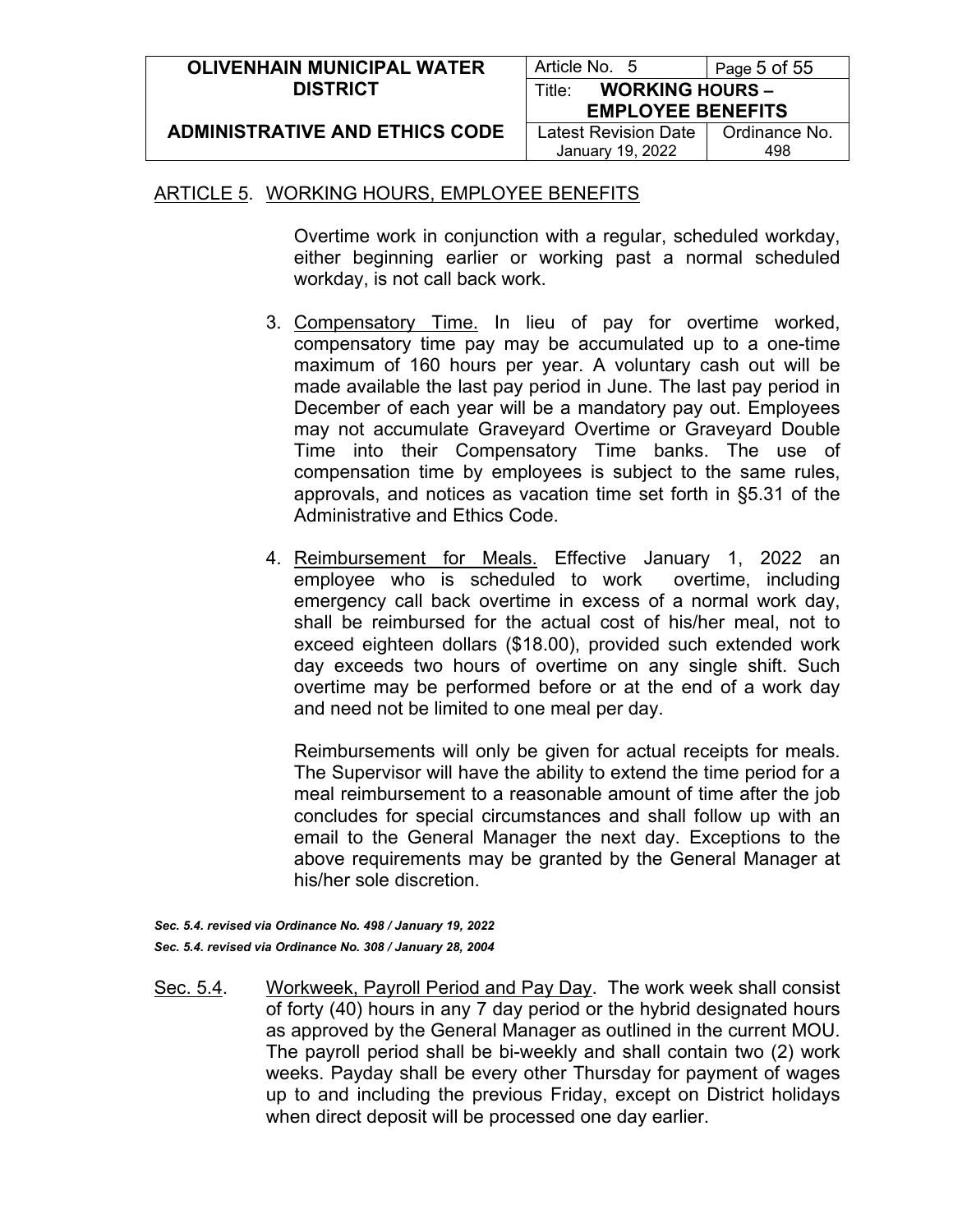#### **OLIVENHAIN MUNICIPAL WATER DISTRICT**

Article No. 5 | Page 6 of 55 Title: **WORKING HOURS –**

**ADMINISTRATIVE AND ETHICS CODE**

Latest Revision Date January 19, 2022

**EMPLOYEE BENEFITS** Ordinance No. 498

## ARTICLE 5. WORKING HOURS, EMPLOYEE BENEFITS

*Sec. 5.5. revised via Ordinance No. 498 / January 19, 2022 Sec. 5.5. revised via Ordinance No. 434 / December 9, 2015 Sec. 5.5. revised via Ordinance No. 308 / January 28, 2004*

Sec. 5.5. Automatic Payroll Deposit. The District will offer payroll direct deposit to financial institutions designated by employees. Automatic payroll deposit shall be posted to the employees' designated financial institution.

*Sec. 5.6. revised via Ordinance No. 498 / January 19, 2022*

Sec. 5.6. Payroll Disruption. If the District experiences computer failure or if a natural disaster occurs (flood, fire, sabotage, etc.) which causes disruption of the payroll system, the District may issue payroll advances equal to (90%) ninety percent of a normal net pay, or what the employee will be paid if amount earned is less than normal pay for the period. The District will use its best efforts to pay the balance at the earliest opportunity, but no later than two work weeks.

*Sec. 5.7. revised via Ordinance No. 498 / January 19, 2022*

Sec. 5.7. Lost Checks. If an employee loses an issued check, the District will replace the check only after the employee signs a document declaring the loss of said check. In the event the lost check is recovered and deposited, the employee will reimburse the District for the amount of the lost check within (24) twenty four hours or be subject to immediate termination.

*Sec. 5.8. revised via Ordinance No. 401 / October 10, 2012 Sec. 5.8. revised via Ordinance No. 315 / January 26, 2005*

Sec. 5.8. Payroll Advances. The District will not make any payroll advances prior to the regular payday unless a personal emergency arises. In all instances, approval is required by the employee's supervisor and the General Manager. A paycheck that is issued will be equal to (90%) ninety percent of a normal net pay, or what the employee will be paid if the amount earned is less than normal pay for the period. The District will pay the balance on the next regular payday.

*Sec. 5.9. revised via Ordinance No. 498 / January 19, 2022*

Sec. 5.9. Holiday. If the regular payday falls on a District holiday, direct deposits will be processed one workday prior to the holiday.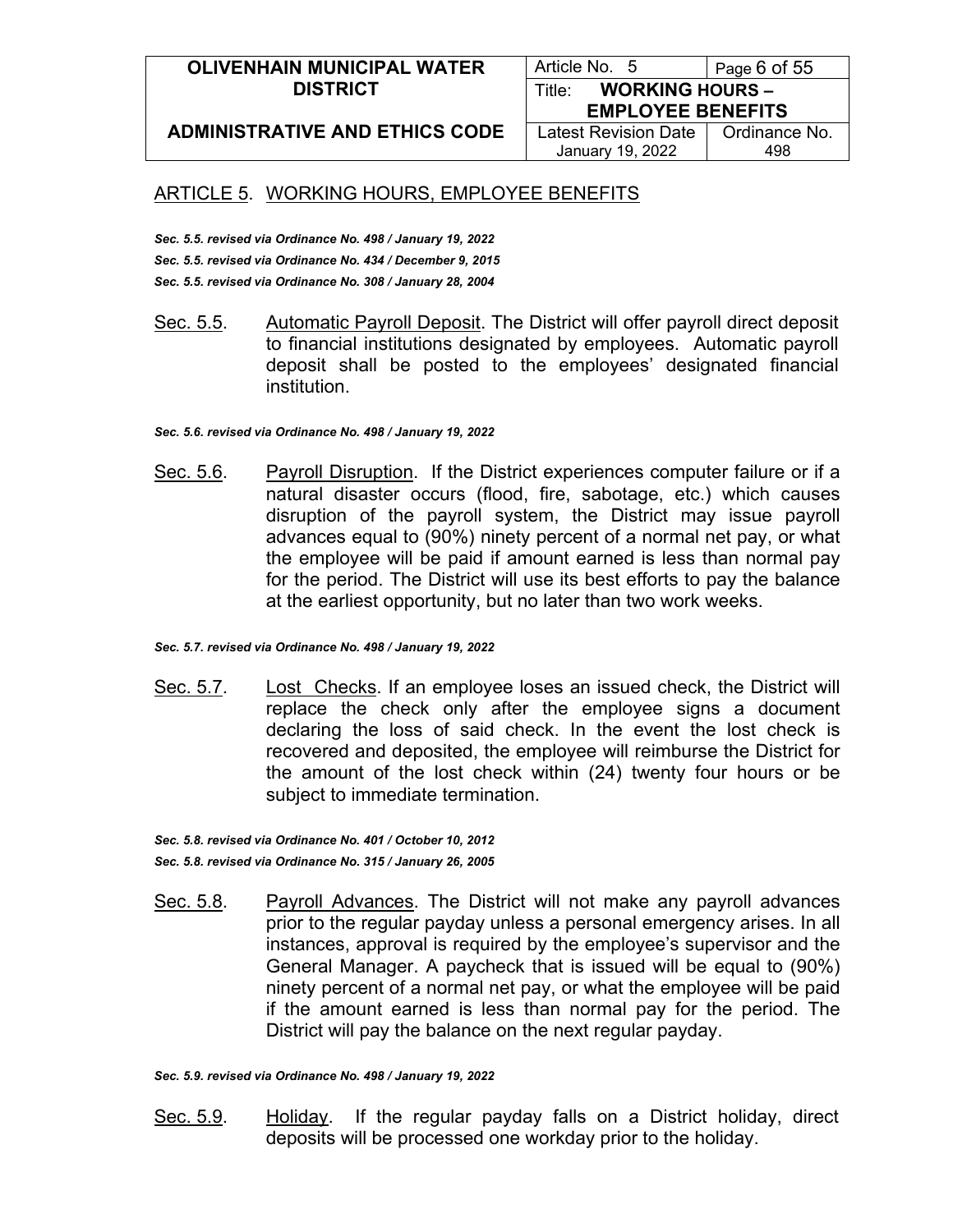| <b>OLIVENHAIN MUNICIPAL WATER</b>     | Article No. 5                    | Page 7 of 55  |
|---------------------------------------|----------------------------------|---------------|
| <b>DISTRICT</b>                       | <b>WORKING HOURS -</b><br>Title∸ |               |
|                                       | <b>EMPLOYEE BENEFITS</b>         |               |
| <b>ADMINISTRATIVE AND ETHICS CODE</b> | <b>Latest Revision Date</b>      | Ordinance No. |
|                                       | January 19, 2022                 | 498           |

*Sec. 5.10. revised via Ordinance No. 320 / July 27, 2005*

Sec. 5.10. Terminated Employees. An employee who presents a notice of termination at least 72 hours in advance of termination will receive all earnings due, and any accrued vacation and allowable sick time, prior to the time of departure. An employee who does not present notice of termination at least 72 hours in advance of termination will receive earnings due and any accrued vacation and allowable sick time within 72 hours after termination. An employee terminated by the District shall be compensated as provided in Article 4, Section 6.

*Sec. 5.11. revised via Ordinance No. 315 / January 26, 2005 Sec. 5.11. was deleted by Ordinance No. 305 / October 22, 2003 – numbering was revised accordingly.*

- Sec. 5.11. Employee Associations. The Employees Associations, known as Bargaining Unit Members Association (BUMA) and the Olivenhain Municipal District Employees Association (OMWDEA), may have an authorized agent of the Association visit work areas. He or she may have the right to be present at any meeting between a steward and the District and s/he may interview any employee privately, subject to the following rules:
	- A. The Agent will contact Management and secure approval before the interview;
	- B. Every effort will be made to not disrupt normal work hours;
	- C. Meetings will be restricted to matters of employer-employee relations;
	- D. The District shall allow for BUMA and OMWDEA meetings on District time during the negotiations period when pre-approved by department supervisor of the individual employees participating in the meetings and Human Resources to reserve the District conference room. Outside of the negotiations period, the meetings are to be held "off the clock" unless prior approval is granted by department supervisors of the individual employees first; then the Human Resources Manager.

*Sec. 5.12. revised via Ordinance No. 315 / January 26, 2005 Sec. 5.13. became 5.12. via Ordinance No. 305 / October 22, 2003 Sec. 5.13. revised via Ordinance No. 295 / July 24, 2002*

Sec. 5.12. Payroll Deductions and Association Dues. In accordance with the rules and regulations of the Olivenhain Municipal Water District, approved by the Board of Directors, it is agreed that any Association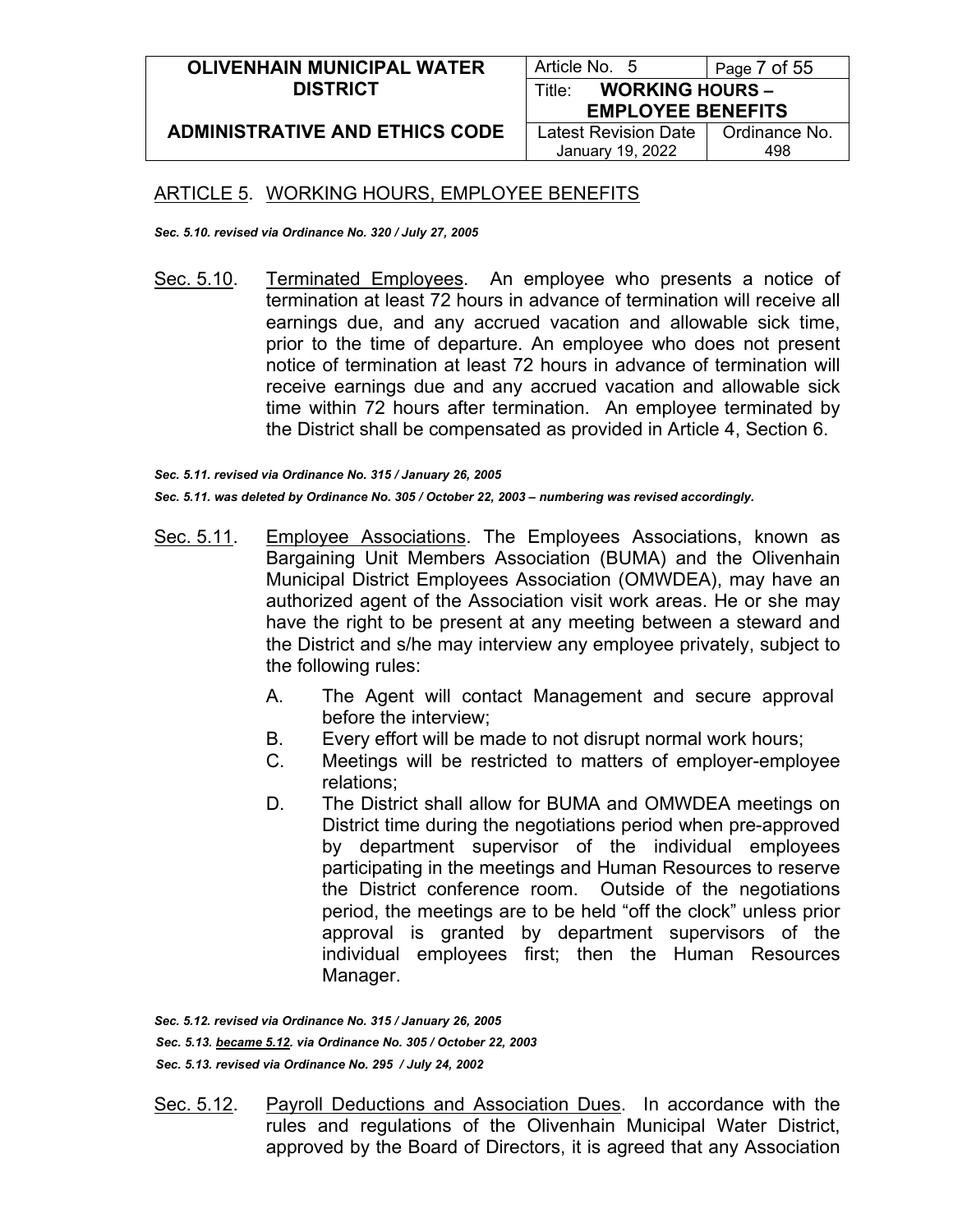| <b>OLIVENHAIN MUNICIPAL WATER</b>     | Article No. 5                    | Page 8 of 55  |
|---------------------------------------|----------------------------------|---------------|
| <b>DISTRICT</b>                       | <b>WORKING HOURS -</b><br>Title: |               |
|                                       | <b>EMPLOYEE BENEFITS</b>         |               |
| <b>ADMINISTRATIVE AND ETHICS CODE</b> | Latest Revision Date             | Ordinance No. |
|                                       | January 19, 2022                 | 498           |

dues and other deductions as may be properly requested and lawfully permitted shall be deducted by the District from the salary of each employee covered hereby who files with the District a written authorization requesting that such other deductions be made. Remittance of the aggregate amount of all dues and other proper deductions made from the salaries of employees covered hereunder shall be made to the designated Associations by the District.

*Sec. 5.13. revised via Ordinance No. 315 / January 26, 2005*

- Sec. 5.13. Bulletin Boards. The District will furnish, for the exclusive use of the Associations, one 24 x 36 bulletin board space in an employee common area. The bulletin board shall be used only for the following subjects:
	- A. Information on Association elections and the results. Steward's reports and notices of interest.
	- B. Reports on Official business of the Associations, including reports of the committees or the Board of Directors.
	- C. Schedule of the Association meetings and news bulletins.
	- D. Association membership benefits, programs and promotions, constitution and by-laws, rules and regulations.
	- E. Other written material which first has been approved by the General Manager or his or her designee.
	- F. Bulletin board material other than those items enumerated in A) through D) above shall be subject to District approval.

Prior to posting, any material shall be initialed by an authorized representative of the Associations and Management.

In cases where the Associations represent more than one representation unit at a work location, the space described above will become the bulletin board space for all employee classifications represented by the Associations.

*Sec. 5.14. revised via Ordinance No. 462 / January 16, 2019*

Sec. 5.14. Temporary Assignment for Duties in a Higher Class (Out-of-Class Pay). By prior approval of the General Manager, temporary advancement of a qualified employee assigned to perform the duties in a job classification which is compensated at a pay rate higher than such employee's regular class may be granted.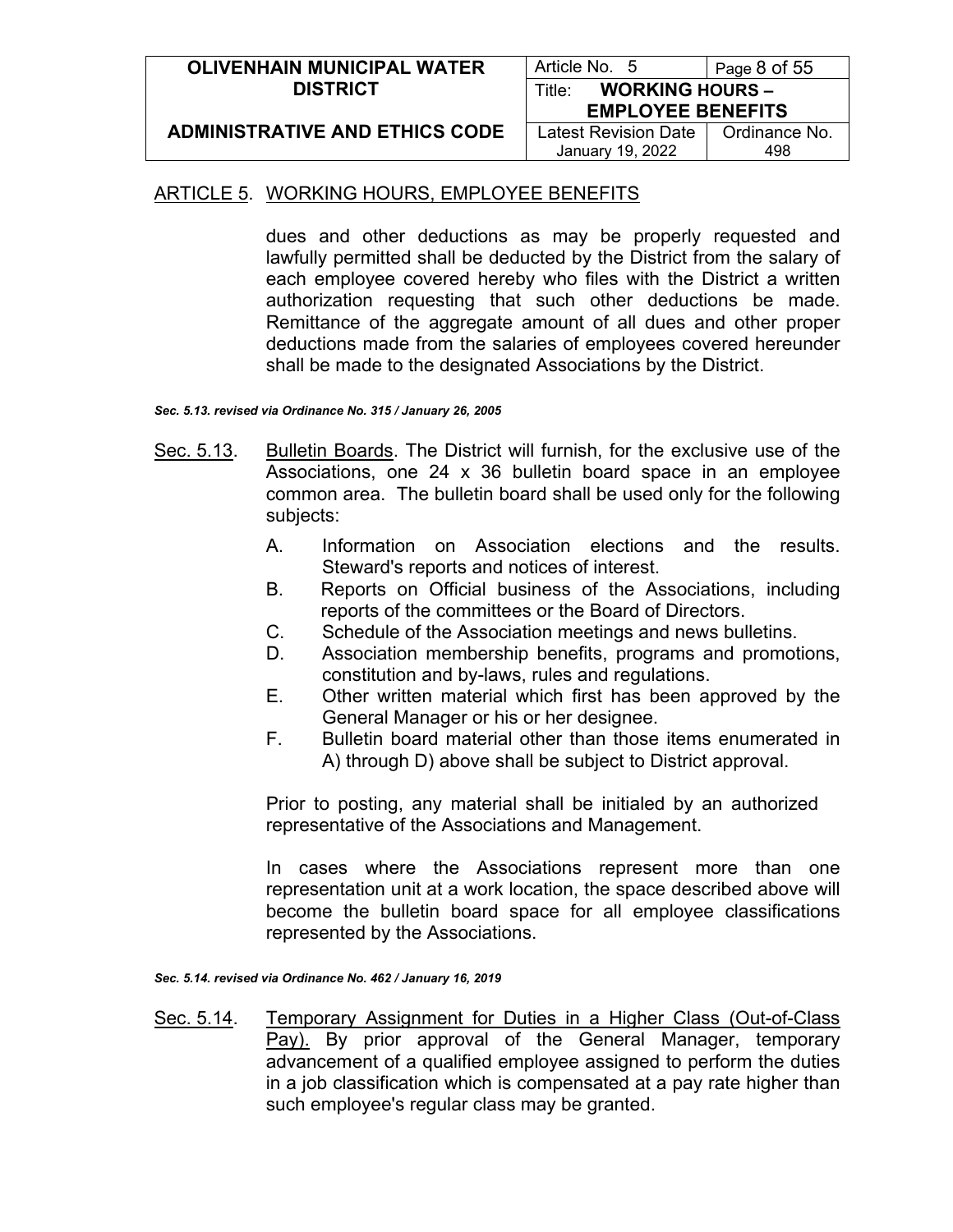| <b>OLIVENHAIN MUNICIPAL WATER</b>     | Article No. 5                    | Page 9 of 55  |
|---------------------------------------|----------------------------------|---------------|
| <b>DISTRICT</b>                       | <b>WORKING HOURS -</b><br>Title∶ |               |
|                                       | <b>EMPLOYEE BENEFITS</b>         |               |
| <b>ADMINISTRATIVE AND ETHICS CODE</b> | Latest Revision Date             | Ordinance No. |
|                                       | January 19, 2022                 | 498           |

Upon such approval, the employee so assigned shall remain in his/her current class but shall be paid an additional 5% over and above their regular rate of pay. The assignment must be for at least 2 work weeks with the effective date of the additional pay beginning at the discretion of the General Manager. When the employee returns to his/her normal duties, his/her pay shall revert back to the pay scale existing prior to working out-of-class. The assignment is not to be used for normal vacations or short-term absences, but for a specific and necessary need of the District.

According to Government Code 20480, an out-of-class appointment must be tracked and reported to CalPERS only when a vacant position exists that is being recruited for. These appointments cannot exceed 960 hours within a fiscal year.

*Sec. 5.15. revised via Ordinance No. 473 / January 15, 2020 Sec. 5.15 revised via Ordinance No. 463 / February 13, 2019 Sec. 5.15. revised via Ordinance No. 320 / July 27, 2005*

Sec. 5.15. Seniority. Seniority shall mean the status attained by length of service with the District. Seniority shall be determined from the day of an employee's official appointment to District service. A new employee shall have no seniority until the employee has completed six (6) months of employment. Upon the completion of six (6) months of employment, the employee will acquire seniority from the date of hire. An employee, transferred or promoted, shall accrue no seniority in the new position until the completion of six (6) months in pay status in the new position. The employee's total seniority with the District will be credited.

> Rehires will have their seniority and benefits "bridged" regardless of the separation time. Unless otherwise specified in the Administrative and Ethics Code, seniority and benefits shall be adjusted and accrued immediately. The rehire date shall be merged with the original hire date to assign an "adjusted benefits date" for the following: sick leave, vacation leave, floating holiday leave, 457 matching, service awards, and uniform allowance. The calculation will be added to the original hire date to assign the "adjusted benefits date".

> An employee on an unpaid leave of absence in excess of 30 calendar days shall accrue no seniority until the employee returns to a paid status.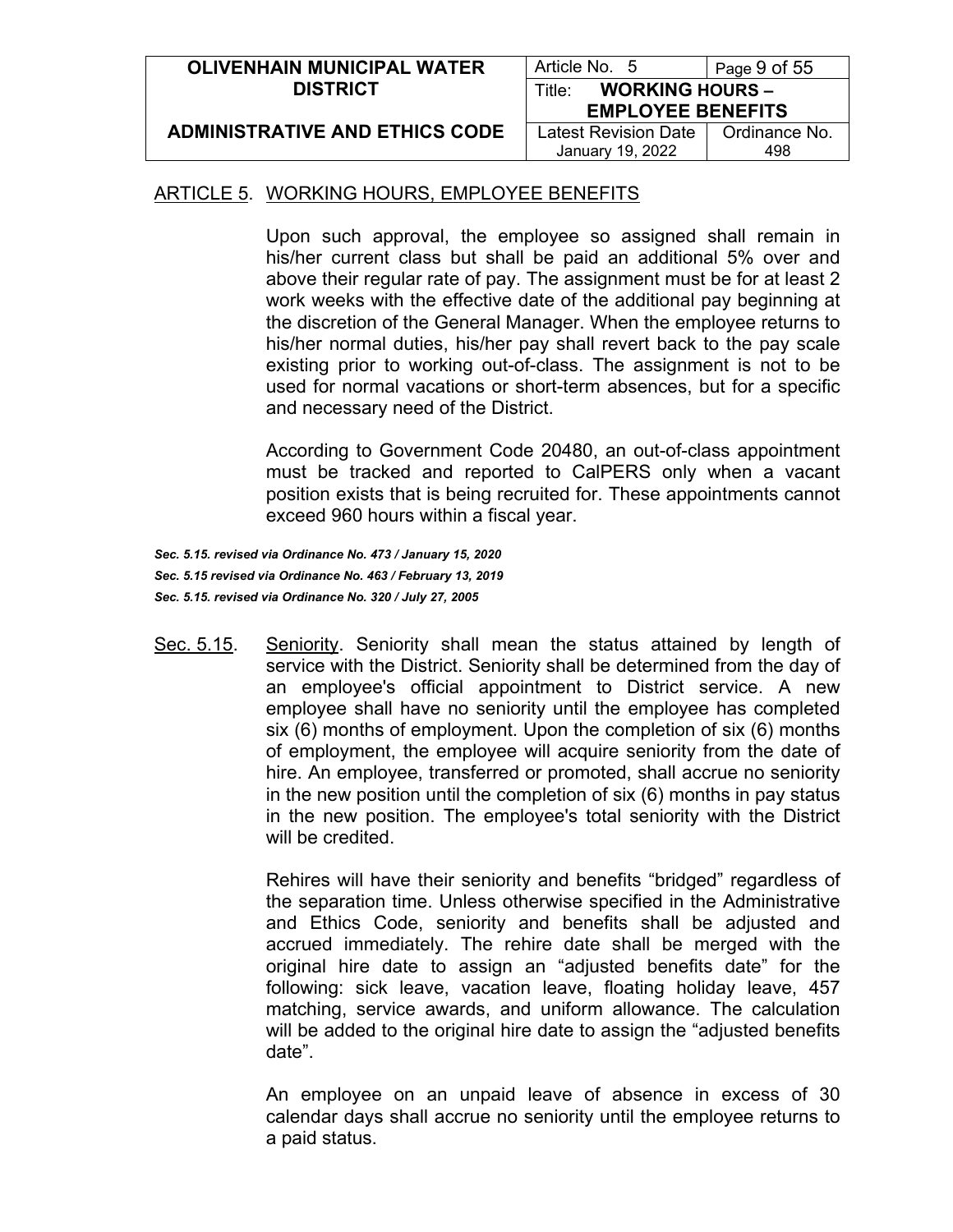| <b>OLIVENHAIN MUNICIPAL WATER</b>     | Article No. 5                    | Page 10 of 55 |
|---------------------------------------|----------------------------------|---------------|
| <b>DISTRICT</b>                       | <b>WORKING HOURS -</b><br>Title: |               |
|                                       | <b>EMPLOYEE BENEFITS</b>         |               |
| <b>ADMINISTRATIVE AND ETHICS CODE</b> | <b>Latest Revision Date</b>      | Ordinance No. |
|                                       | January 19, 2022                 | 498           |

Any disagreement over the application of any method of applying seniority utilized by any department will be subject to the grievance procedure.

*Sec. 5.16 revised via Ordinance No. 320 / July 27, 2005 Sec. 5.16. revised via Ordinance No. 305 / October 22, 2003*

Sec. 5.16. Personnel Files. The District Human Resources Manager shall maintain a personnel file for each employee. Unauthorized access to personnel records is strictly prohibited. Within reasonable limitations, each employee has the right to inspect his or her own personnel file with a Human Resources representative present.

*Sec. 5.17 revised via Ordinance No. 385 / February 9, 2011 Sec. 5.17. revised via Ordinance No. 382 / August 25, 2010 Sec. 5.17. revised via Ordinance No. 315 / January 26, 2005*

Sec. 5.17. Employee Parking. The General Manager shall designate certain areas of all District properties for employee parking of personal vehicles. District Employees shall only park their personal vehicles in these areas. Any employee who elects to park his or her vehicle in any of these designated areas shall bear all risk of any type of damage or loss to vehicle.

*Sec. 5.18. revised via Ordinance No. 498 / January 19, 2022 Sec. 5.18. revised via Ordinance No. 463 / February 13, 2019 Sec. 5.18. revised via Ordinance No. 411 / December 11, 2013 Sec. 5.18. revised via Ordinance No. 382 / August 25, 2010 Sec. 5.18. revised via Ordinance No. 362 / June25, 2008 Sec. 5.18. revised via Ordinance No. 320 / July 27, 2005 Sec. 5.18. revised via Ordinance No. 315 / January 26, 2005 Sec. 5.18. revised via Ordinance No. 446 / December 7, 2016*

#### Sec. 5.18. Uniform and Dress Codes.

- A. Employees of the District are expected to dress in a professional manner while conducting District business. A dress and grooming code may be established by the General Manager for all employees.
- B. Identification is an important part of the employee's dress code. District employees are required to carry District employee identification at all times while on shift, which is particularly important when dealing with the public. If an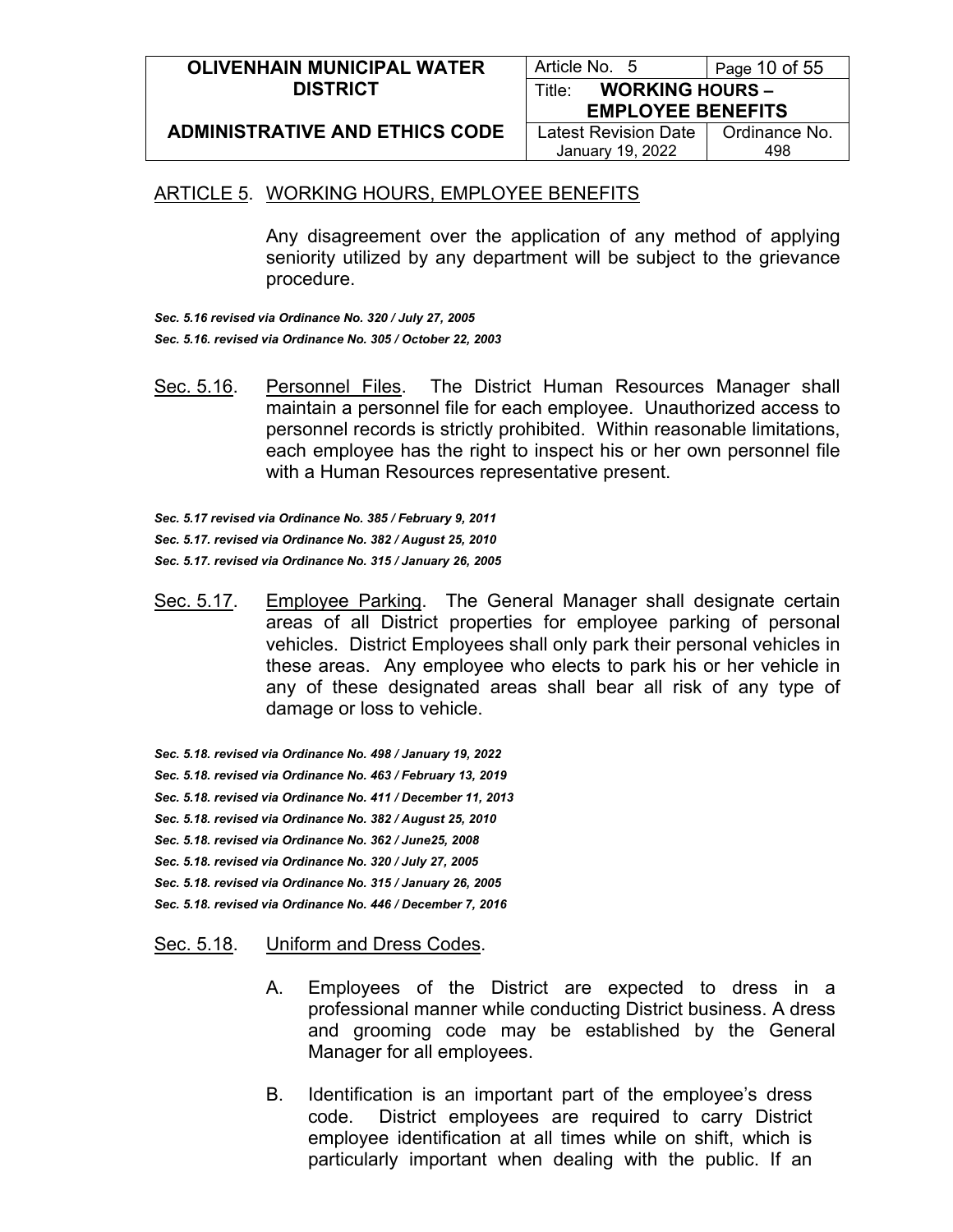| <b>OLIVENHAIN MUNICIPAL WATER</b>     | Article No. 5                    | Page 11 of 55 |
|---------------------------------------|----------------------------------|---------------|
| <b>DISTRICT</b>                       | <b>WORKING HOURS -</b><br>Title: |               |
|                                       | <b>EMPLOYEE BENEFITS</b>         |               |
| <b>ADMINISTRATIVE AND ETHICS CODE</b> | Latest Revision Date             | Ordinance No. |
|                                       | January 19, 2022                 | 498           |

employee misplaces his/her identification badge, the employee must immediately contact Human Resources for a replacement. Upon termination, employees must surrender their identification badges to the District.

C. The District will provide the following uniform allowance:

Effective January 1, 2014, \$142.11 per fiscal year for hourly non-supervisory employees in the following divisions (construction, systems, backflow, inspection, fleet maintenance, facilities, field services, and warehouse purchasing) are authorized a work pants allowance. The pant allowance will be increased yearly by San Diego CPI‐U per the MOU. The style and appearance of pants purchased by employees must be approved at the discretion of the General Manager.

Wastewater, Water Treatment, Electrical/Pumps and Motors, and Park employees shall be issued job specific uniforms that include pants and therefore do not receive a pant allowance.

The above allowance will be issued as a single direct deposit with appropriate tax withholdings on or about the first pay period in July of each year. Allowances for new employees will be issued as a single direct deposit with appropriate tax withholdings on or about the first pay period following the successful completion of six (6) month(s) of employment.

All non-supervisory employees in the following divisions (construction, electrical, pumps and motors, systems, backflow, inspection, fleet maintenance, facilities, field services, and warehouse purchasing) are also furnished work shirts and T-shirts, which are required to be worn during normal District working hours or when working on any District business. Employees may select work shirts from the approved styles/colors as selected by the Human Resources/Employee Association Team (HEART) Committee for the allotted 10 Tshirts per fiscal year. In lieu of T-shirts, employees may select 1 polo style shirt in exchange for 2 T-shirts, up to a maximum of 5 polo shirts. These employees may also select 1 jacket in lieu of 2 T-shirts annually.

Three shirts per year are furnished for employees represented by the OMWD Employee Association Bargaining Unit (DEA).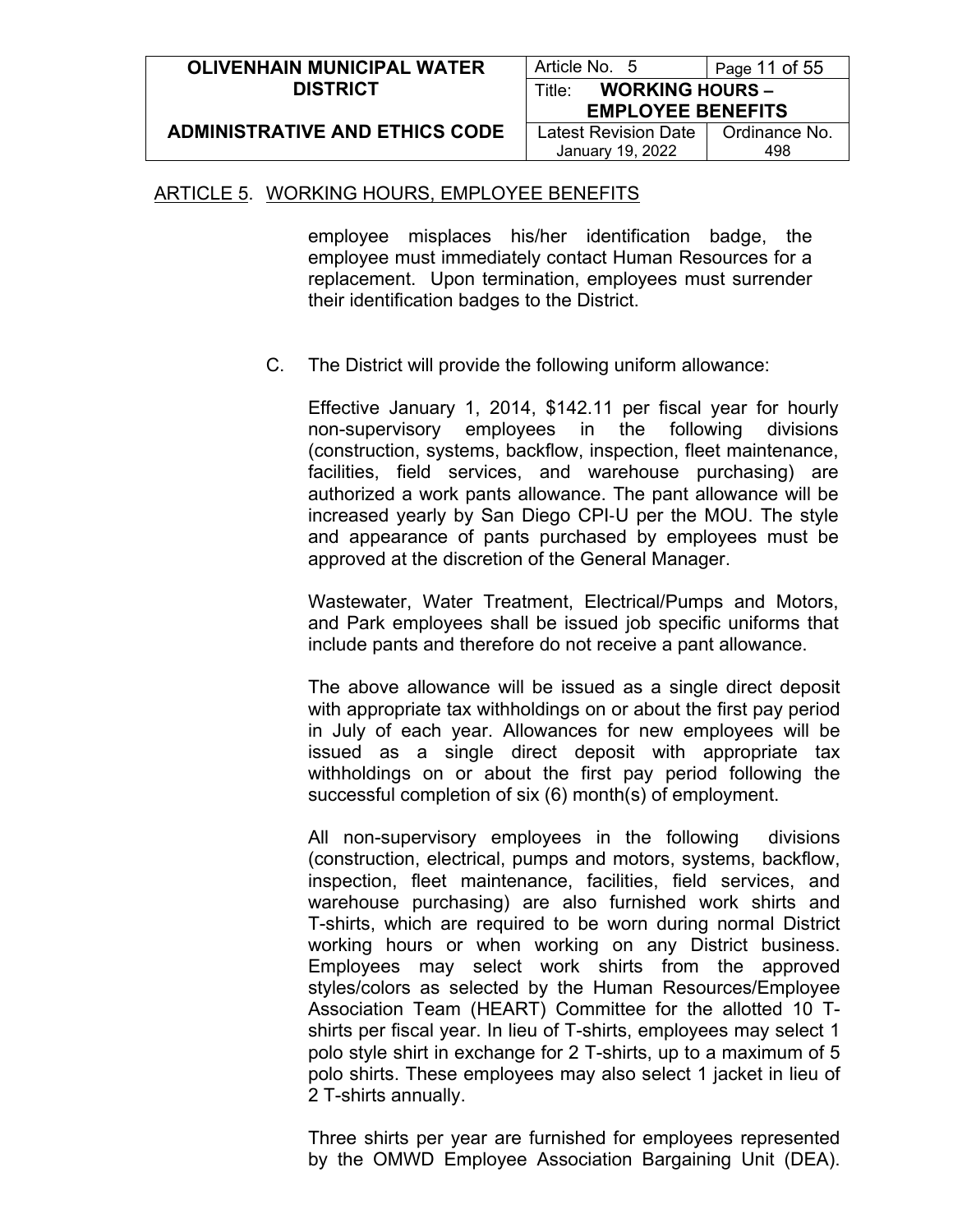| <b>OLIVENHAIN MUNICIPAL WATER</b>     | Article No. 5                                | Page 12 of 55 |
|---------------------------------------|----------------------------------------------|---------------|
| <b>DISTRICT</b>                       | <b>WORKING HOURS -</b><br>Title <sup>.</sup> |               |
|                                       | <b>EMPLOYEE BENEFITS</b>                     |               |
| <b>ADMINISTRATIVE AND ETHICS CODE</b> | Latest Revision Date                         | Ordinance No. |
|                                       | January 19, 2022                             | 498           |

Employees may select shirts from the approved styles/colors as selected by the HEART Committee for the allotted 3 shirts per fiscal year. In lieu of T-shirts, DEA employees may select 1 jacket in exchange for 2 T-shirts annually. District issued shirts are not mandatory to be worn for DEA employees.

Supervisory employees shall receive up to five (5) polo style shirts on a fiscal year basis. Shirts shall be of the approved styles/colors as selected by the HEART Committee. District issued shirts are not mandatory to be worn for supervisory employees.

These items will be replaced by the District when worn out. Styles/colors from previous years which have been phased out may continue to be worn until they are no longer serviceable and must then be replaced with the current approved styles/colors as selected by the HEART Committee. Employees are expected to turn in their old worn out work shirts or hats to the Purchasing/Warehouse Clerk when they are being replaced by the District. All shirt orders shall be placed with the Purchasing/Warehouse Clerk and any replacements needed shall be requested through the Purchasing/Warehouse Clerk.

Employees are expected to keep themselves and their uniforms neat and clean insofar as is practical. All expense of laundering or cleaning of uniforms is the responsibility of the employee except for Wastewater, Water Treatment, and Electrical/Pumps and Motors employees.

The selection of uniform style, color, and accessories are subject to the approval of the HEART Committee, who will select the two approved styles and colors every 2 years. Short pants, to be provided by the employee, will be permitted for those jobs and at times considered appropriate by the General Manager.

*Sec. 5.19 revised via Ordinance No. 463 / February 13, 2019 Sec. 5.19. revised via Ordinance No. 320 / July 27, 2005*

Sec. 5.19. Smoking Rules. Smoking and vaping of tobacco, or any other weed, plant, or other combustible matter, is a danger to health and a cause of material annoyance, inconvenience, discomfort and a health hazard to those who are present in confined places. In order to serve public and employee health, safety, and welfare, the declared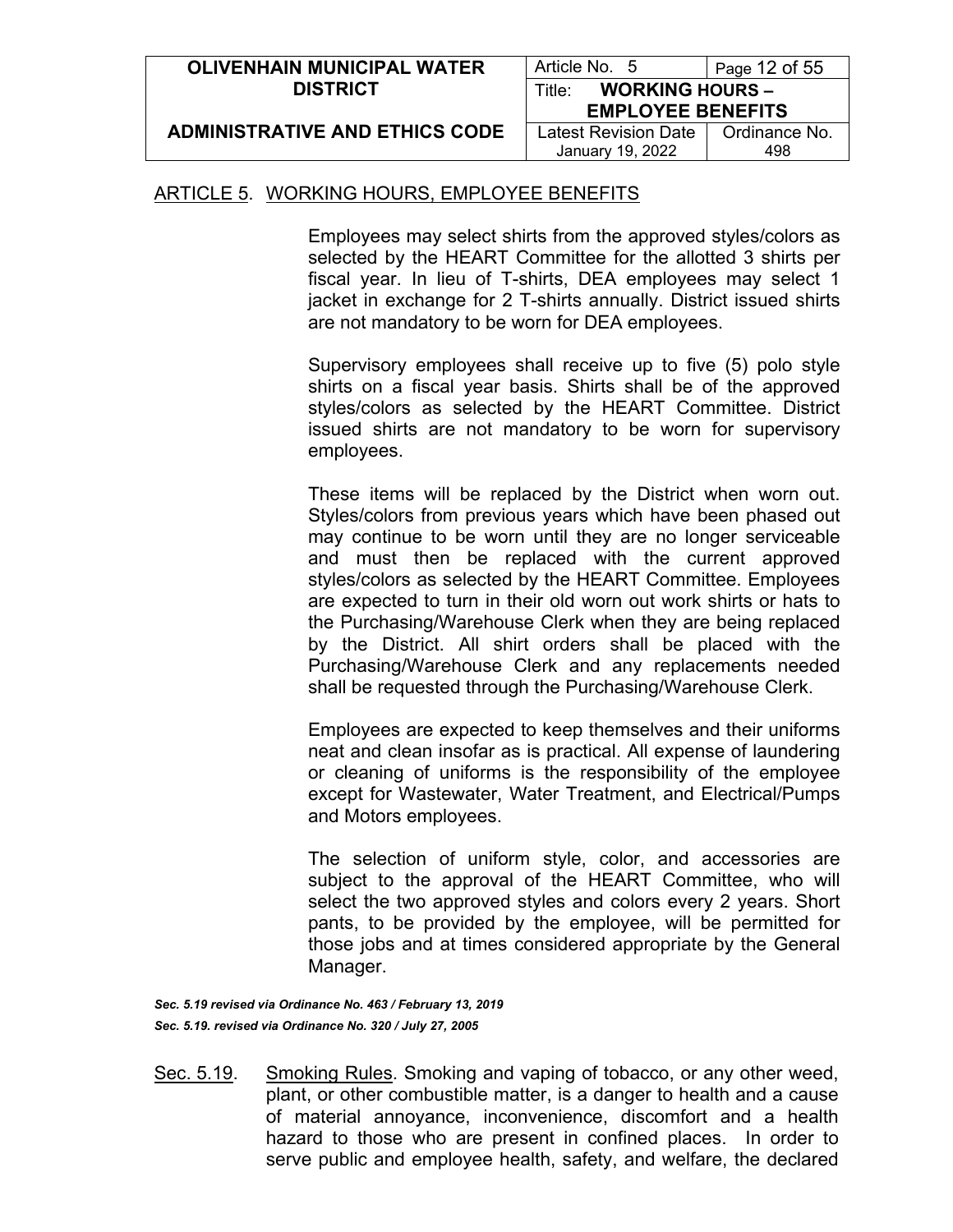| <b>OLIVENHAIN MUNICIPAL WATER</b>     | Article No. 5                    | Page 13 of 55 |
|---------------------------------------|----------------------------------|---------------|
| <b>DISTRICT</b>                       | <b>WORKING HOURS -</b><br>Title: |               |
|                                       | <b>EMPLOYEE BENEFITS</b>         |               |
| <b>ADMINISTRATIVE AND ETHICS CODE</b> | Latest Revision Date             | Ordinance No. |
|                                       | January 19, 2022                 | 498           |

purpose of these rules is to prohibit the smoking and vaping of tobacco or any other weed, plant, or other combustible material in confined places on District property or in District vehicles except in designated smoking areas.

• Per Government Code §§7596-7597, smoking is prohibited in District buildings and vehicles, only permitted in designated areas at least 20-feet away.

*Sec. 5.20 revised via Ordinance No. 463 / February 13, 2019 Section 5.20. revised via Ordinance No. 320 / July 27, 2005*

- Sec. 5.20. Employee Rules. In order that the rights and safety of all employees and efficient operation of the District are protected, employee activities are governed by reasonable rules of conduct. The following acts are illustrative, and not exhaustive, of acts which are grounds for disciplinary action and/or termination of employment with the District for cause. Any of the following, alone or in combination, may result in discipline or termination of employment with the District for cause:
	- 1. Falsification of an employment application or physical examination questionnaire.
	- 2. Membership in any party or organization, political or otherwise, that advocates the overthrow of the government of the United States or the State of California by force or violence or other unlawful means.
	- 3. Absence, or early departure from duty without informing your supervisor.
	- 4. Inefficient or careless performance of job duties.
	- 5. Theft or unauthorized possession of the property of fellow employees, the District, organizations servicing the District, or inhabitants or property owners of the District.
	- 6. Disorderly, immoral or indecent conduct, while on duty or criminal conduct on or off duty.
	- 7. Insubordination.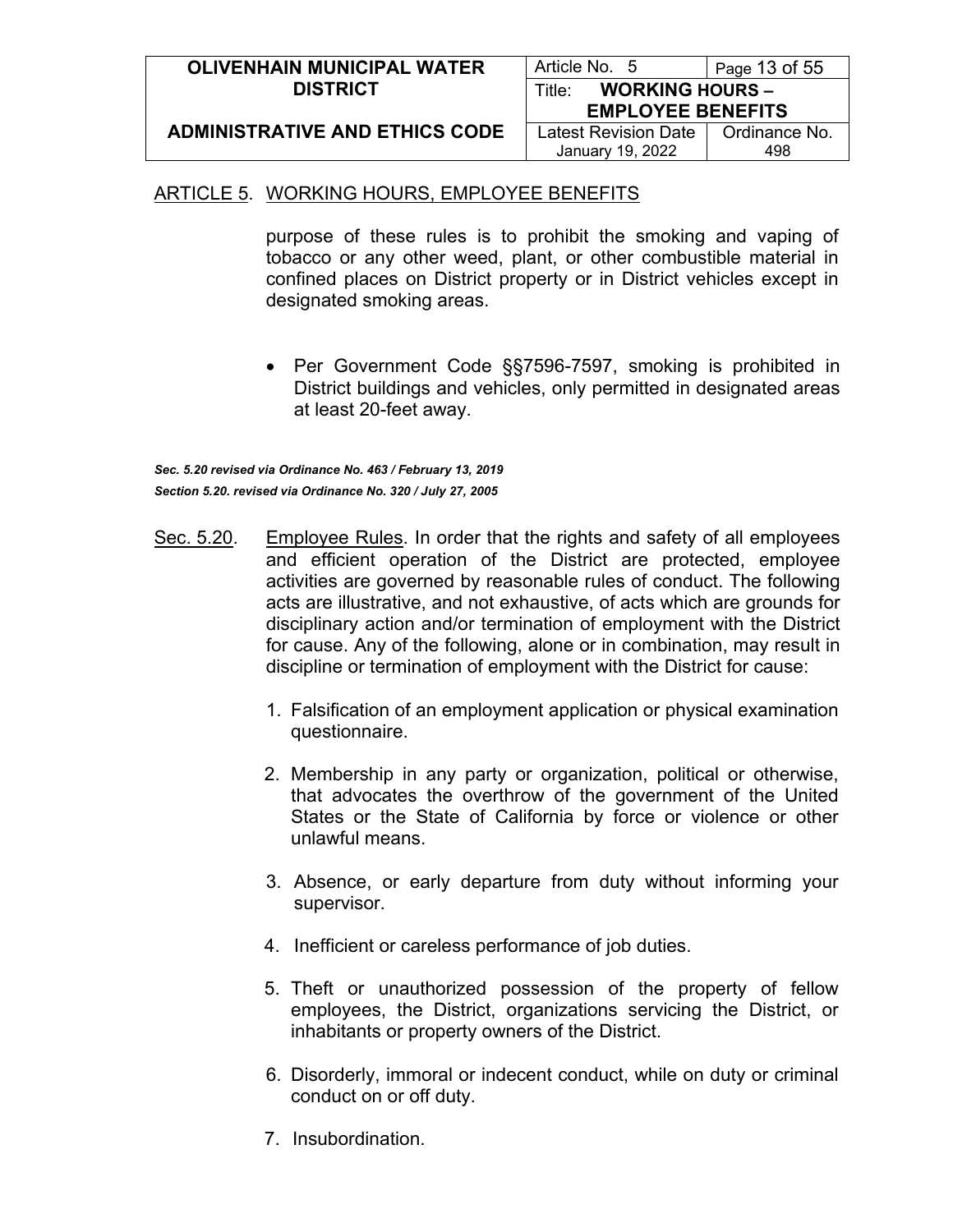| <b>OLIVENHAIN MUNICIPAL WATER</b>     | Article No. 5                    | Page 14 of 55 |
|---------------------------------------|----------------------------------|---------------|
| <b>DISTRICT</b>                       | <b>WORKING HOURS -</b><br>Title: |               |
|                                       | <b>EMPLOYEE BENEFITS</b>         |               |
| <b>ADMINISTRATIVE AND ETHICS CODE</b> | Latest Revision Date             | Ordinance No. |
|                                       | January 19, 2022                 | 498           |

- 8. Malicious damage to District property or to property of any other person or entity while performing duties as an OMWD employee, while in OMWD attire or vehicle or representing the District.
- 9. Any attempt to intimidate, coerce, assault or threaten other employees or any other person or entity while performing duties as an OMWD employee, while in OMWD attire or vehicle, or representing the District.
- 10. Distributing any literature, except that which is specifically authorized by the General Manager, including the circulation of petitions, during hours of work.
- 11. Failure to observe any District, State or Federally prescribed safety rules and procedure while performing duties as an OMWD employee, while in District attire, or vehicle, or representing the **District.**
- 12. Transportation of unauthorized persons or materials in District vehicles.
- 13. Conviction of a felony.
- 14. Possession of, using or being under the influence of alcohol while on duty or while operating District vehicles.
- 15. Possession of, using or being under the influence of a controlled or illegal substance while on duty, or conviction by a Court of Law of any offense involving a controlled substance or any illegal drug.
- 16. Possession of or the firing of any arms or other dangerous weapons or unauthorized use of explosives on the District property at anytime.
- 17. Failure to follow a lawful direction by a superior.
- 18. Being in an unsafe condition from prior indulgence of alcoholic beverages or any controlled or illegal substances, affecting the ability of the employee to perform any duties in an acceptable manner.
- 19. Fighting with any fellow employees (being an aggressor or aggravator).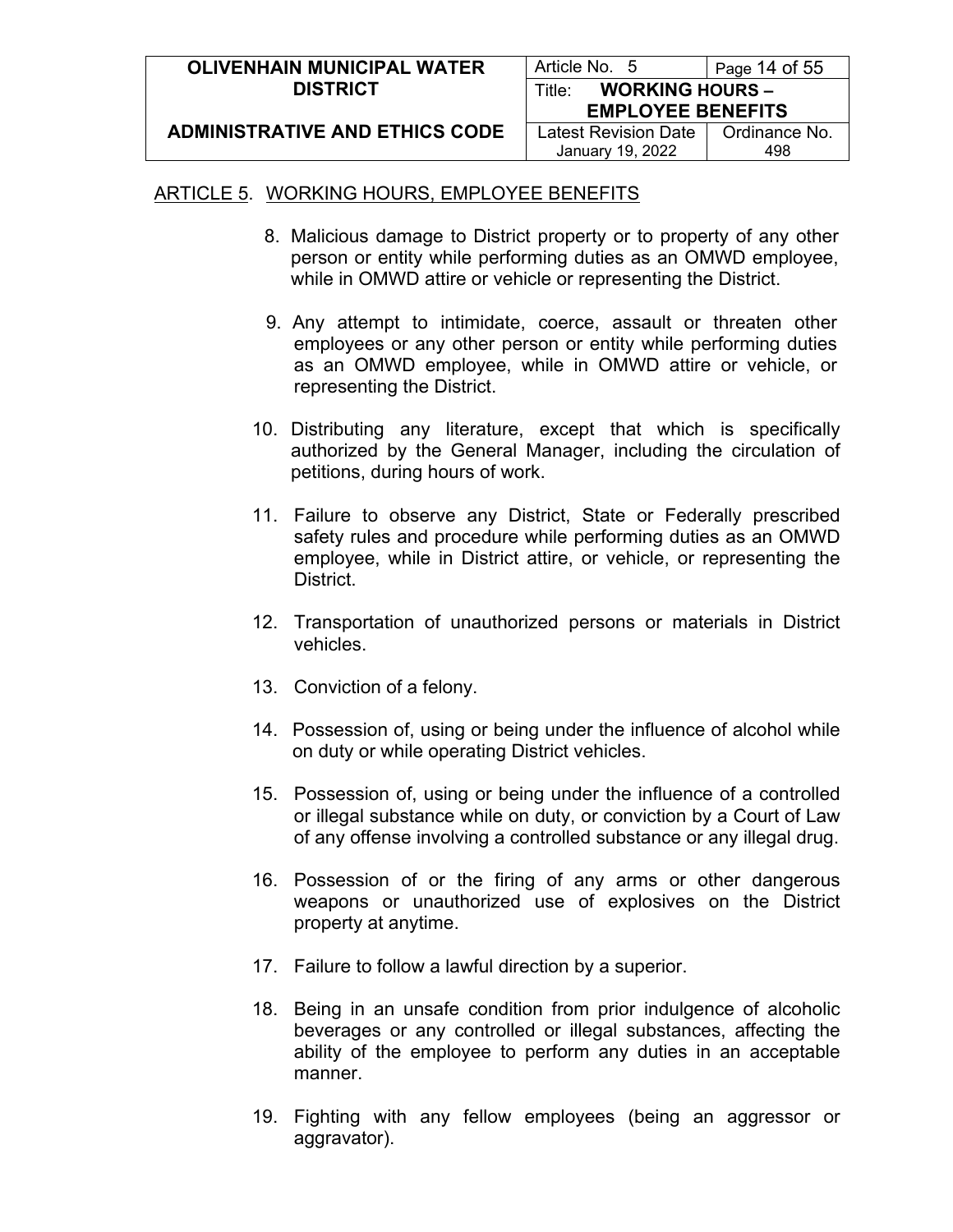| <b>OLIVENHAIN MUNICIPAL WATER</b>     | Article No. 5                    | Page 15 of 55 |
|---------------------------------------|----------------------------------|---------------|
| <b>DISTRICT</b>                       | <b>WORKING HOURS -</b><br>Title: |               |
|                                       | <b>EMPLOYEE BENEFITS</b>         |               |
| <b>ADMINISTRATIVE AND ETHICS CODE</b> | Latest Revision Date             | Ordinance No. |
|                                       | January 19, 2022                 | 498           |

- 20. Entering time on another employee's time card, or requesting another person to enter time on your time card.
- 21. Entering time In and Out at time other than those authorized.
- 22. Disclosing anything of a confidential nature concerning a customer or employee unless the specific work duties require the giving or exchanging of such information.
- 23. Violation of any Federal, State or local laws, while performing duties as a District employee, while in District attire, District vehicle or representing the District.
- 24. Failing to exercise proper custodial responsibility of District property.
- 25. Permitting another person to use keys, access badges and passwords to enter District property without proper authorization.
- 26. Willful or careless disregard of, or inattention to, working directions and instructions.
- 27. Failure to comply with all safety, fire and wastewater regulations of the District or any other Federal, State or Local Agency while performing duties as an OMWD employee, while in OMWD attire or vehicle, or representing the District.
- 28. Absence of two (2) or more consecutive working days without notifying the Supervisor or Manager.
- 29. Absence or tardiness and failure to inform the Supervisor or Manager prior to the time due to report to work by telephone or by other means that you are unable to report for work.
- 30. Failure to notify your supervisors if you leave your job or premises during working hours.
- 31. Smoking in unauthorized areas.
- 32. Participating in or selling tickets or chances on pools or raffles or gambling on District premises, unless specifically authorized by the General Manager.
- 33. Performing any personal work on District time.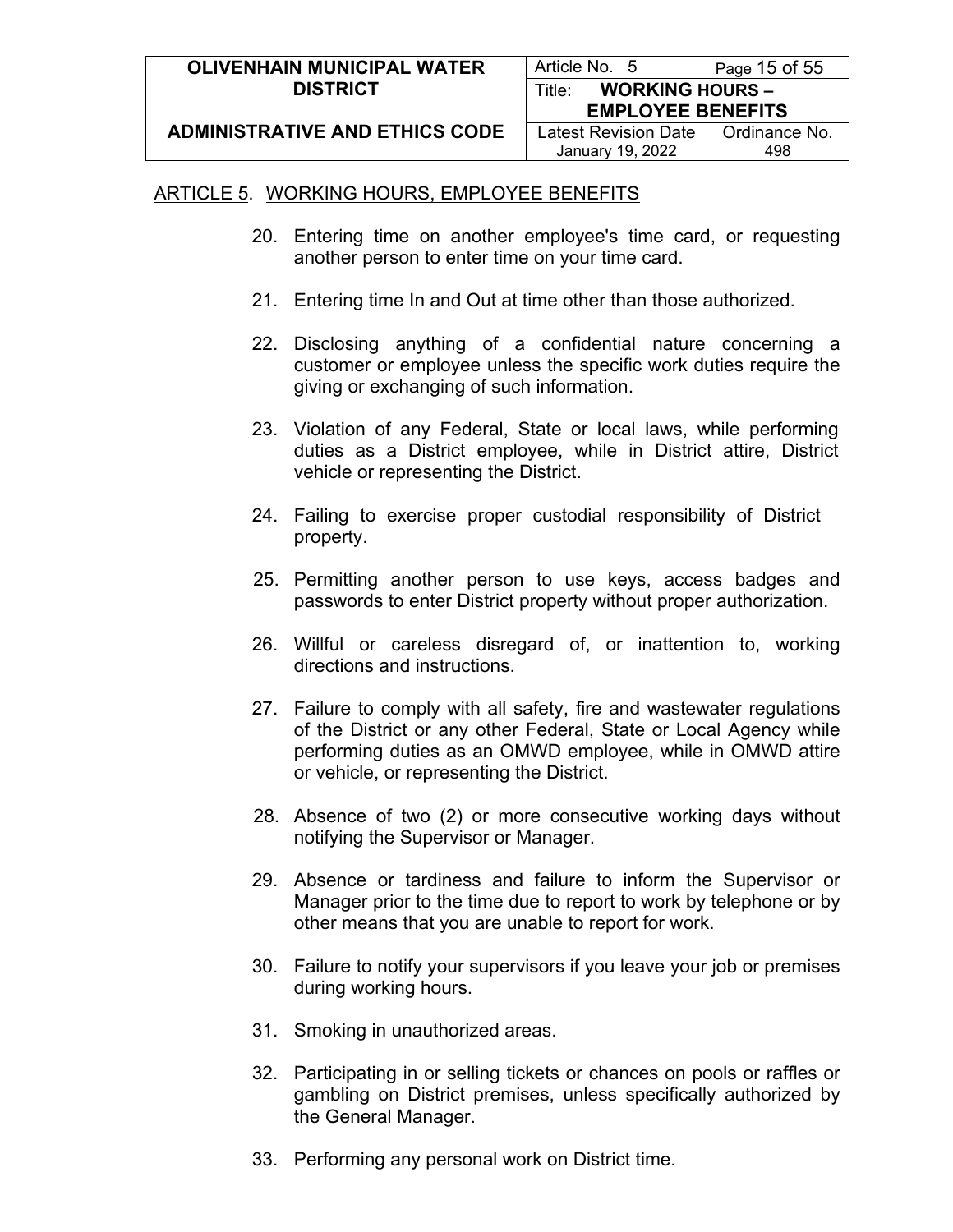| <b>OLIVENHAIN MUNICIPAL WATER</b>     | Article No. 5                    | Page 16 of $55$ |
|---------------------------------------|----------------------------------|-----------------|
| <b>DISTRICT</b>                       | <b>WORKING HOURS -</b><br>Title: |                 |
|                                       | <b>EMPLOYEE BENEFITS</b>         |                 |
| <b>ADMINISTRATIVE AND ETHICS CODE</b> | Latest Revision Date             | Ordinance No.   |
|                                       | January 19, 2022                 | 498             |

- 34. Excessive or unreasonable use of the District business phone for personal matters, other than de minimus use (unreasonable use is defined as duration of usage beyond usual break and lunch periods) unless expressly approved by the Supervisor.
- 35. Taking more than the specified time for meals or rest periods, unless expressly approved by the Supervisor.
- 36. Unauthorized attendance or participating in meetings or gatherings during working hours.
- 37. Discourteous conduct, abusive treatment or inappropriate language directed towards any customer, visitor, guest, employee or other person while performing duties as a District employee, while in District attire, or while in a District vehicle or representing the District.
- 38. Inability or negligence in the performance of any assigned duties.
- 39. Altering, falsifying or making a willful misstatement of any facts on any District record or chart, job or work record, employment application or any other District record, chart or report.
- 40. Misrepresenting reasons when applying for a leave of absence or for other time off work.
- 41. Failure, without justification, to return to work on time from authorized leave of absence or vacation.
- 42. Failure to withdraw from, outside activities or to report interests which conflict with, detract from, or adversely affect the interest of the District.
- 43. Unkempt or unacceptable personal grooming which would be deemed unprofessional for the individual's specific position.
- 44. Sleeping on the job, intentional slowdown of work, intentional disruption of the work force, or loafing during working hours.
- 45. Failure to promptly report any illness or work-related injury to yourself or any fellow employee.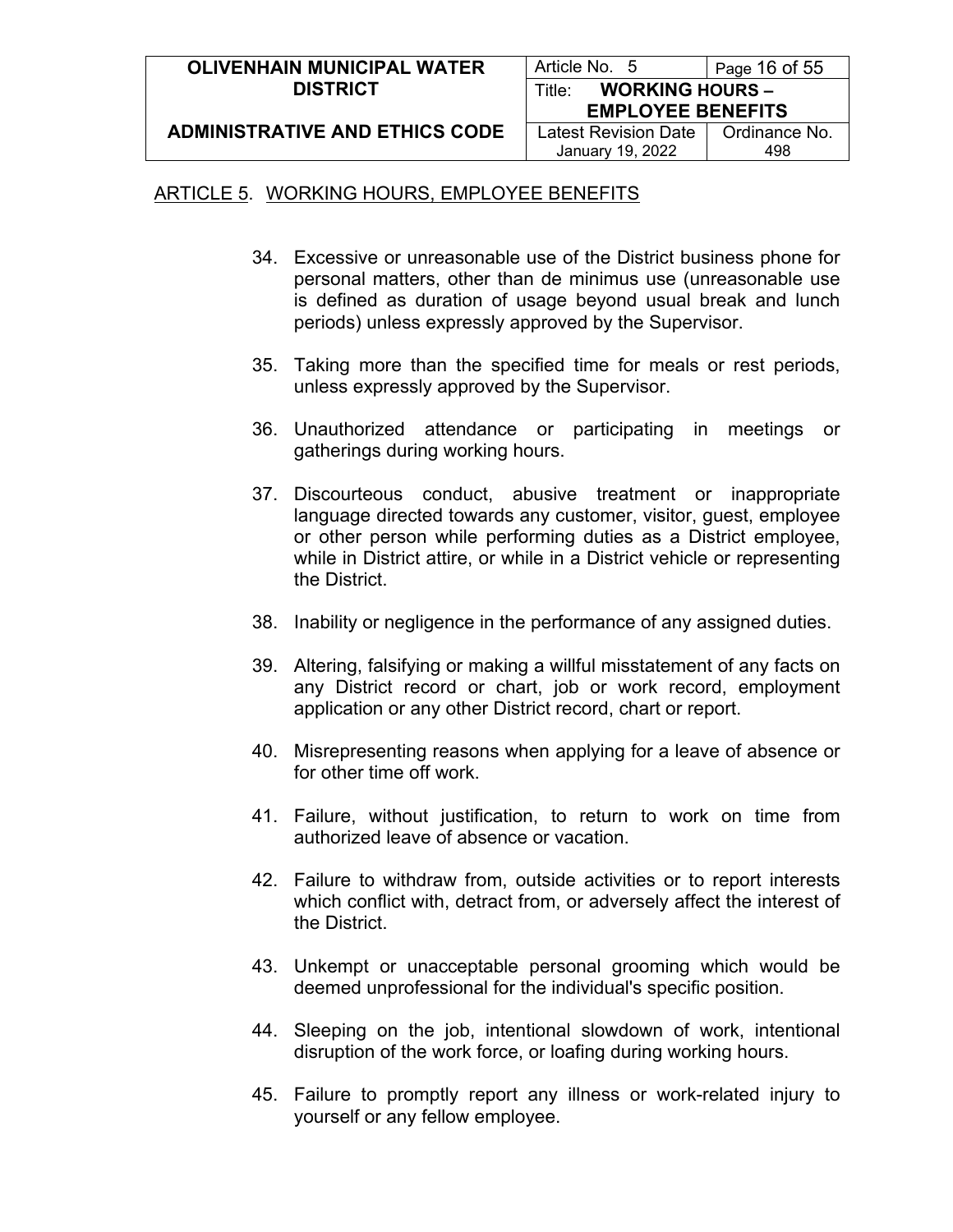| <b>OLIVENHAIN MUNICIPAL WATER</b>     | Article No. 5                    | Page 17 of 55 |
|---------------------------------------|----------------------------------|---------------|
| <b>DISTRICT</b>                       | <b>WORKING HOURS -</b><br>Title: |               |
|                                       | <b>EMPLOYEE BENEFITS</b>         |               |
| <b>ADMINISTRATIVE AND ETHICS CODE</b> | Latest Revision Date             | Ordinance No. |
|                                       | January 19, 2022                 | 498           |

- 46. Conduct undermining authority or disruptive of District functions or detrimental to successful working relationships among employees.
- 47. Conduct prejudicial to the good reputation of the District.
- 48. Harassment or discrimination in any form is a serious offense and shall be dealt with accordingly. Any information concerning harassment or discrimination of any kind shall be reported to the Human Resources Manager or other District Staff member immediately.
- 49. Conduct causing injury to any person or damaging or destroying their property while performing duties as a District employee, while in District attire, while in a District vehicle or while representing the District.
- 50. Engaging in any conduct, which violates any Federal, State or Local laws governing discrimination. Any information concerning discrimination shall be reported to the Human Resources Manager or other District Staff member immediately.
- 51. Failure to return to work after exhaustion of any/all Family Medical Leave or California Family Rights pre-approved leaves of absence.
- 52. Falsely claiming or attempting to claim any compensation, benefits or disability provided by Federal, State or local laws or any District policies.
- 53. Inappropriate personal use of the District's computer network system (see Section 5.28).

The General Manager has the discretion to determine that unacceptable conduct or behavior not listed above is grounds for disciplinary action or termination.

#### Disciplinary Actions:

1. OMWD is committed to administering disciplinary action in a fair and reasonable manner. The District does not follow a progressive disciplinary system. This means that an employee may be terminated without following any of the steps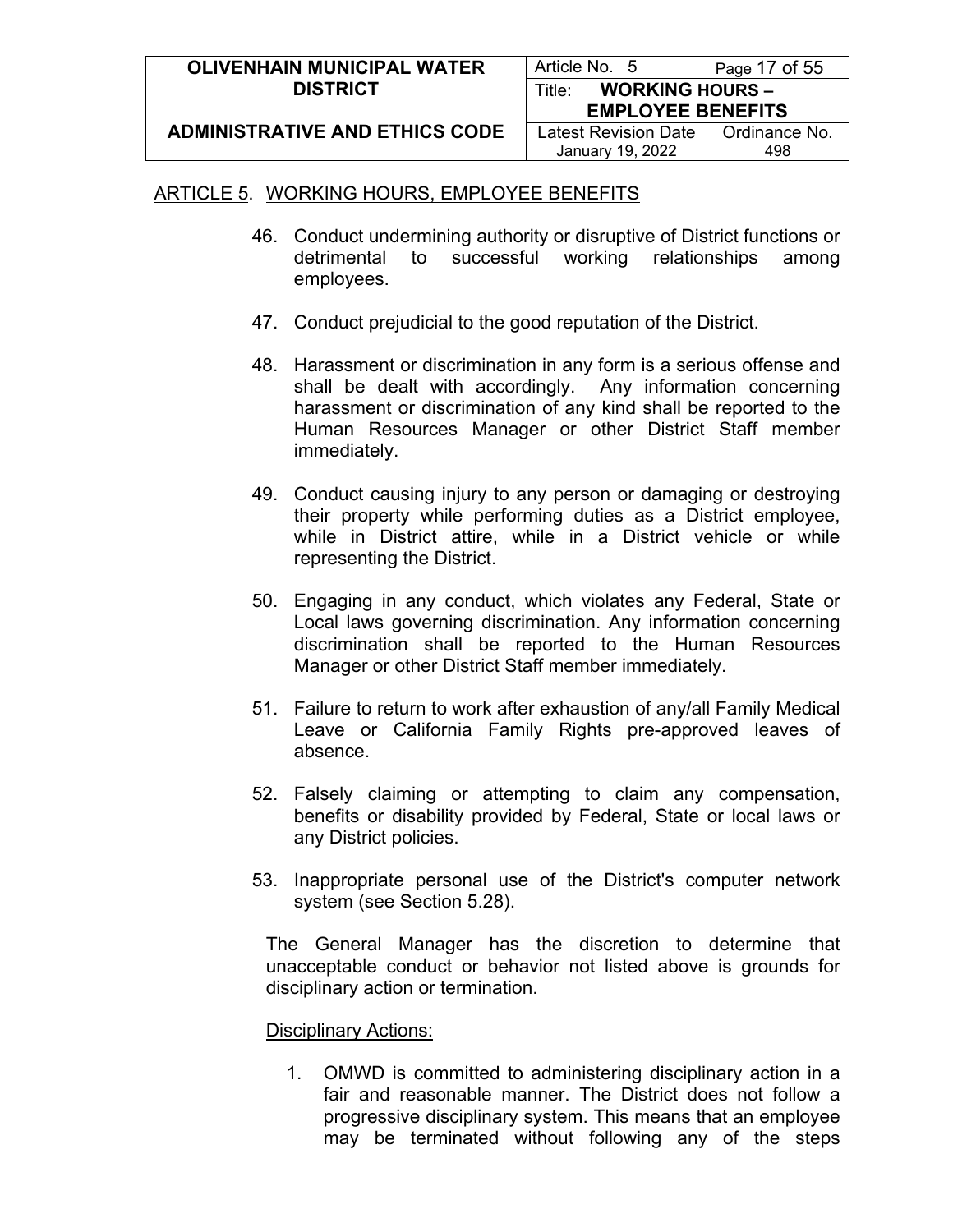| <b>OLIVENHAIN MUNICIPAL WATER</b>     | Article No. 5                    | Page 18 of 55 |
|---------------------------------------|----------------------------------|---------------|
| <b>DISTRICT</b>                       | <b>WORKING HOURS -</b><br>Title: |               |
|                                       | <b>EMPLOYEE BENEFITS</b>         |               |
| <b>ADMINISTRATIVE AND ETHICS CODE</b> | Latest Revision Date             | Ordinance No. |
|                                       | January 19, 2022                 | 498           |

described below. Disciplinary actions include, but are not limited to, the following:

- A. Oral reprimand;
- B. Written reprimand;
- C. Suspension from duty with or without pay;
- D. Reduction of pay;
- E. Demotion;
- F. Termination for cause. A person terminated for cause is not entitled to severance pay;
- G. Termination without cause for any reason not prohibited by law;

The District has the right to choose any of the preceding steps without following the others after a disciplinary event.

- 2. Supervisors may issue oral or written reprimands. All other forms of disciplinary action are reserved for decision by the General Manager.
- 3. Disciplinary action normally is based upon, but not limited to, violations of the Employee Rules, Article 5, Section 5.20., of this Administrative Code.
- 4. Supervisors may resort to counseling and guidance of employees prior to resorting to disciplinary action. However, supervisors are not required to resort to counseling before resorting to disciplinary action, and the District retains the right to discipline and/or terminate employees at any time, for violations of the employment rules without resort to prior counseling or any other steps.
- 5. Employees may request representation by the Employees' Association Field Representative at meetings with a Supervisor(s) held where the primary purpose is to investigate facts to support disciplinary action. Employees that disagree with the disciplinary reprimand of their supervisor shall bring their disagreement to their immediate supervisor in writing within five working days from the presentation of the disciplinary action. The immediate supervisor shall respond in writing to the employee within five working days from receipt of written disagreement from the employee. If not resolved with his/her immediate supervisor, the employee shall notify the HR Manager, in writing, within five working days from the date of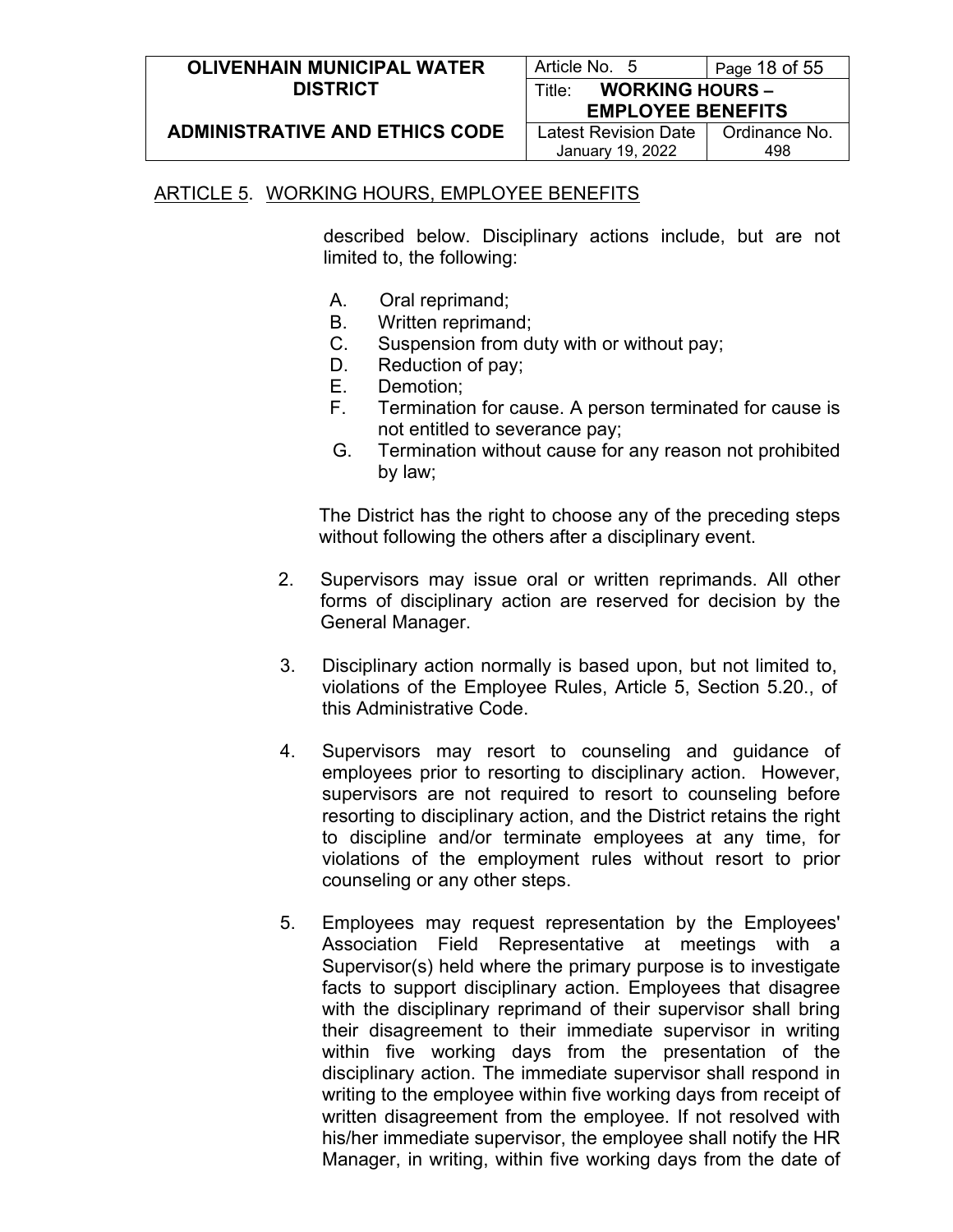| <b>OLIVENHAIN MUNICIPAL WATER</b>     | Article No. 5                    | Page 19 of 55 |
|---------------------------------------|----------------------------------|---------------|
| <b>DISTRICT</b>                       | <b>WORKING HOURS -</b><br>Title: |               |
|                                       | <b>EMPLOYEE BENEFITS</b>         |               |
| <b>ADMINISTRATIVE AND ETHICS CODE</b> | <b>Latest Revision Date</b>      | Ordinance No. |
|                                       | January 19, 2022                 | 498           |

the written response of the supervisor that the employee desires an appeal meeting.

An appeal meeting shall be held between the affected employee, the employee's designated representative, their supervisor, the supervisor's superior, and the HR Manager. The HR Manager shall document the decision outcome at the appeal meeting. The documentation of the outcome of the meeting shall be provided to the employee within five working days from the appeal meeting.

An employee may appeal the decision outcome of the appeal meeting in writing within five working days to the General Manager for resolution. The decision of the General Manager is final except for appeals to the Board of Directors where an employee is terminated by the District as provided in Section 4.6 (l).

Any failure by the employee to meet the written notification deadlines within this section shall constitute a waiver of their rights to appeal the disciplinary action.

- 6. Suspension from duty with or without pay, reduction in pay or demotion imposed by written notice to the employee stating the reason(s) are subject to review under procedures for reconsideration by the General Manager. The General Manger's decision on reconsideration is final. No notice need be given for any termination without cause.
- 7. Disciplinary termination is imposed by written notice to the employee stating the reason(s) and is subject to review under Termination Procedures.
- 8.

*Sec. 5.21. revised via Ordinance No. 498 / January 19, 2022*

- *Sec. 5.21. revised via Ordinance No. 463 / February 13, 2019*
- *Sec. 5.21 revised via Ordinance No. 451 / July 19, 2017*
- *Sec. 5.21. revised via Ordinance No. 422 / January 14, 2015*
- *Sec. 5.21. revised via Ordinance No. 383 / September 8, 2010*
- *Sec. 5.21. revised via Ordinance No. 375 / March 24, 2010*
- *Sec. 5.21. revised via Ordinance No. 340 / December 13, 2006*
- *Sec. 5.21. revised via Ordinance No. 320 / July 27, 2005*
- *Sec. 5.21. revised via Ordinance No. 315 / January 26, 2005*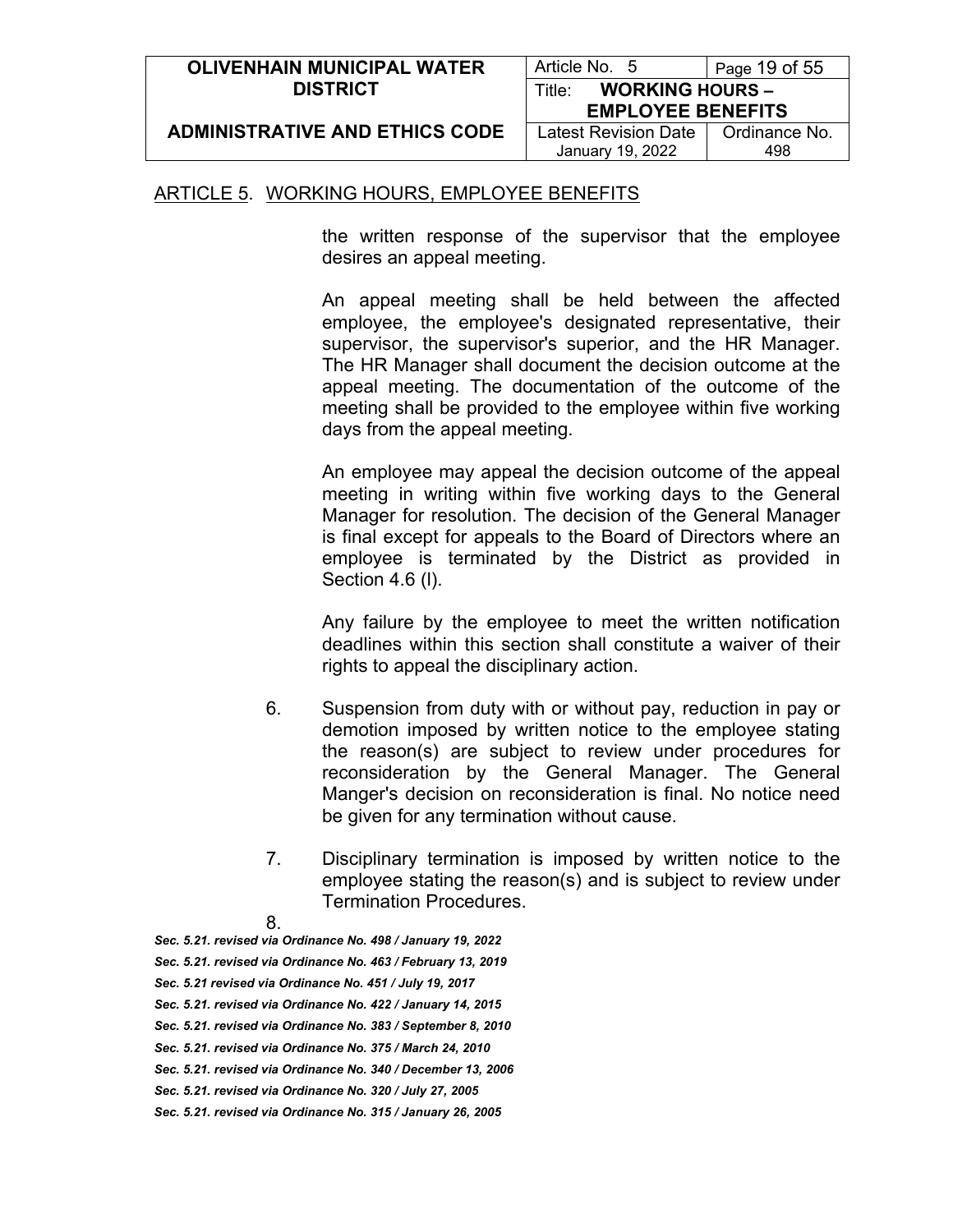| <b>OLIVENHAIN MUNICIPAL WATER</b>     | Article No. 5                    | Page 20 of 55 |
|---------------------------------------|----------------------------------|---------------|
| <b>DISTRICT</b>                       | <b>WORKING HOURS -</b><br>Title: |               |
|                                       | <b>EMPLOYEE BENEFITS</b>         |               |
| <b>ADMINISTRATIVE AND ETHICS CODE</b> | <b>Latest Revision Date</b>      | Ordinance No. |
|                                       | January 19, 2022                 | 498           |

- Sec. 5.21. Safety Committee. The District shall have a Safety Committee which shall meet bimonthly on the fourth Wednesday of the month. Additional meetings of the Safety Committee may be scheduled as necessary, provided all such additional meetings are properly noticed pursuant to Government Code §54954. The Human Resources Department shall maintain an agenda of safety items to be discussed, shall keep minutes of the action of the Committee, and shall comply with all other requirements for standing committees per Government Code §§54950-54963. The Committee shall be composed of the General Manager or their designee as Chairperson, HR Manager and the Safety/Risk Compliance Administrator as Co-Chairpersons, two Board Directors, one appointed representative by each Employee Association, and one Manager or Supervisor representative (to serve a minimum of a 2 year term) from each of the following departments: Finance, Engineering, Operations, Customer Services, and Supervisors from the satellite facilities of Water Reclamation, Water Treatment Plant, and the Park Operations. Any District employee may have items placed on the Committee agenda and may attend the meeting with the approval of the employee's supervisor.
- Sec. 5.22. Damage to Private Property. Any accident or damage, which may occur to private property through the action of a District employee, must be reported immediately to the employee's Supervisor.

*Sec. 5.23. revised via Ordinance No. 305 / October 22, 2003*

- Sec. 5.23. Publicly-Owned Personal Property.
	- A. Acceptance of Gifts: Employees shall not accept any gifts of any nature from any contractors and/or vendor who is in the process of furnishing labor, services, supplies, or materials to the District pursuant to either oral or written agreement that is in violation of the District's Conflict of Interest Code.
	- B. Token gifts of appreciation may be accepted by District Staff for the enjoyment of all employees.
	- C. Employees shall not remove from any real property controlled by the District, without express authority, any salvage and/or surplus materials and no employee shall sell, trade, convey, barter, assign, transfer, or dispose of any personal property in any manner belonging to the District without the express consent of the General Manager.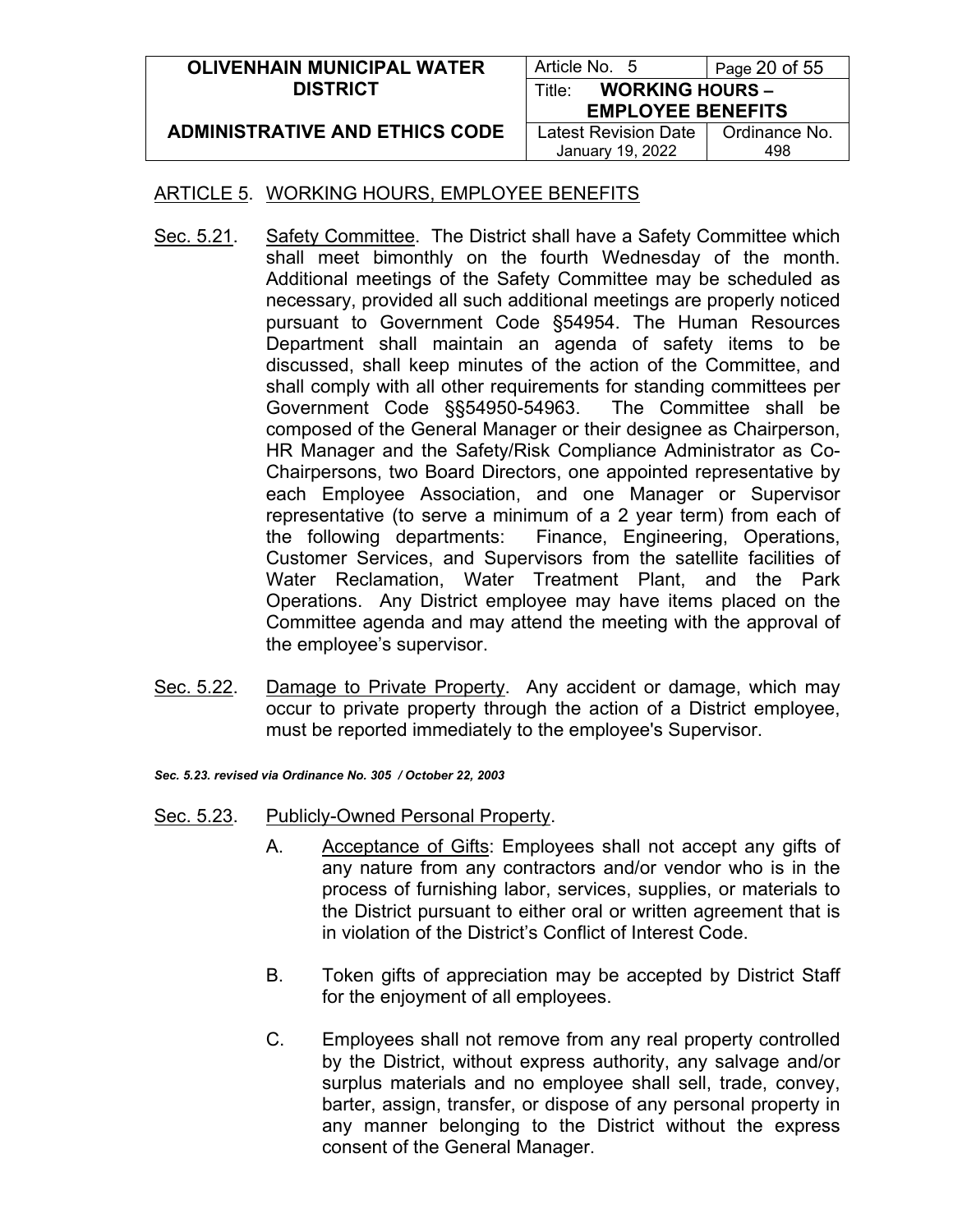| <b>OLIVENHAIN MUNICIPAL WATER</b>     | Article No. 5                    | Page $21$ of $55$ |
|---------------------------------------|----------------------------------|-------------------|
| <b>DISTRICT</b>                       | <b>WORKING HOURS -</b><br>Title: |                   |
|                                       | <b>EMPLOYEE BENEFITS</b>         |                   |
| <b>ADMINISTRATIVE AND ETHICS CODE</b> | Latest Revision Date             | Ordinance No.     |
|                                       | January 19, 2022                 | 498               |

D. Any personal property deemed by the District to be salvaged and/or surplus property shall be disposed of by the District accordance with its duly adopted Ordinances or Resolutions pursuant to statutory law governing municipal water districts as provided by law.

*Sec. 5.24. revised via Ordinance No. 393 / January 18, 2012 Sec. 5.24. revised via Ordinance No. 353 / September 26, 2007 Sec. 5.24. revised via Ordinance No. 320 / July 27, 2005 Sec. 5.24. revised via Ordinance No. 305 / October 22, 2003*

Sec. 5.24. District Vehicles. District vehicles are to be used for authorized business only. It is advisable that certain employees be provided with the use of a District vehicle for transportation between the employee's residence and the District office. From time to time, the General Manager shall determine which employees should be assigned District vehicles to provide for improved emergency response and to facilitate attendance at after-hours meetings and functions related to District business. The General Manager shall also determine which employees should be allowed automobile allowances in lieu of providing use of a District vehicle. Those employees who are provided automobile allowances should refrain from use of District vehicles, as the automobile allowance is intended to substitute for District vehicle use for emergency response, meetings during and after hours, and other District business requiring vehicle transportation. Insurance, fuel, and maintenance are the responsibility of the employees receiving the allowance. The type of vehicle must reasonably accommodate the business use intended and must be maintained in a safe and reliable condition.

> Assignment of the vehicle is not for the specific benefit of the employee, but for the improved operational efficiency and effectiveness of the District. Employees shall not use District vehicles for personal purposes other than commuting and de minimus personal use. Employees authorized to take District vehicles home are expected to keep them parked off the street for protection purposes. Unauthorized persons shall not ride in District vehicles.

> The District has a Driving Standard Policy, established by the Safety Committee, which defines the expectations and requirements for successful operation of a District vehicle. This policy is found in the Disaster Preparedness and Job Safety Manual provided to all employees and updated on a regular basis. Employees who fail to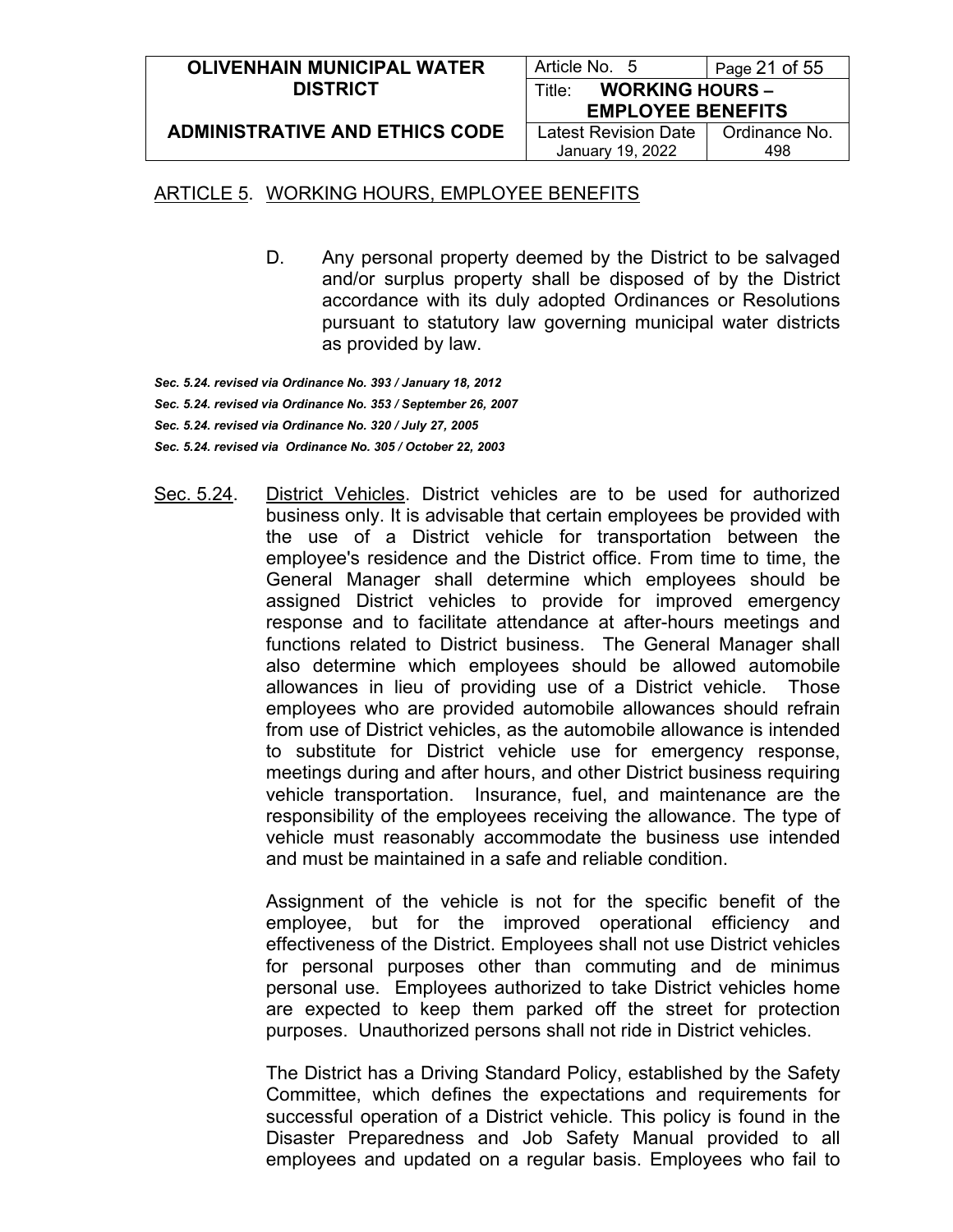| <b>OLIVENHAIN MUNICIPAL WATER</b>     | Article No. 5                    | Page 22 of 55 |
|---------------------------------------|----------------------------------|---------------|
| <b>DISTRICT</b>                       | <b>WORKING HOURS -</b><br>Title: |               |
|                                       | <b>EMPLOYEE BENEFITS</b>         |               |
| <b>ADMINISTRATIVE AND ETHICS CODE</b> | Latest Revision Date I           | Ordinance No. |
|                                       | January 19, 2022                 | 498           |

adhere to these policies may be subject to disciplinary action or termination.

Personal Vehicle Used for District Business. In those cases where a District vehicle is not available for the use of the Directors or employees engaged in District business, a personal vehicle may be used with pre authorization from the employee's supervisor. Any personal vehicle driven for the purposes of conducting District business must have active automobile insurance coverage. All employees shall provide Human Resources with proof of personal automobile insurance coverage that meets the State of California's minimum requirements. This proof will be collected on a calendar year basis and maintained in the personnel file. If the employee has any changes of coverage during the year, the employee is responsible for providing Human Resources with the updated information. Reimbursement shall be made for such personal vehicle use at the IRS specified rate or schedule.

*Sec. 5.25. revised via Ordinance No. 476 / June 17, 2020 Sec. 5.25. revised via Ordinance No. 413 / February 12, 2014 Sec. 5.25. revised via Ordinance No. 411 / December 11, 2013 Sec. 5.25. revised via Ordinance No. 457 / June 20, 2018*

Sec. 5.25. Driver's Licenses. In order to operate a District vehicle, all employees must obtain and maintain a valid State of California Driver's License, which must be confirmed by the General Manager.

> The District will bear the cost of physical examinations required for a Class A License, when the need for such a license is required for District business. All physicals are subject to the approval of the General Manager.

> The District will recognize employees obtaining and holding a Class A, Class B driver's license and/or special endorsement, where the District utilizes the services of those employees to operate District equipment. The District shall compensate each holder of these licenses in accordance with the yearly amount negotiated in the most recent MOU. This amount shall be distributed in the employee's biweekly paycheck with the total amount evenly divided over 26 pay periods and will continue in that same calendar year as long as the employee retains a valid California commercial driver's license.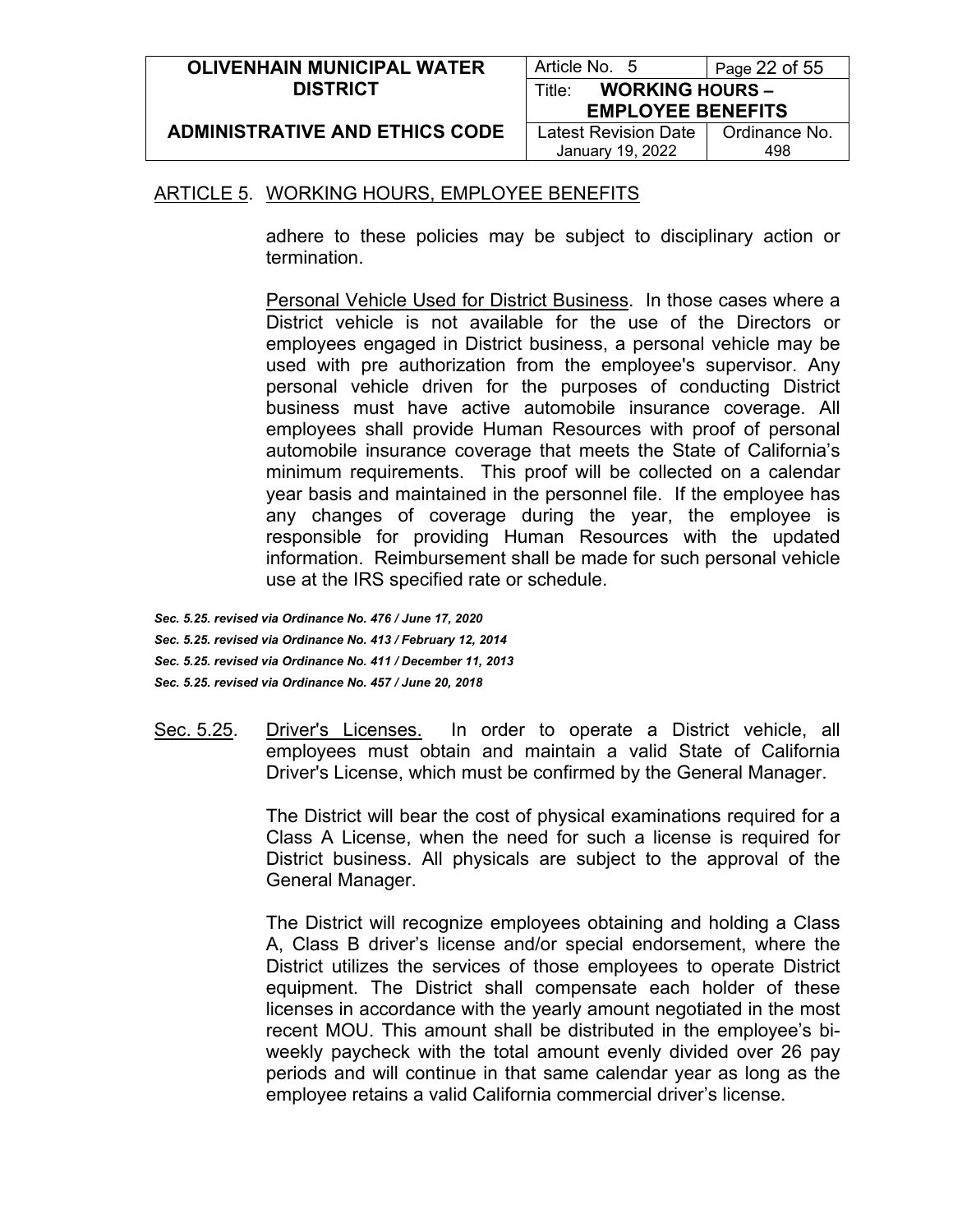| <b>OLIVENHAIN MUNICIPAL WATER</b>     | Article No. 5                    | Page $23$ of $55$ |
|---------------------------------------|----------------------------------|-------------------|
| <b>DISTRICT</b>                       | <b>WORKING HOURS -</b><br>Title: |                   |
|                                       | <b>EMPLOYEE BENEFITS</b>         |                   |
| <b>ADMINISTRATIVE AND ETHICS CODE</b> | Latest Revision Date             | Ordinance No.     |
|                                       | January 19, 2022                 | 498               |

All future employees eligible for this program must receive advanced approval of the General Manager to qualify for this compensation and will only be authorized depending on the need of the District.

Sec. 5.26. District Tools and Equipment. Employees are expected to exercise normal care and proper use of all District-owned vehicles, tools and equipment.

*Sec. 5.27. revised via Ordinance No. 498 / January 19, 2022 Sec. 5.27. revised via Ordinance No. 411 / December 11, 2013 Sec. 5.27. revised via Ordinance No. 320 / July 27, 2005 Sec. 5.27. revised via Ordinance No. 315 / January 26, 2005*

- Sec. 5.27. a) Safety Equipment. The District shall furnish all necessary or required tools and equipment to ensure a safe area in which to work. Unsafe practices and conditions must be immediately corrected. Supervisory personnel are charged with the responsibility to see that no unsafe practices or conditions exist, and that all State Laws in this regard are enforced; however, all employees are responsible for reporting any unsafe conditions or practices to District management. Any employee and/or supervisor who has knowledge of the condition, practice, or act of violating this provision will be subject to discipline or discharge.
	- b) Safety Footwear and Gear. The District shall provide designated classifications protective clothing, tools and other equipment necessary for the safe performance of job functions and duties upon hire. All safety footwear worn must meet the ANSI Z41.1 or Z41.2 safety standards. The District shall pay an approved vendor up to \$200.00 per employee per fiscal year for one pair of approved safety boots including one pair of insoles, as negotiated in the MOU. Replacements for boots damaged intentionally or by employee negligence will not be issued. The District reserves the right to determine the acceptability of any such footwear.

All designated classifications shall wear District provided safety footwear while on the job. The District shall replace worn out safety boots during the year if approved by management before purchase and within the spending limits.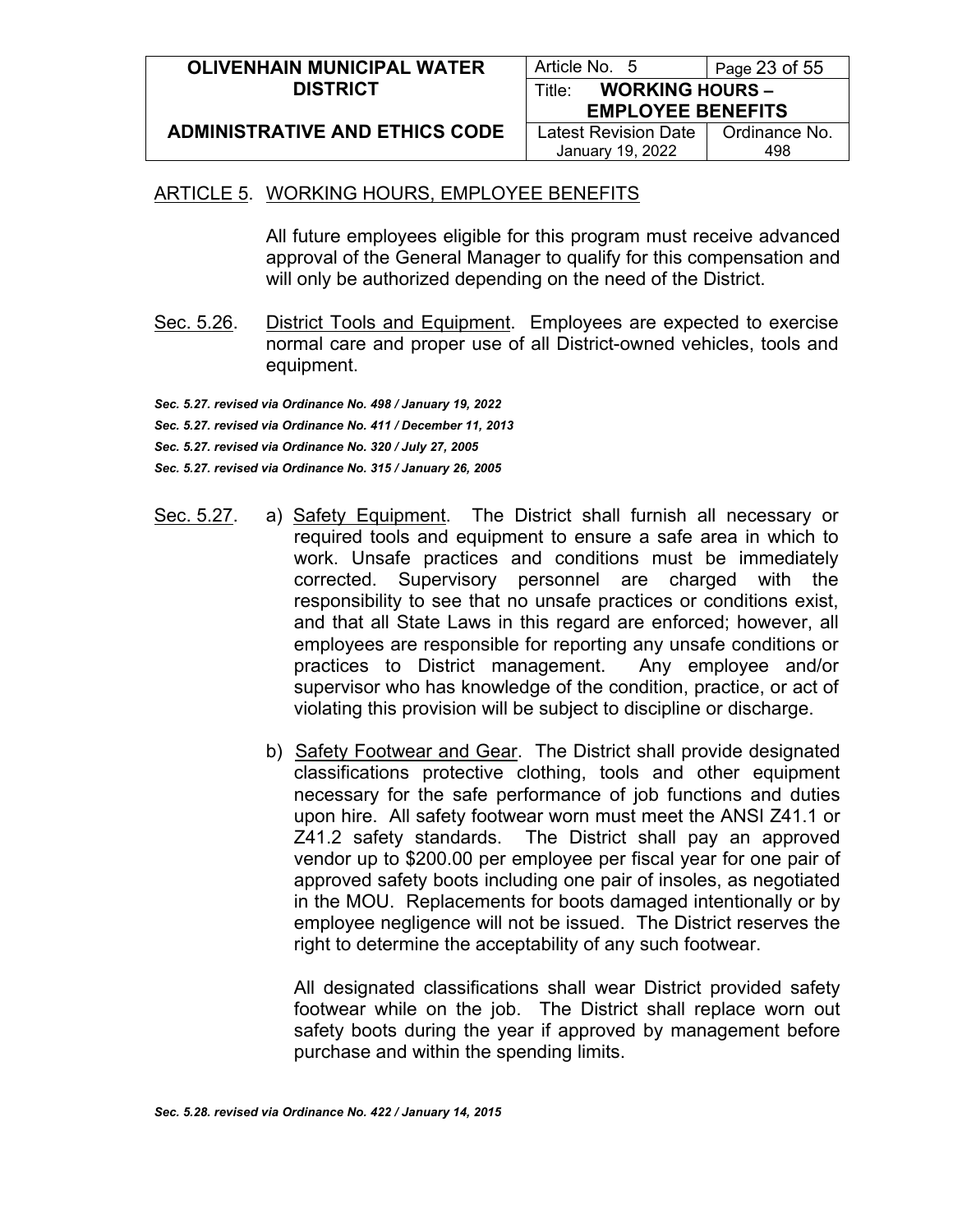| <b>OLIVENHAIN MUNICIPAL WATER</b>     | Article No. 5                    | Page 24 of 55 |
|---------------------------------------|----------------------------------|---------------|
| <b>DISTRICT</b>                       | <b>WORKING HOURS -</b><br>Title: |               |
|                                       | <b>EMPLOYEE BENEFITS</b>         |               |
| <b>ADMINISTRATIVE AND ETHICS CODE</b> | Latest Revision Date             | Ordinance No. |
|                                       | January 19, 2022                 | 498           |

Sec. 5.28. Computer Network System Policy. The District's "Computer Network System" (hereinafter CNS) is comprised of all computers, mobile communication devices, software, hardware, programs, files, network services and internet services which are provided by Olivenhain Municipal Water District for the business use of employees. However, the CNS remains the sole property of the District and may be inspected and/or monitored by the District at any time. The CNS permits employees to receive, send, and transfer e-mail messages and computer files both in-house and via the internet/world wide web. The CNS is an important asset of the District and has been installed at substantial expense to facilitate business communications. Although employees are able to use codes to restrict access to computer files and the network system, including e-mail messages, it must be remembered that the CNS is intended solely for business use. In keeping with this intention, the District maintains the right to monitor and inspect any and all messages, files, attachments, e-mails, or any other information created, sent, or received on the CNS. Because the District reserves the right to obtain access to all messages, files, attachments, e-mails or any other information created, sent or received on the CNS, employees should not assume that such messages or files are confidential or that access by the District or its designated representative will not occur. **Employees do not have any privacy rights in any messages, e-mails, or other information sent or received on the CNS.** The District maintains a more complete set of guidelines that address specific issues:

> Acceptable Use Policy EAM Retention Policy Email Retention Policy Employee Exit Policy IT Security Policy Password Policy Remote Access Policy Third Party Agreement Virtual Private Network Policy Wireless Communication Policy Wireless Hotspot Policy

Employees are made aware of these documents during orientation for newly hired employees and at annual intervals.

Inappropriate personal use of District CNS at any time is grounds for disciplinary action.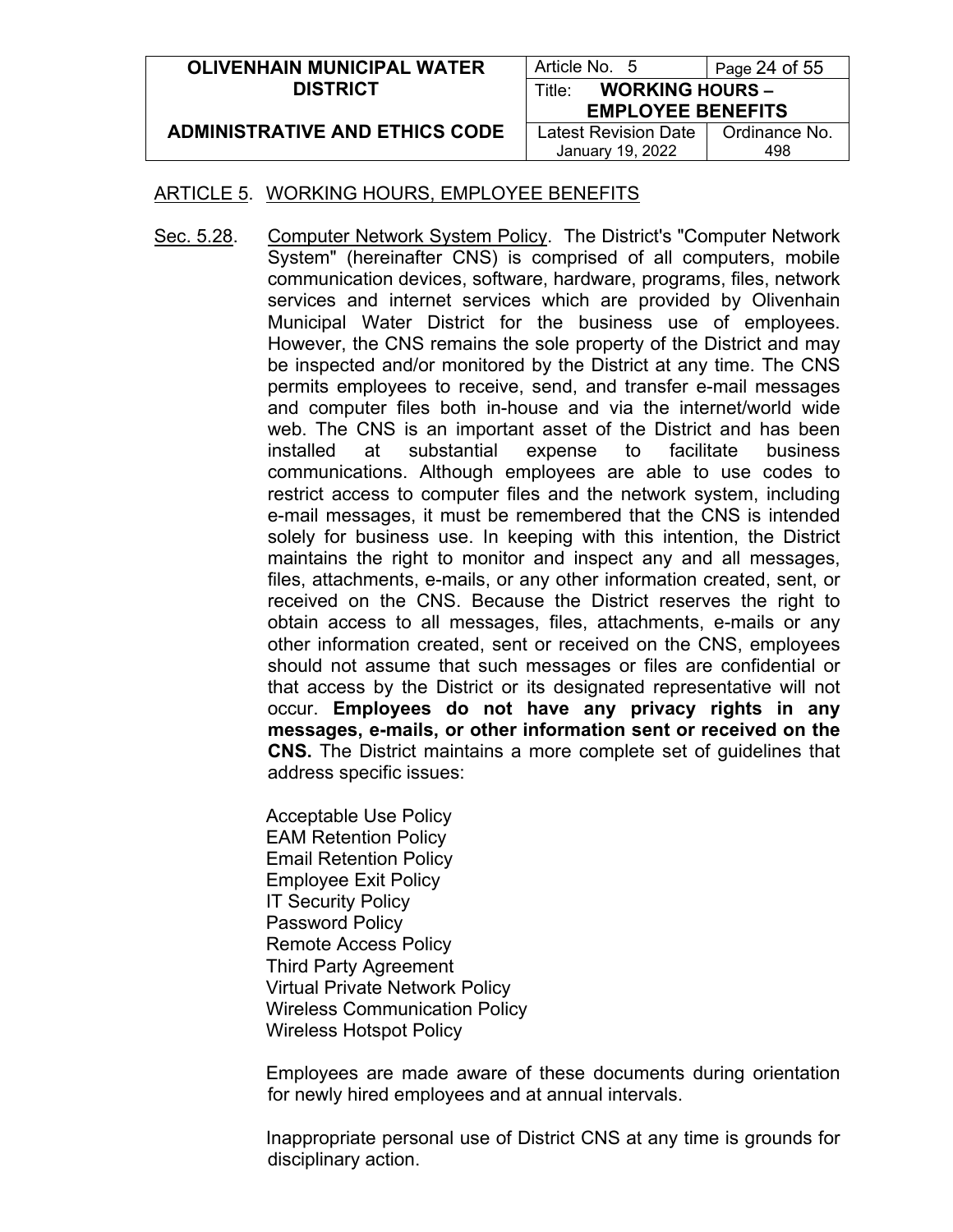#### **OLIVENHAIN MUNICIPAL WATER DISTRICT**

Article No. 5 | Page 25 of 55 Title: **WORKING HOURS –**

**ADMINISTRATIVE AND ETHICS CODE**

**EMPLOYEE BENEFITS** Latest Revision Date January 19, 2022

Ordinance No. 498

### ARTICLE 5. WORKING HOURS, EMPLOYEE BENEFITS

*Sec. 5.29. revised via Ordinance No. 320 / July 27, 2005 Sec. 5.29. revised via Ordinance No. 315 / January 26, 2005 Sec. 5.30. became 5.29. via Ordinance No. 305 / October 22, 2003 Sec. 5.30. revised via Ordinance No. 295 / July 24, 2002*

Sec. 5.29. Holidays. The business office of the District shall remain open from 8:00 A.M. to 5:00 P.M. Monday through Friday, both days inclusive, for each week of the year, except upon the following ten days designated as Holidays:

> New Years' Day Labor Day Martin Luther King Day **Veterans Day** Presidents Day Thanksgiving Day Independence Day Christmas Day

Memorial Day **Day after Thanksgiving** 

In the event that a Holiday falls on a Saturday, the previous Friday shall be considered a Holiday; in the event that a Holiday falls on a Sunday, the following Monday shall be considered a Holiday. The District Office shall be considered closed on the federally designated date for each of the above Holidays. If there is no Federal designation, the State of California designation shall apply. In the absence of either designation, the generally accepted celebration day will be observed.

Subject to the approval of the General Manager, individual employees may be permitted to elect an alternate day for any of the above designated holidays. Such employees will then be expected to work on the holiday to be substituted at straight time pay.

Full-time employees who regularly work the designated hours in a work week shall be compensated for eight hours pay for each of the above designated holidays. Employees who normally work less than 40 hours in a regularly scheduled workweek shall be compensated on a pro-rated basis, based upon the number of hours an employee is scheduled to work in a regularly scheduled workweek.

Any employee on leave of absence without pay during a designated holiday date shall not receive compensation for said holiday.

Each employee shall be entitled to holiday time off and/or compensation for each designated District holiday. If a District designated holiday falls within an employee's normal work week and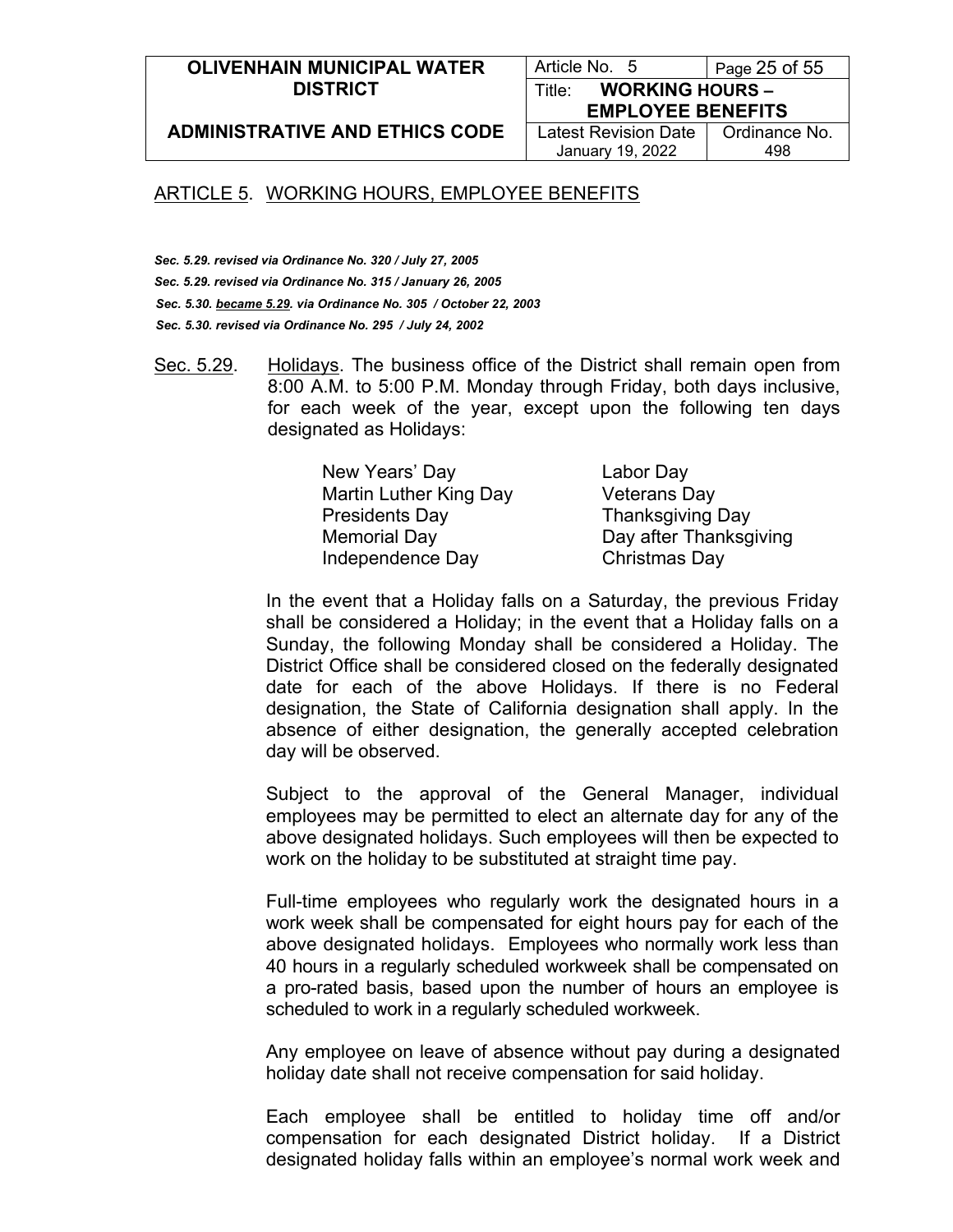| <b>OLIVENHAIN MUNICIPAL WATER</b>     | Article No. 5                    | Page 26 of 55 |
|---------------------------------------|----------------------------------|---------------|
| <b>DISTRICT</b>                       | <b>WORKING HOURS -</b><br>Title: |               |
|                                       | <b>EMPLOYEE BENEFITS</b>         |               |
| <b>ADMINISTRATIVE AND ETHICS CODE</b> | Latest Revision Date             | Ordinance No. |
|                                       | January 19, 2022                 | 498           |

the employee is required to work, or if an employee is called back to work on a regularly scheduled holiday, the employee shall be compensated at a rate of double time, in addition to holiday pay.

To be eligible for holiday pay, an employee must work or be on an approved paid absence the working day preceding and the working day following a legal holiday on which the District Office is closed. The Supervisor shall report to the Finance Department any employee not deserving the holiday pay.

- *Sec. 5.30. revised via Ordinance No. 498 / January 19, 2022*
- *Sec. 5.30. revised via Ordinance No. 473 / January 15, 2020*
- *Sec. 5.30. revised via Ordinance No. 411 / December 11, 2013*
- *Sec. 5.30. revised via Ordinance No. 413 / February 12, 2014*
- *Sec. 5.30. revised via Ordinance No. 409 / July 24, 2013*
- *Sec. 5.30. revised via Ordinance No. 399 / August 8, 2012*
- *Sec. 5.30. revised via Ordinance No. 320 / July 27, 2005*
- *Sec. 5.30. revised via Ordinance No. 315 / January 26, 2005*
- *Sec. 5.31. became 5.30. via Ordinance No. 305 / October 22, 2003*
- *Sec. 5.31. revised via Ordinance No. 295 / July 24, 2002*
- Sec. 5.30. Floating Holiday Elective Hours Off (Floating Holiday Hours). In addition to the above Holidays, each employee shall be entitled to twenty-six floating holiday hours off with pay of his/her choice per 12-month period within the following limitations:
	- 1 Employee must obtain supervisory approval of his/her Floating holiday hours in writing at least 48 hours in advance of time off selected and, if applicable, adhere to the vacation request rules as specified in Administrative Code Sec. 5.31(f).
	- 2. Floating holiday hours off that are not used by the last full pay period of the year that a paycheck is issued in December will be paid out to the employee. These hours will be paid on this pay period's regular pay date via direct deposit. Floating holiday hours off will not be accrued to the next calendar year. The next years' floating holiday hours shall be fully accrued in the following pay period.
	- 3. Employees are not eligible for floating holiday hours off until successful completion of 12 months of employment. Rehires with combined serve time of less than 12 months are not eligible for floating holiday hours off.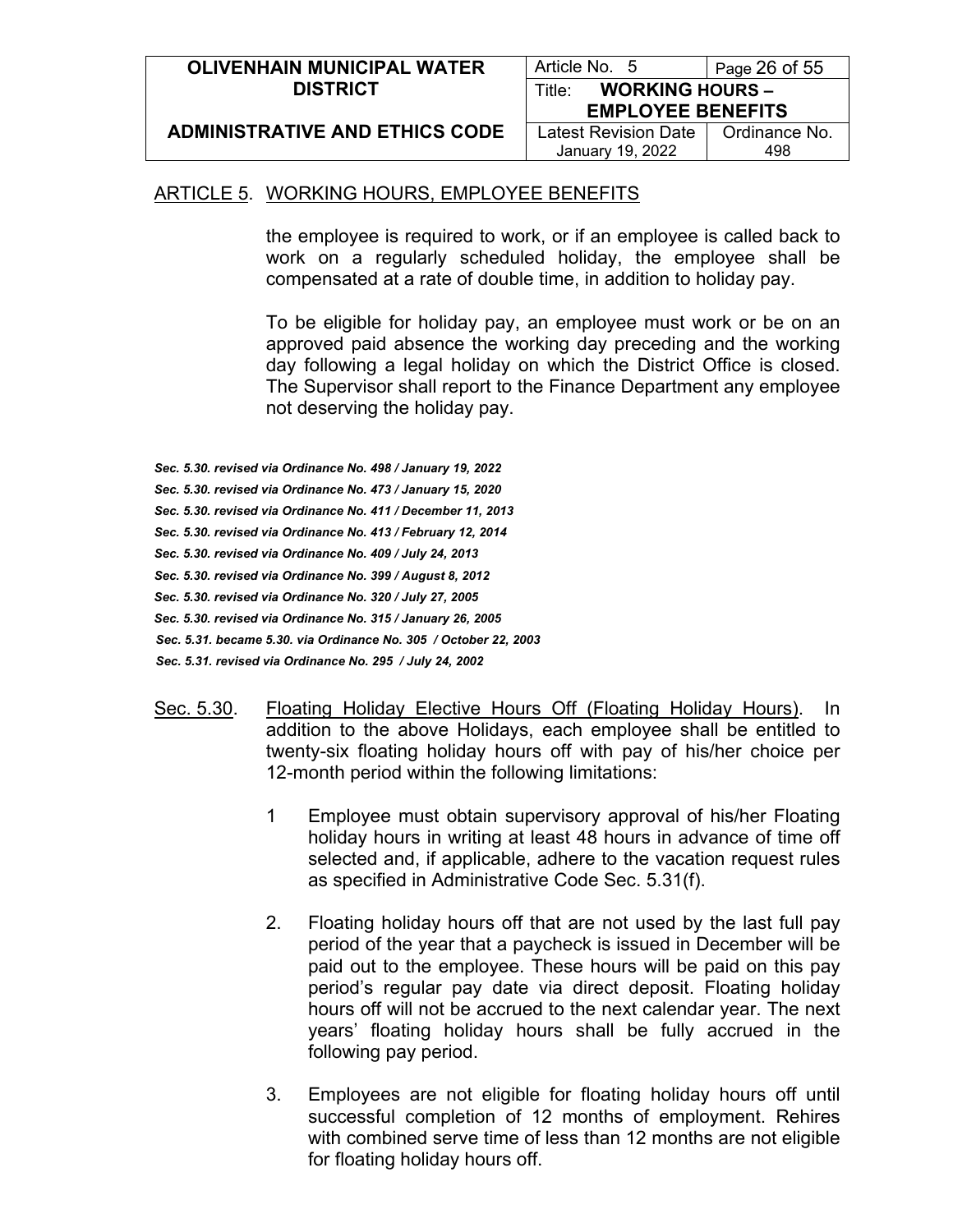| <b>OLIVENHAIN MUNICIPAL WATER</b>     | Article No. 5                    | Page $27$ of $55$ |
|---------------------------------------|----------------------------------|-------------------|
| <b>DISTRICT</b>                       | <b>WORKING HOURS -</b><br>Title∸ |                   |
|                                       | <b>EMPLOYEE BENEFITS</b>         |                   |
| <b>ADMINISTRATIVE AND ETHICS CODE</b> | Latest Revision Date             | Ordinance No.     |
|                                       | January 19, 2022                 | 498               |

- 4. Part-time employees who work less than 30 hours in a regularly scheduled work week shall earn pro-rated floating holiday hours off with pay of his/her choice per 12-month period, based upon the number of hours an employee is scheduled to work in a regularly scheduled workweek.
- 5. Full-time employees that work between 30 and 39 hours in a regularly scheduled work week shall earn pro-rated floating holiday hours off with pay of his/her choice per 12 month period, based upon the number of hours an employee is scheduled to work in a regularly scheduled workweek.
- 6. Floating holiday hours off will be increased to recognize employees with longevity. The following hours are subject to the same conditions as provided above for all elective time off:
	- 5 years of service = 4 additional hours once a year 10 years of service  $=$  8 additional hours once a year
	- 15 years of service = 12 additional hours once a year
- *Sec 5.31. revised via Ordinance No. 476 / June 17, 2020*
- *Sec. 5.31. revised via Ordinance No. 473 / January 15, 2020*
- *Sec. 5.31. revised via Ordinance No. 422 / January 14, 2015*
- *Sec. 5.31.(f) revised via Ordinance No. 391 / October 5, 2011*
- *Sec. 5.31. revised via Ordinance No. 320 / July 27, 2005*
- *Sec. 5.31. revised via Ordinance No. 465 / June 19, 2019*
- *Sec. 5.31.(f) revised via Ordinance No. 315 / January 26, 2005*
- *Sec. 5.32. became 5.31. via Ordinance No. 305 / October 22, 2003*
- *Sec. 5.32. (a) revised via Ordinance No. 295 / July 24, 2002*
- *Sec. 5.31. revised via Ordinance No. 457 / June 20, 2018*
- Sec. 5.31. Vacation Leaves. At the discretion of the General Manager as to setting the period of time to be taken for any vacation leave, all full-time employees will be granted such leave with pay under the following conditions:
	- (a) Employees accrue vacation time beginning with the date of hire and are eligible to use vacation time following 90 days of employment. Rehires must have 90 days of combined service time. Full-time employees that work between 30 and 39 hours in a regularly scheduled workweek shall accrue hours on a pro-rated basis, based upon the number of hours an employee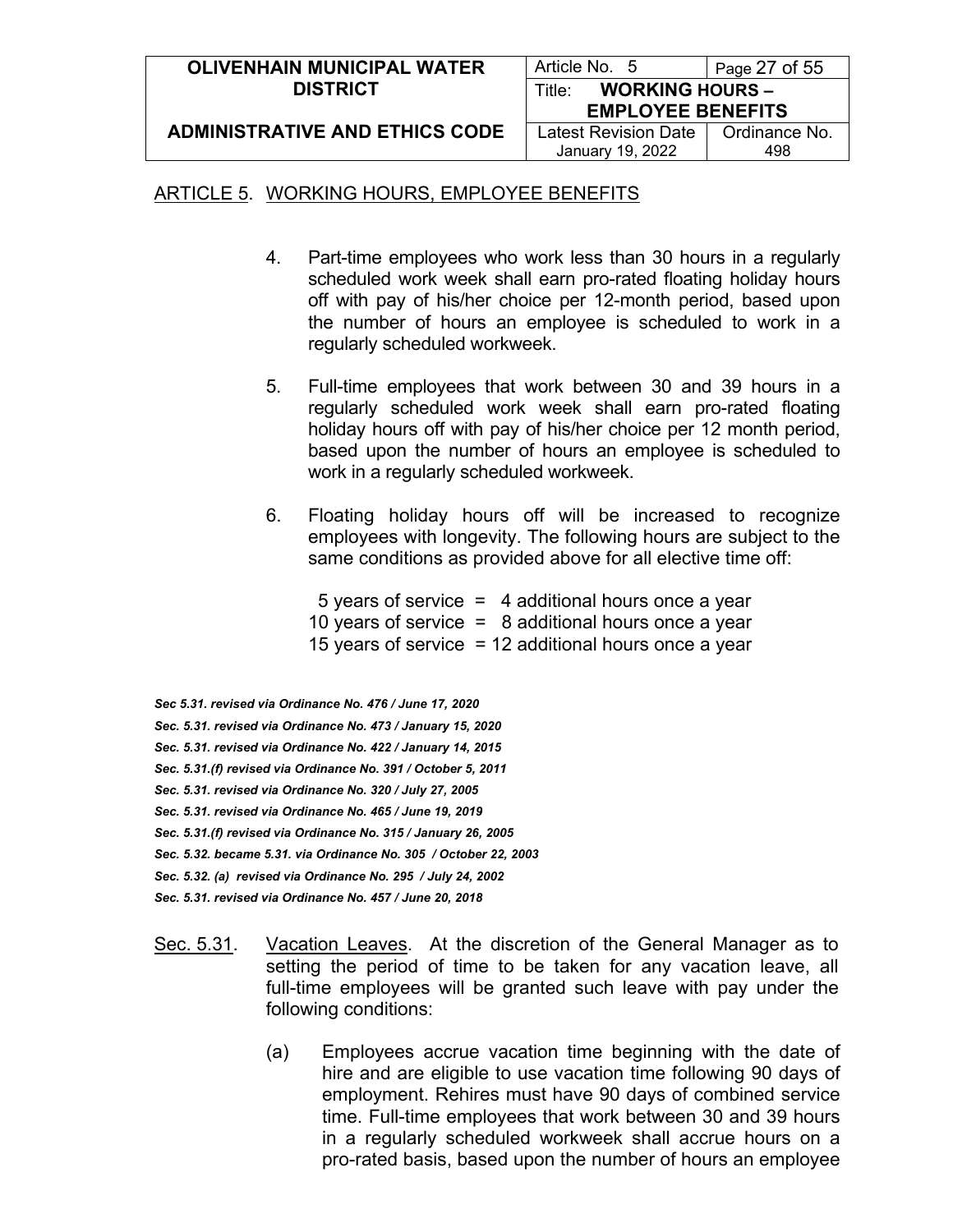| <b>OLIVENHAIN MUNICIPAL WATER</b>     | Article No. 5                    | Page 28 of 55 |
|---------------------------------------|----------------------------------|---------------|
| <b>DISTRICT</b>                       | <b>WORKING HOURS -</b><br>Title: |               |
|                                       | <b>EMPLOYEE BENEFITS</b>         |               |
| <b>ADMINISTRATIVE AND ETHICS CODE</b> | Latest Revision Date             | Ordinance No. |
|                                       | January 19, 2022                 | 498           |

is scheduled to work in a regularly scheduled workweek. Employees working less than 40 hours in a regularly scheduled workweek shall accrue hours based on a pro-rated basis, based upon the number of hours an employee is regularly scheduled to work in a regularly scheduled workweek.

Employees' vacation time accrues, depending on the number of years of combined service time, as follows:

| Less than 5 years of service                   | $= 96$ hrs  |
|------------------------------------------------|-------------|
| More than 5 but less than 10 years of service  | $= 120$ hrs |
| More than 10 but less than 15 years of service | $= 144$ hrs |
| More than 15 but less than 20 years of service | $= 160$ hrs |
| More than 20 years of service                  | $= 176$ hrs |

(b) Vacation time accumulation will be permitted, depending on the number of years of combined service time, as follows:

| Less than 5 years of service                 | $= 192$ hrs |
|----------------------------------------------|-------------|
| 5 or more but less than 15 years of service  | $= 288$ hrs |
| 15 or more but less than 20 years of service | $=$ 320 hrs |
| 20 or more years of service                  | $=$ 352 hrs |

Accumulated vacation time in excess of the number of hours outlined above shall be paid in one of the following ways:

- 1) Employees having accumulated vacation hours in excess of the maximum limits above must receive payment for 100% of their accumulated vacation hours in excess of the above limits at 100% of their current rate of pay.
- 2) Notwithstanding the above, employees having accumulated vacation hours in excess of 256 hours are eligible to receive payment for 100% of their accumulated vacation hours in excess of 256 hours at 100% of their current rate of pay.

Employees requesting payment for accumulated vacation hours as outlined above shall provide their request in writing, with the exact hours requested, to the Finance Officer in June of each year for reimbursement on or about the final pay period in June of each year.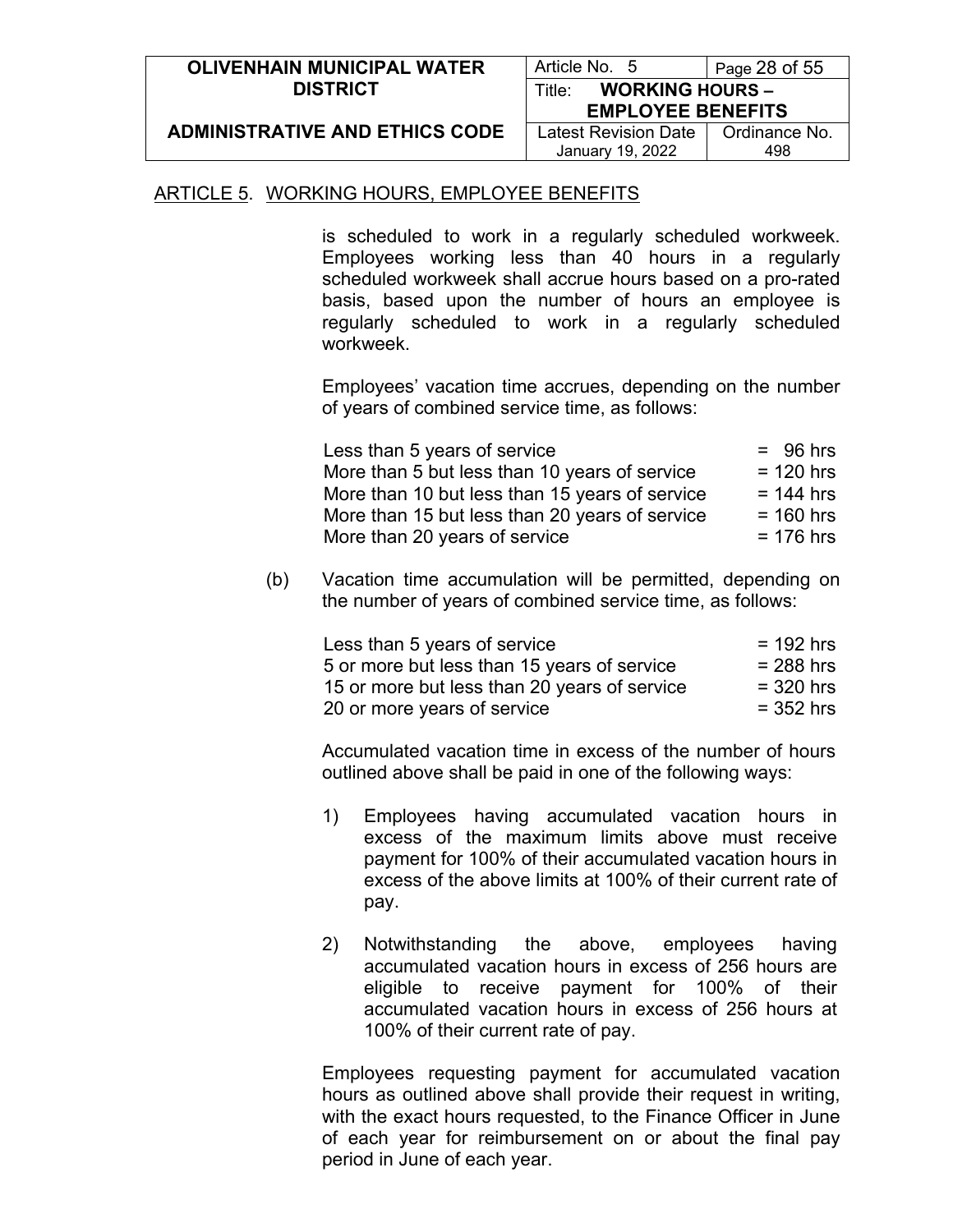| <b>OLIVENHAIN MUNICIPAL WATER</b>     | Article No. 5                                | Page $29$ of $55$ |
|---------------------------------------|----------------------------------------------|-------------------|
| <b>DISTRICT</b>                       | <b>WORKING HOURS -</b><br>Title <sup>.</sup> |                   |
|                                       | <b>EMPLOYEE BENEFITS</b>                     |                   |
| <b>ADMINISTRATIVE AND ETHICS CODE</b> | Latest Revision Date                         | Ordinance No.     |
|                                       | January 19, 2022                             | 498               |

- (c) The General Manager shall approve a schedule of vacations, and employees shall adhere to such schedule. No vacation may be taken without prior approval of the General Manager or his/her designee. The vacation of the General Manager shall be subject to the approval of the Board of Directors.
- (d) Pay for vacation leave shall be at the payroll rate currently paid the employee at the time the vacation is taken.
- (e) In computing the amount of vacation leave due an employee, holidays, vacation time, and sick leave shall be included as total service. The period of time to be granted to an employee for said leave shall be in addition to Saturdays, Sundays, and Holidays within or at the beginning or end of such leave.
- (f) Vacation time may be taken in blocks or increments of one (1) hour or more for hourly employees, and one (1) day or more for salaried employees with proper authorization and approval of Supervisor. The District expects employees to extend common courtesy to their co-workers and supervisors by giving as much advance notice as possible for vacation requests.
	- For vacation requests of less than 5 consecutive working days off, employees must give more than 48 hours advance notice in writing to their supervisor.
	- For vacation requests between 5 consecutive working days off and 10 consecutive working days off, employees must give 3 weeks advance notice in writing to their supervisor.
	- Any vacation requests for more than 10 consecutive working days off shall require employees to give 4 weeks advance notice in writing to their supervisor.

Exceptions to the above requirements may be granted by the General Manager at his/her sole discretion.

*Sec. 5.31.1 revised via Ordinance No. 473 /January 15, 2020 Sec. 5.31.1 revised via Ordinance No. 467 / September 18, 2019*

Sec. 5.31.1. Executive Time Off for Managers and Supervisors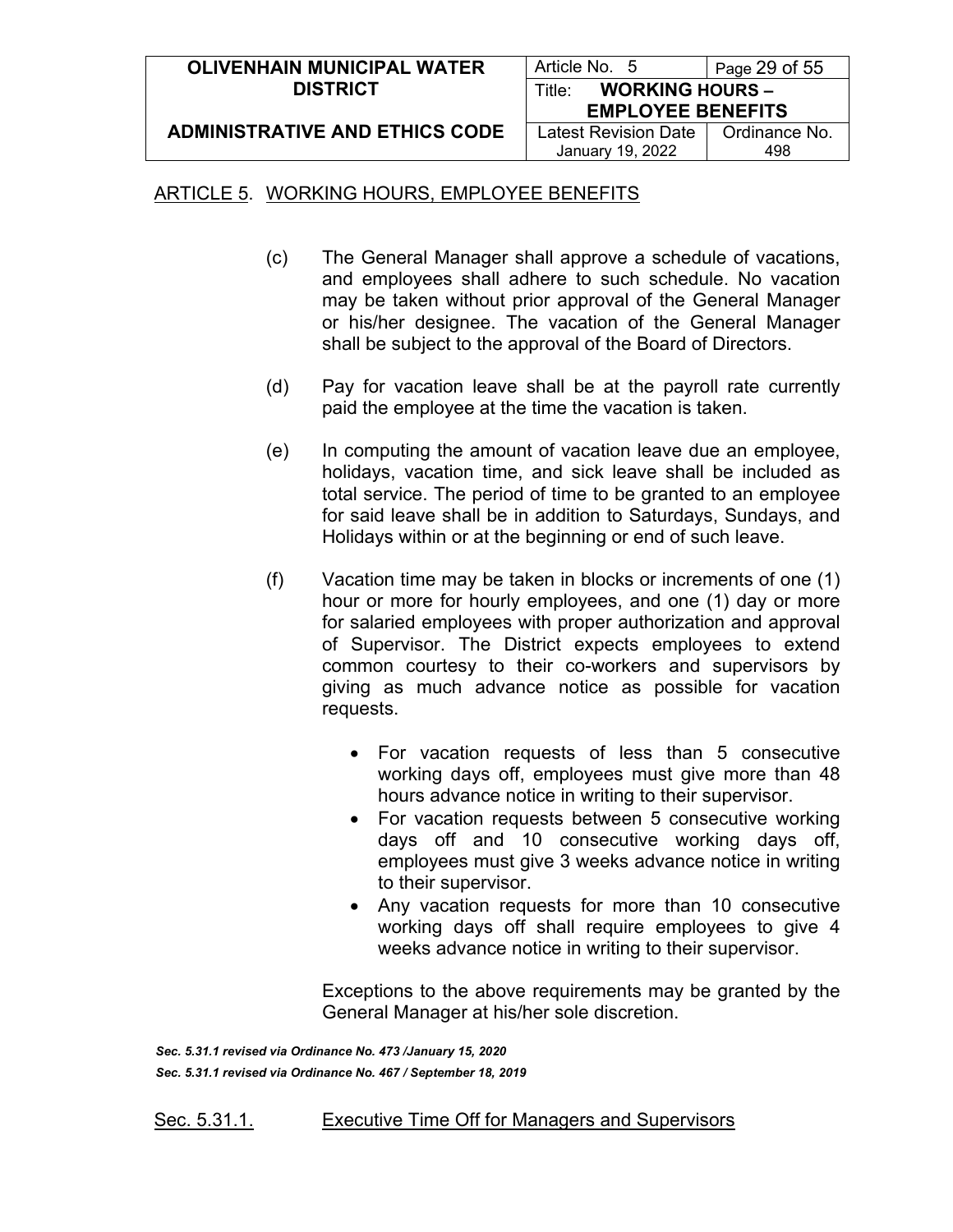| <b>OLIVENHAIN MUNICIPAL WATER</b>     | Article No. 5                    | Page 30 of 55 |
|---------------------------------------|----------------------------------|---------------|
| <b>DISTRICT</b>                       | <b>WORKING HOURS -</b><br>Title∵ |               |
|                                       | <b>EMPLOYEE BENEFITS</b>         |               |
| <b>ADMINISTRATIVE AND ETHICS CODE</b> | Latest Revision Date             | Ordinance No. |
|                                       | January 19, 2022                 | 498           |

Following 90 days of employment for new or rehired Managers and Supervisors and at the sole discretion of the General Manager, Executive Time Off may be granted up to 32 hours for Managers and up to 24 hours for Supervisors in a Calendar Year (CY). Hours will be prorated to the end of the CY based on hire date. Increments must be taken in full work days with supplements as required. Executive Time has no cash value; the hours cannot be carried over to the next CY.

### Executive Time Off for General Manager

The General Manager shall be granted up to 80 hours of Executive Time Off with the same terms and requirements as Managers and Supervisors as set forth above.

*Sec. 5.32 revised via Ordinance No. 473 / January 15, 2020*

*Sec. 5.32. revised via Ordinance No. 463 / February 13, 2019*

*Sec. 5.32. revised via Ordinance No. 435 / January 27, 2016*

*Sec. 5.32. revised via Ordinance No. 422 / January 14, 2015*

- *Sec. 5.32. (b) revised via Ordinance No. 418 / June 18, 2014*
- *Sec. 5.32. revised via Ordinance No. 413 / February 12, 2014*

*Sec. 5.32. revised via Ordinance No. 411 / December 11, 2013*

- *Sec. 5.32. revised via Ordinance No. 320 / July 27, 2005*
- *Sec. 5.32. revised via Ordinance No. 315 / January 26, 2005*
- *Sec. 5.33. became 5.32. via Ordinance No. 305 / October 22, 2003*
- *Sec. 5.33. (a) revised via Ordinance No. 295 / July 24, 2002*
- Sec. 5.32. Sick Leave. Sick leave is defined as the necessary absence from work because of illness, serious disability, or absence authorized for medical or dental care, injury or exposure to contagious disease suffered by the employee, or a member of the employee's family as defined in California law, Labor Code Section 245.

Employees shall be entitled to sick leave with pay following 90 days of employment (rehires with 90 days of combined service time) under the following conditions:

a. Each full-time employee who works a regularly scheduled 40 hour workweek shall be entitled to accrue 96 hours sick leave per one year of employment, which starts accruing with the hire date. Employees that work less than 40 hours per week for a regular schedule shall accrue hours on a pro-rated basis.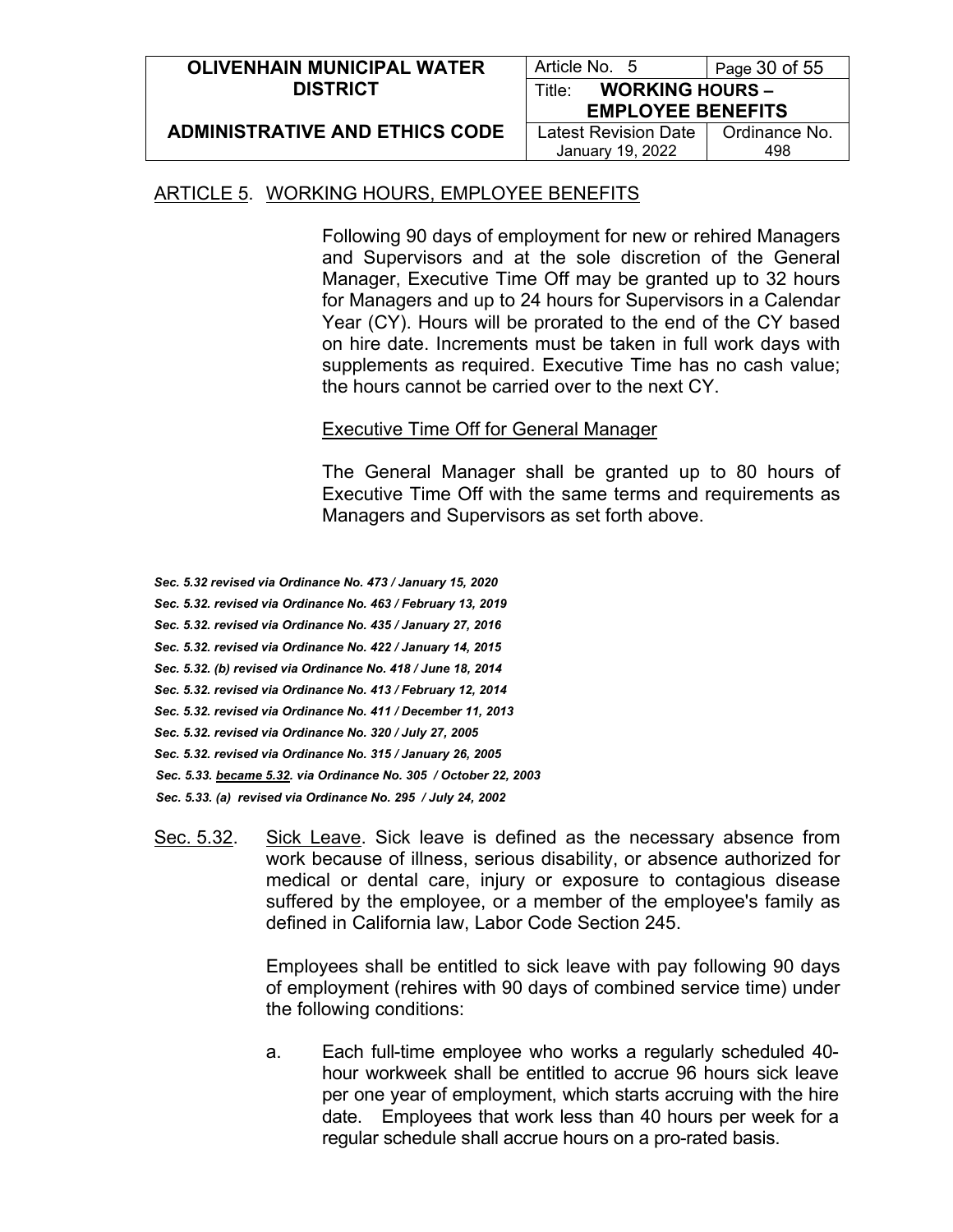| <b>OLIVENHAIN MUNICIPAL WATER</b>     | Article No. 5                    | Page 31 of 55 |
|---------------------------------------|----------------------------------|---------------|
| <b>DISTRICT</b>                       | <b>WORKING HOURS -</b><br>Title: |               |
|                                       | <b>EMPLOYEE BENEFITS</b>         |               |
| <b>ADMINISTRATIVE AND ETHICS CODE</b> | Latest Revision Date             | Ordinance No. |
|                                       | January 19, 2022                 | 498           |

b. Sick leave may be accumulated up to a maximum of 640 hours. Additional sick leave may be granted at the discretion of the Board of Directors and approval thereof. Employees may choose to use accumulated sick leave in excess of a predetermined number of hours as follows:

An optional sick leave buy-back program shall allow employees to buy accumulated sick leave hours at 100% of their current pay rate once per year. This buy-back will occur in the first full pay period in January and will be calculated by the accrued sick hours from this preceding pay period.

The optional sick leave buy-back program minimum, starting in January 2019, is 320 hours.

Employees who have accumulated more than 640 hours of sick leave will have 100% of their sick leave over 640 hours converted at the employee's then current rate of pay and contributed to his/her VEBA account during the normal January time period, which is the first payroll in January. If the employee does not have a VEBA account established, the employee will receive payment for any hours over 640 at his/her current rate of pay.

At retirement/separation, employees who have 240 hours to 416 hours of accumulated sick leave shall have 35% of those sick hours contributed to VEBA at the employee's then current rate of pay; AND that 100% of accumulated sick hours over 417 hours will be converted at the employee's then current rate of pay and contributed to VEBA. If the employee does not have a VEBA account established, the employee will receive payment for all accumulated sick hours at his/her current rate of pay.

- c. All requests to be paid sick leave shall be submitted in writing via a "Request for Time Off" Form. After using 48-hours of the current calendar year's sick leave, a request to be paid sick leave shall be accompanied by a doctor's certificate verifying the employee's/family member's (as defined in Sec. 5.32 – Sick Leave) illness and the date thereof.
- d. Abuse of sick leave privileges shall be grounds for discipline or dismissal.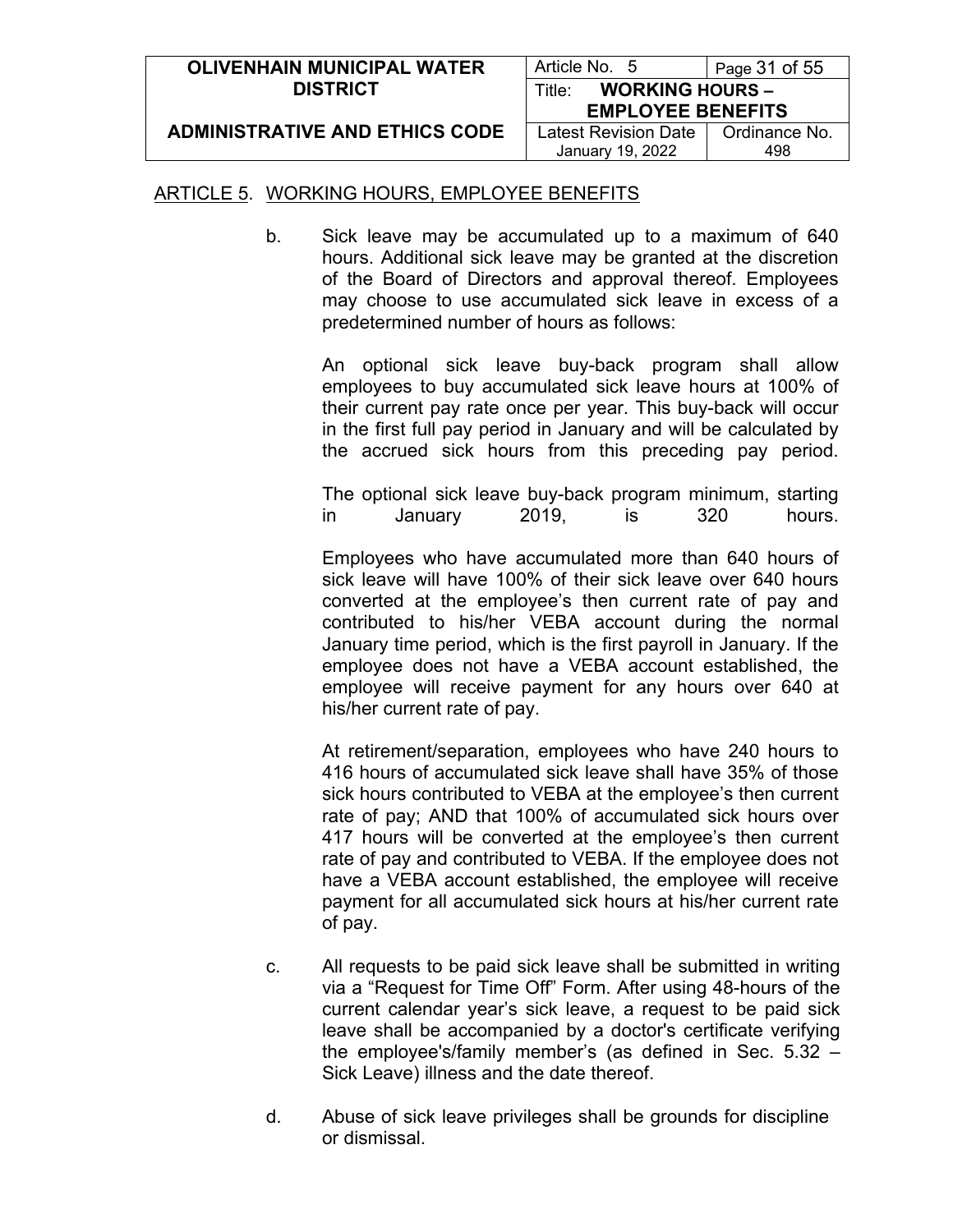| <b>OLIVENHAIN MUNICIPAL WATER</b>     | Article No. 5                    | Page 32 of 55 |
|---------------------------------------|----------------------------------|---------------|
| <b>DISTRICT</b>                       | <b>WORKING HOURS -</b><br>Title: |               |
|                                       | <b>EMPLOYEE BENEFITS</b>         |               |
| <b>ADMINISTRATIVE AND ETHICS CODE</b> | Latest Revision Date             | Ordinance No. |
|                                       | January 19, 2022                 | 498           |

e. In computing the amount of sick leave time due an employee, holidays, vacation time, and sick leave shall be included as total service. The period of time to be granted to an employee shall be in addition to Saturdays, Sundays, and holidays within or at the beginning or end of such leave.

*Sec. 5.33. revised via Ordinance No. 422 / January 14, 2015 Sec. 5.33. revised via Ordinance No. 411 / December 11, 2013 Sec. 5.33. revised via Ordinance No. 315 / January 26, 2005*

Sec. 5.33. Jury Duty. Employees are eligible for jury duty leave with pay for up to four weeks per calendar year per court when required by any legally constituted court to appear for examination or jury service. No deduction will be made for the value of mileage allowances, meals or lodgings furnished by the court. Jury Duty will be paid in accordance with the actual number of hours served on jury duty, including travel time to/from the courthouse.

> The only document accepted as proof of attendance is the Jury Services Attendance Certification form that has been dated and timestamped "in" and "out" by the courthouse. Hand written or other nonapproved forms will not be accepted.

> In the absence of proof of attendance, or in instances of jury duty beyond four weeks, an employee may use vacation or compensatory leave. In instances when a trial is scheduled for four weeks or less, when an employee is selected and the trial extends beyond four weeks, the employee may petition the General Manager via their supervisor, in writing, for additional jury duty leave beyond four weeks. The decision to grant additional jury duty leave is at the sole discretion of the General Manager and is final.

> Within five (5) days of receiving a Jury Duty notice/summons, employees must provide a copy of the notice that specifies the dates that the employee will be serving as a juror to his/her Supervisor or Manager and Human Resources for retention in his/her personnel file.

> Jury Duty is not considered time worked under the workers' compensation policy. Jury Duty is considered time worked for calculating overtime in an employee's day or workweek. The current overtime calculation policy will apply in determining these occurrences.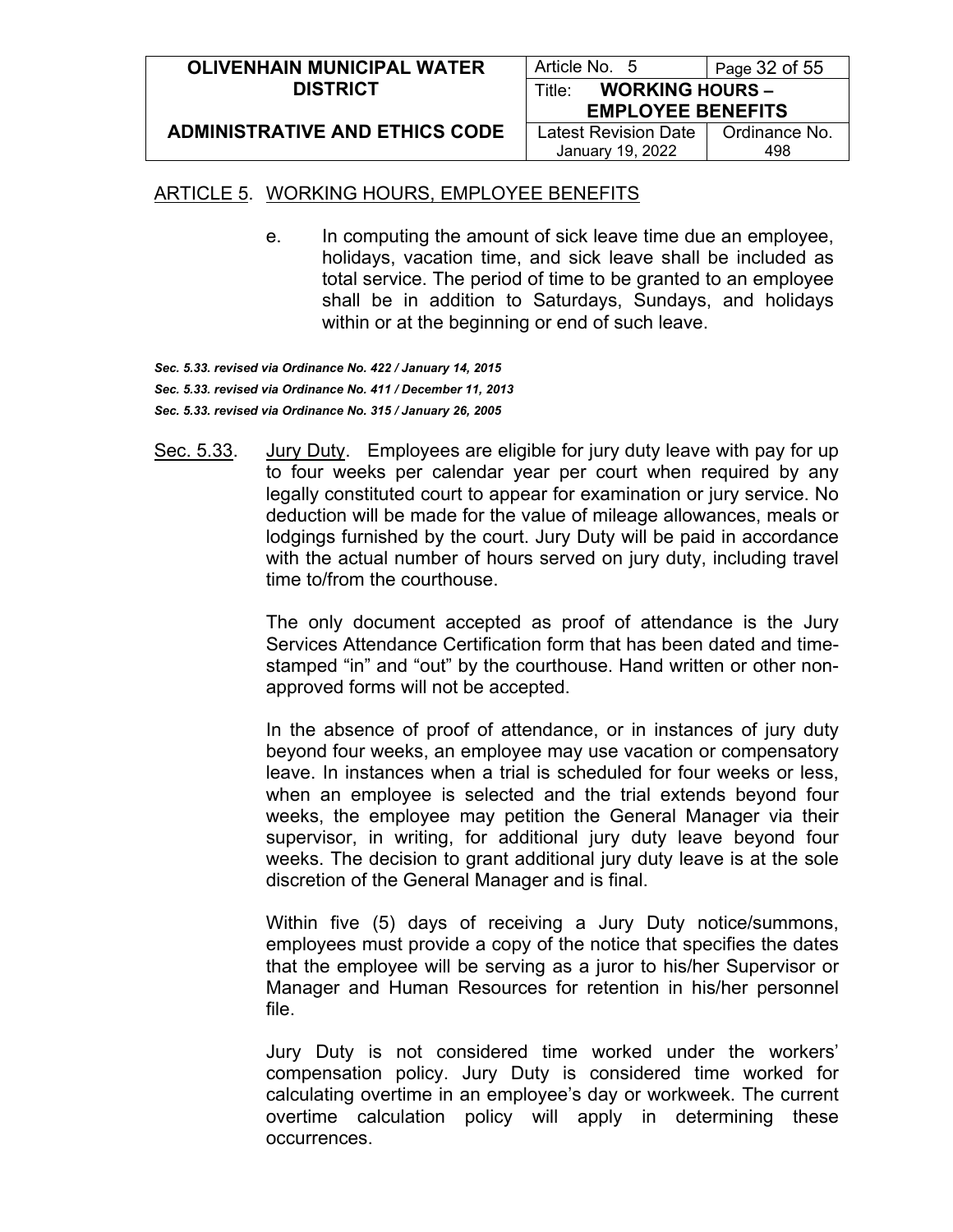| <b>OLIVENHAIN MUNICIPAL WATER</b>     | Article No. 5                    | Page 33 of 55 |
|---------------------------------------|----------------------------------|---------------|
| <b>DISTRICT</b>                       | <b>WORKING HOURS -</b><br>Title: |               |
|                                       | <b>EMPLOYEE BENEFITS</b>         |               |
| <b>ADMINISTRATIVE AND ETHICS CODE</b> | Latest Revision Date             | Ordinance No. |
|                                       | January 19, 2022                 | 498           |

Employees may lose their alternative work schedule off day(s) while serving on jury duty; however, the employee will be paid for the actual time served on jury duty.

Supervisors and Managers are encouraged to minimize employees having to work seven (7) consecutive days in a workweek due to jury duty by changing employee's days off to correspond with jury duty as long as it does not incur overtime for the employee or other employees in the department. Because of being unable to predict the length of an employee's jury duty and OMWD's 24‐hour operations, this may not always be possible.

*Sec. 5.34. revised via Ordinance No. 498 / January 19, 2022 Sec. 5.34. revised via Ordinance No. 320 / July 27, 2005 Sec. 5.34. revised via Ordinance No. 305 / October 22, 2003*

- Sec. 5.34. Bereavement Leave. At such time as there is a death in an employee's immediate family, the General Manager is authorized to grant up to a maximum of 4 days leave with pay, subject to employee's written request for such compensation. Written request shall contain the following information:
	- Name of deceased
	- Relationship to employee
	- Date(s) of employee's requested leave and return to work

All Bereavement Leaves must have prior approval of the General Manager.

Employee is eligible for Bereavement Leave for abortion or miscarriage.

Immediate family is defined as: spouse, common law spouse, registered domestic partner, child, parent, brother, sister, grandparents, mother-in-law, father-in-law, brother-in-law, sister-in-law, aunt, uncle, or any other family member physically living in the employee's home.

Paid Bereavement leave of up to 4 days, if approved, is not to be charged against an employee's accrued time off.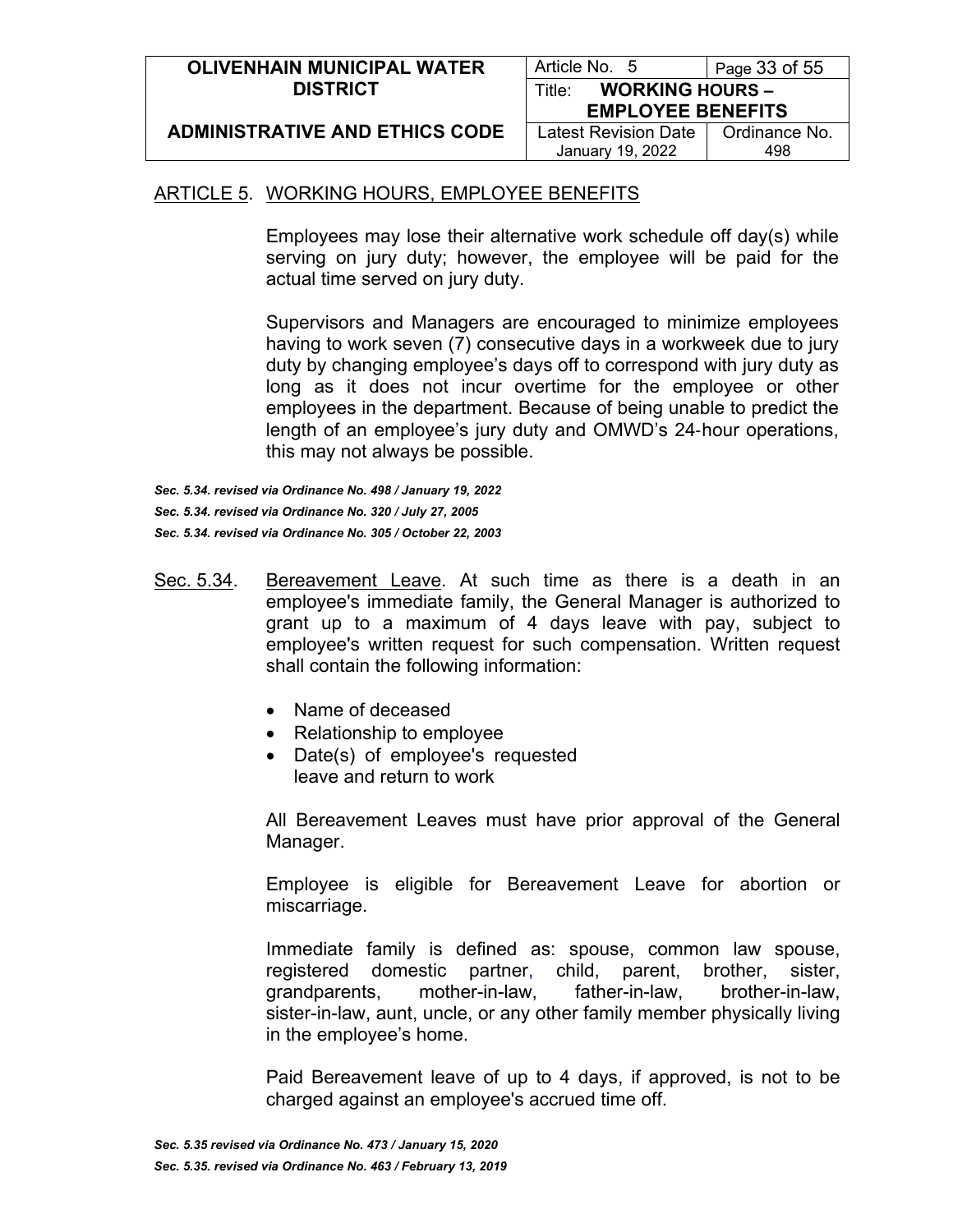#### **OLIVENHAIN MUNICIPAL WATER DISTRICT**

Article No. 5 | Page 34 of 55 Title: **WORKING HOURS –**

**ADMINISTRATIVE AND ETHICS CODE**

**EMPLOYEE BENEFITS** Latest Revision Date January 19, 2022

Ordinance No. 498

## ARTICLE 5. WORKING HOURS, EMPLOYEE BENEFITS

- *Sec. 5.35.(H) revised via Ordinance No. 422 / January 14, 2015 Sec. 5.35.(H) revised via Ordinance No. 365 / August 13, 2008 Sec. 5.35. revised via Ordinance No. 320 / July 27, 2005 Sec. 5.35. (5) revised via Ordinance No. 305 / October 22, 2003 Sec. 5.36. became 5.35. via Ordinance No. 305 / October 22, 2003 Sec. 5.36.(A.2) revised via Ordinance No. 302 / Dec. 18, 2002 Sec. 5.36. revised via Ordinance No. 295 / July 24, 2002*
- Sec. 5.35. Leaves of Absence Without Pay. It is the District's policy to grant leaves of absence without pay to all eligible employees on a non-discriminatory basis. General Manager pre-approval is needed for employees requesting unpaid leaves of absence [excluding Family Medical Leave Act (FMLA) and California Family Rights Act (CFRA),] and are eligible only after the employee has completed 90 days of service and exhausted all accumulated and unused sick leave, vacation leave, paid injury leave or unused compensation time. Exception to this General Manager pre-approval policy may occur if more than one (1) unpaid day is needed due to an unforeseen event. Employees on a pre-approved unpaid leave will be responsible to pay insurance coverage while out on leave (see section 5.35 A4.B)

Leaves of absence without pay pursuant to the FMLA, CFRA, compulsory, and military leaves of absence will be permitted as specified below:

A. Medical Leaves of Absence:

(1) Grounds for Leave. The Family Medical Leave Act of 1993 (FMLA) and California Family Rights Act (CFRA) of 1993 entitle eligible employees that have worked for the District for at least 12 months and at least 1,250 hours in the last 12 months to take up to 12 weeks of unpaid job protected leave each year for the employee's own serious health condition; caring for a family member with a serious health condition; bonding with a newborn or adopted child; and certain military exigencies.

(2) CFRA exclusively includes up to 12 weeks of unpaid, job protected leave each year for the serious health condition of a registered domestic partner as defined in California Family Code Section 297, and/or birth or adoption of a registered domestic partner's child.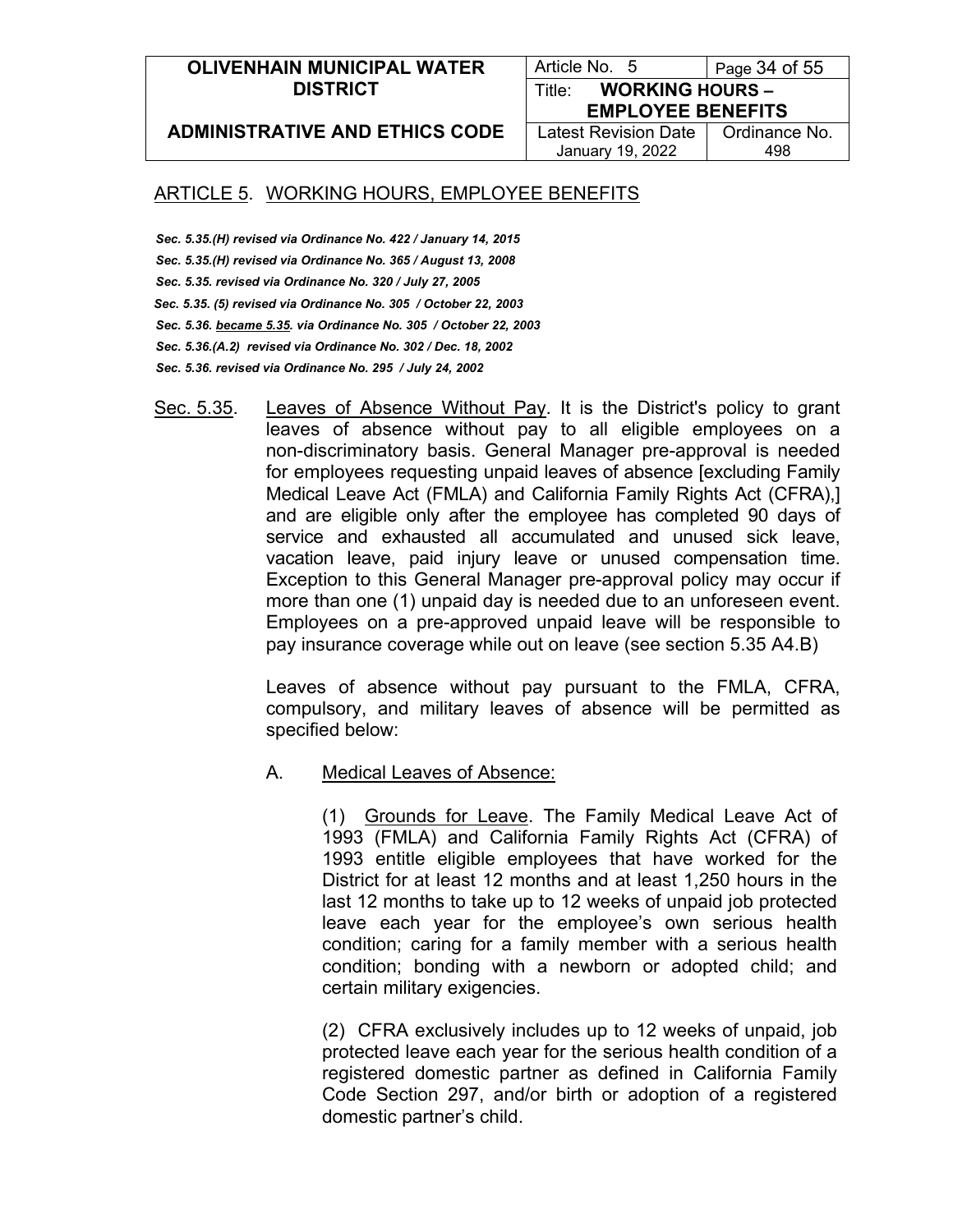| <b>OLIVENHAIN MUNICIPAL WATER</b>     | Article No. 5                    | Page 35 of 55 |
|---------------------------------------|----------------------------------|---------------|
| <b>DISTRICT</b>                       | <b>WORKING HOURS -</b><br>Title∵ |               |
|                                       | <b>EMPLOYEE BENEFITS</b>         |               |
| <b>ADMINISTRATIVE AND ETHICS CODE</b> | Latest Revision Date             | Ordinance No. |
|                                       | January 19, 2022                 | 498           |

(3) The District has posted such notices as required explaining employee rights and procedures under the FMLA and CFRA. Employees granted this leave will receive reinstatement at the end of the leave in their current or an equivalent position, subject to all defenses allowed by law.

(4) Pregnant employees that are disabled by pregnancy and pregnancy-related conditions are eligible for California pregnancy disability leave (PDL). A pregnant employee is entitled to up to four months of PDL depending on the period of actual disability. The District has posted such notice as required explaining employee rights. Employees granted this leave will receive reinstatement at the end of the leave in their current or an equivalent position, subject to all defenses allowed by law.

- B. Insurance Coverage. The District will maintain the group health, vision, dental, long term disability (LTD), and life insurance coverage for an employee whenever such insurance was provided before the FMLA/CFRA leave was taken and on the same terms as if the employee had continued to work. (In no circumstances will group health insurance benefits be maintained by the District longer than 12 weeks of approved unpaid leave.) If an employee is on a non-FMLA/CFRA leave (unpaid leave of absence) the employee must use 60 hours per pay period of accrued leave to maintain District insurance benefits. All leave time, comp time, holiday pay, and overtime count towards hours worked in a pay period. Duty pay does not count towards hours worked. The cost the employee is responsible for is based on an hourly cost of benefits for the number of hours less than 60 in the pay period. The employee will reimburse the District for costs including: health, dental (COBRA and the administrative fee), vision, life, and LTD (both the employee and employer portion).
- C. Requests for Leave and Medical Certification. Employees requesting leave of absence shall submit a written request at least 30 days in advance, when foreseeable, to the General Manager. The request shall specify the date the leave will commence, the estimated duration of the leave, and the date on which it is expected that the employee will be able to return to work. Medical certification is required supporting the need for leave due to a serious health condition affecting the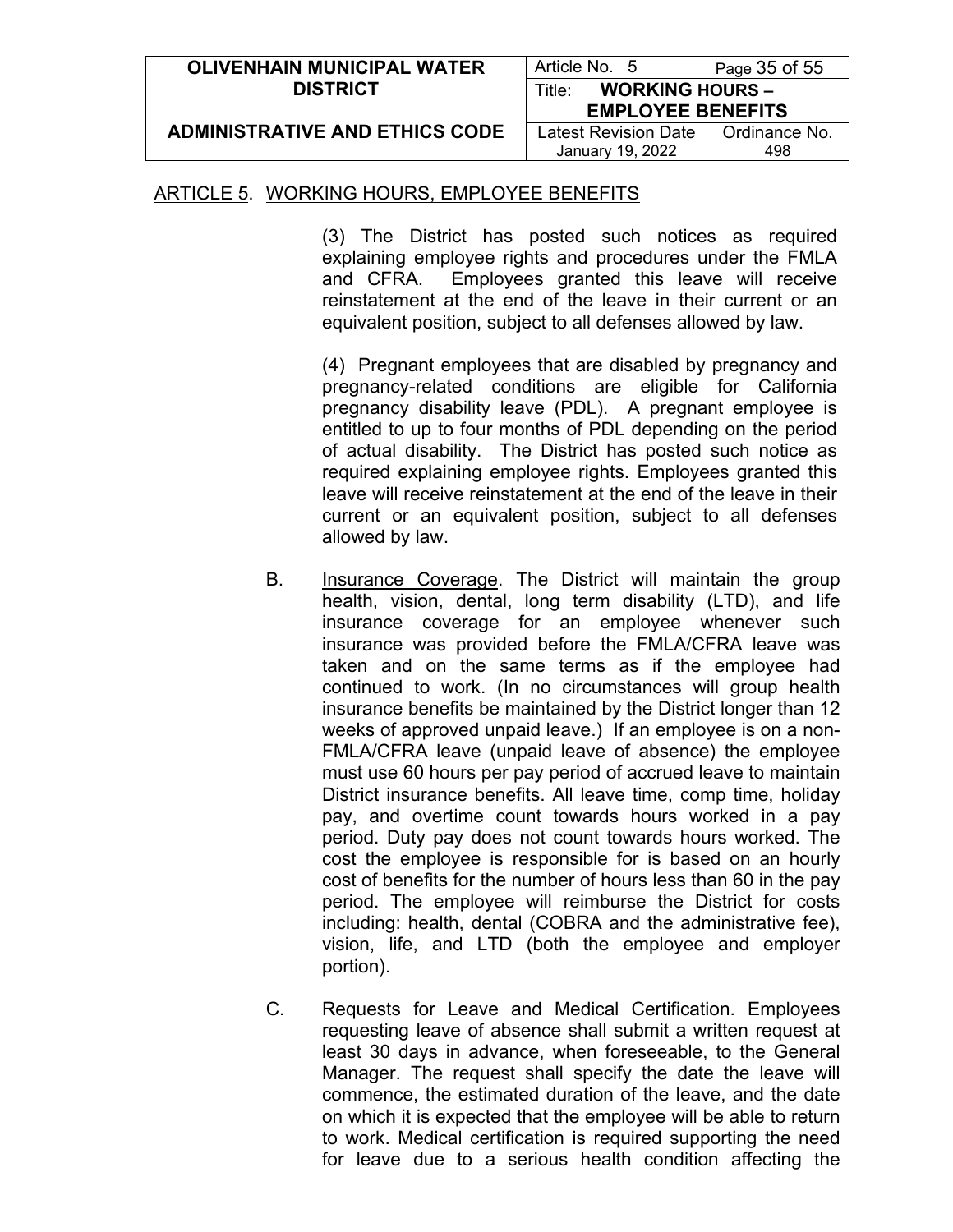| <b>OLIVENHAIN MUNICIPAL WATER</b>     | Article No. 5                    | Page 36 of 55 |
|---------------------------------------|----------------------------------|---------------|
| <b>DISTRICT</b>                       | <b>WORKING HOURS -</b><br>Title∸ |               |
|                                       | <b>EMPLOYEE BENEFITS</b>         |               |
| <b>ADMINISTRATIVE AND ETHICS CODE</b> | <b>Latest Revision Date</b>      | Ordinance No. |
|                                       | January 19, 2022                 | 498           |

employee, child, immediate parent, spouse or registered domestic partner as defined in California Family Code Section 297. The employee shall provide the District with a physician's statement during the medical leave of absence updating the District on the status of the incapacity and the probable date of return to work.

An employee shall not directly or indirectly maintain outside business or employment or engage in any other outside business that conflicts, in any manner, with the interest of returning to the District's employment during the leave. In order to maintain the approved leave, an employee wishing to engage in part time employment or self-employment, while on leave, must have such employment approved in advance by the General Manager. Failure to comply with this notice requirement is grounds for, and may result in denial or deferral of the requested leave until the employee complies with this policy and may be grounds for disciplinary action or termination.

Failure to comply with these noticed periods is grounds for and may result in denial or deferral of the requested leave until the employee complies with the noticed policy.

The District requires certification from the health care provider as to the needs of the child, immediate parent, spouse or in the case of CFRA exclusively, the domestic partner's child, or registered domestic partner as defined in California Family Code Section 297, who has a serious health condition before allowing the employee a leave to care for the family member.

Eligible employees may take leave intermittently or on a reduced leave schedule under certain conditions. Intermittent or reduced leave is available for birth/adoption of a child and must be pre-approved in writing by the General Manager. Intermittent, recurring shorter leaves may be taken when medically necessary for treatments (such as chemotherapy), subject to advanced notification and medical certification for the intermittent or reduced leave.

There are certain exceptions to eligibility for family care leave and the District is legally permitted to deny a request for leave under certain conditions. Taking family care leave may impact certain benefits and seniority as identified in Article 5.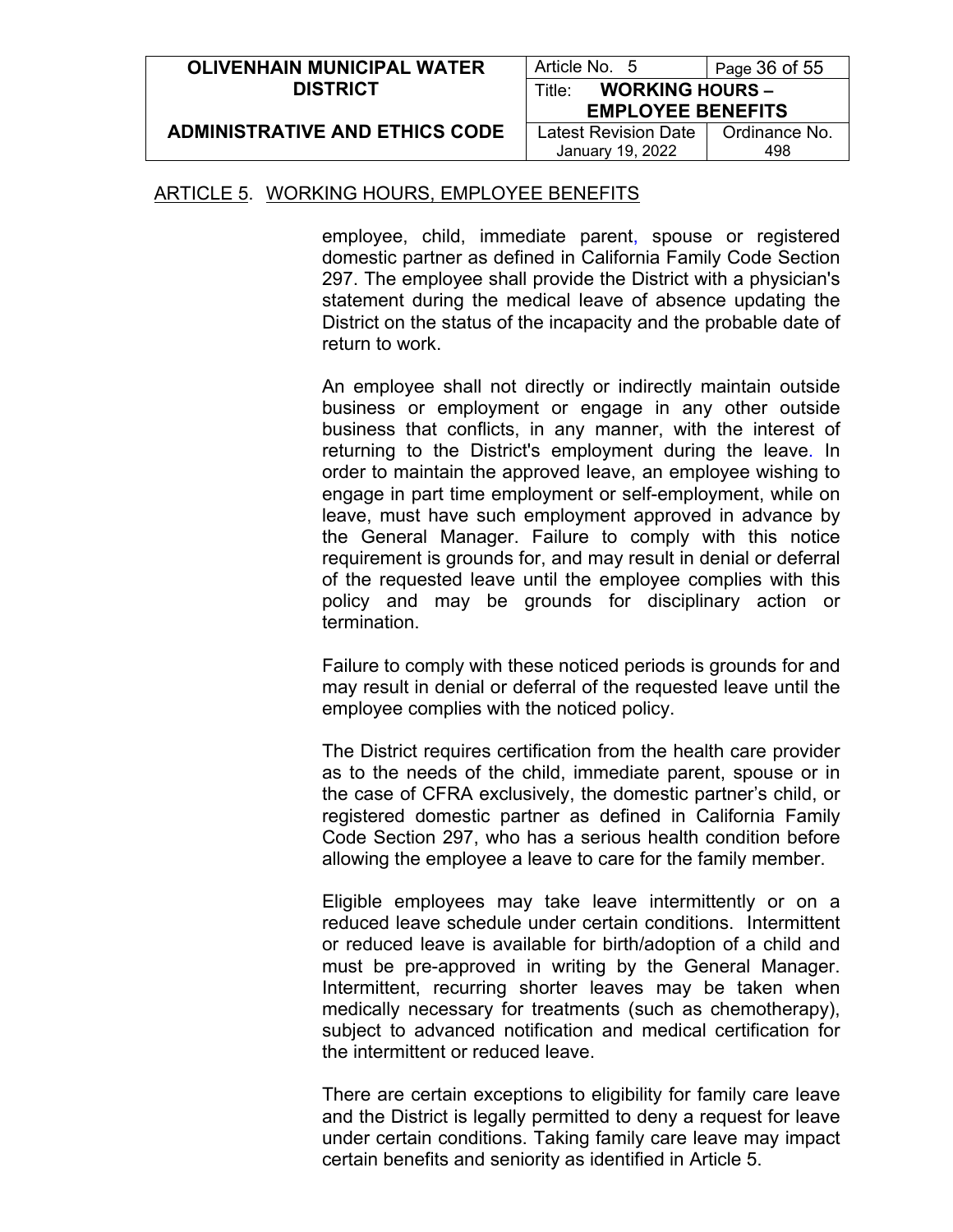| <b>OLIVENHAIN MUNICIPAL WATER</b>     | Article No. 5                    | Page 37 of 55 |
|---------------------------------------|----------------------------------|---------------|
| <b>DISTRICT</b>                       | <b>WORKING HOURS -</b><br>Title: |               |
|                                       | <b>EMPLOYEE BENEFITS</b>         |               |
| <b>ADMINISTRATIVE AND ETHICS CODE</b> | Latest Revision Date             | Ordinance No. |
|                                       | January 19, 2022                 | 498           |

- D. Physician's Statement Prior to Return. An employee who has taken a leave of absence due to his or her own medical condition, will be required to provide a statement from a licensed physician in California who has treated the employee's condition, stating the employee is capable of performing all of his or her essential job duties without any risk of further injury, illness or death.
- E. Term of Leave. Leave without pay granted pursuant to this section may not exceed 180 consecutive calendar days or 12 weeks for FMLA, CFRA, or 4 months for PDL unless authorized by the Board for a longer period. The District shall use the rolling, 12 month calculation method when calculating leave entitlement. Leave may be terminated at any time by the employee's return to work.
- F. Sick, Vacation, Compensatory Time Use. An employee may use accrued sick, vacation, and compensatory time while on approved medical leave.
- G. Benefits and Service Time. Vacation and sick leave shall not accrue during leaves of absence without pay of 30 days or longer. An employee will not be credited with service during any unpaid, approved leave of absence of 30 days or longer, unless the approved unpaid leave being taken qualifies under the Family Medical Leave Act (FMLA), California Family Rights Act (CFRA) or Pregnancy Disability Leave (PDL). The District shall continue payment of the employee's and employee's dependents group health insurance and group life policy during the approved unpaid medical leave of absence not to exceed 12 weeks.

Payments of health insurance and life insurance shall cease upon termination of the employee. The District will offer continuing health benefits according to COBRA Legislation Public Law 99-272 to employees, widows, ex-spouses, exregistered domestic partner as defined in California Family Code, Section 297, and other dependents, who would lose coverage as a result of an employee's death, divorce, or termination of employment.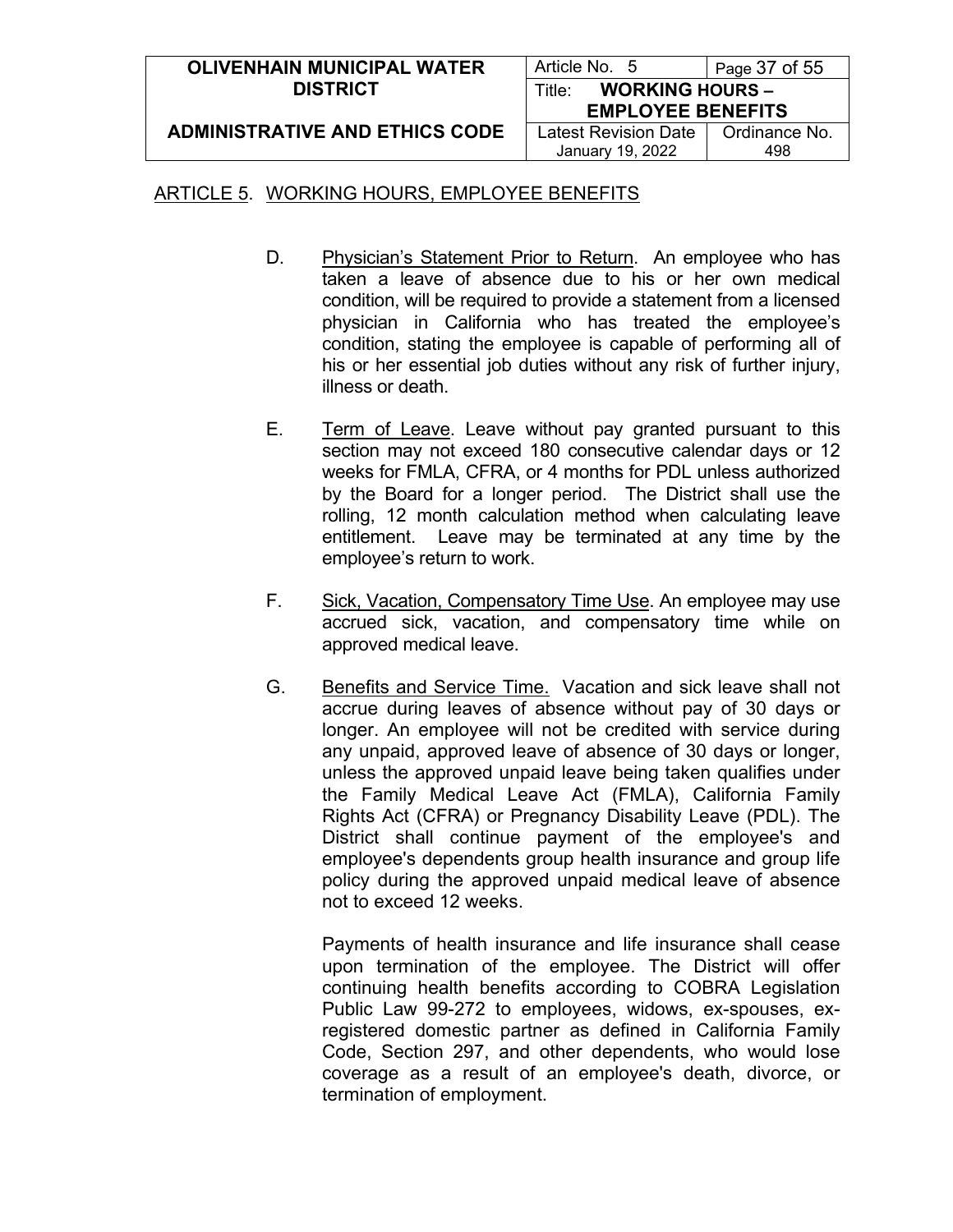| <b>OLIVENHAIN MUNICIPAL WATER</b>     | Article No. 5                    | Page $38$ of $55$ |
|---------------------------------------|----------------------------------|-------------------|
| <b>DISTRICT</b>                       | <b>WORKING HOURS -</b><br>Title: |                   |
|                                       | <b>EMPLOYEE BENEFITS</b>         |                   |
| <b>ADMINISTRATIVE AND ETHICS CODE</b> | <b>Latest Revision Date</b>      | Ordinance No.     |
|                                       | January 19, 2022                 | 498               |

- H. Hardship Credits. An employee may receive leave credits by voluntary donation from fellow employees. To be eligible, the following conditions must apply:
	- The Hardship Credits must be approved by the General Manager (or his/her designee).
	- Be on an unpaid leave of absence approved by the General Manager.
	- Have exhausted all sick leave, vacation pay, and floating holidays.
	- Face financial hardship due to a prolonged illness or injury.
	- Face financial hardship due to the prolonged illness or injury of a spouse, child, or registered domestic partner as defined in California Family Code, Section 297.

Employees may donate floating holiday(s), vacation pay, compensatory time, or sick leave in one (1) hour increments. Donated hours may not be taken from the donor employee's payroll records immediately, but will be withdrawn when the recipient's payroll requires hours. The order that donations are received will be used to determine the order that donations will be utilized. All donated time will have the hours converted into dollars at the donor employee's rate of pay. This dollar amount will then be converted into hours using the recipients' hourly rate.

When the employee's need for donated hours stops, per the determination of the General Manager, any donated hours waiting to be utilized will not be used and will be returned to the leave balance of the last donor.

I. Restoration of Employment and Benefits. When an employee is placed on an approved, unpaid leave of absence, an effort will be made to hold the employee's position open as designated by state and federal regulations. However, due to business needs, there will be times when positions cannot be held open and it is not possible to guarantee reinstatement to previous position. If an employee's former position is unavailable when the employee is ready to return to work from an approved unpaid leave, every effort will be made to place the employee in a comparable position for which the employee is qualified.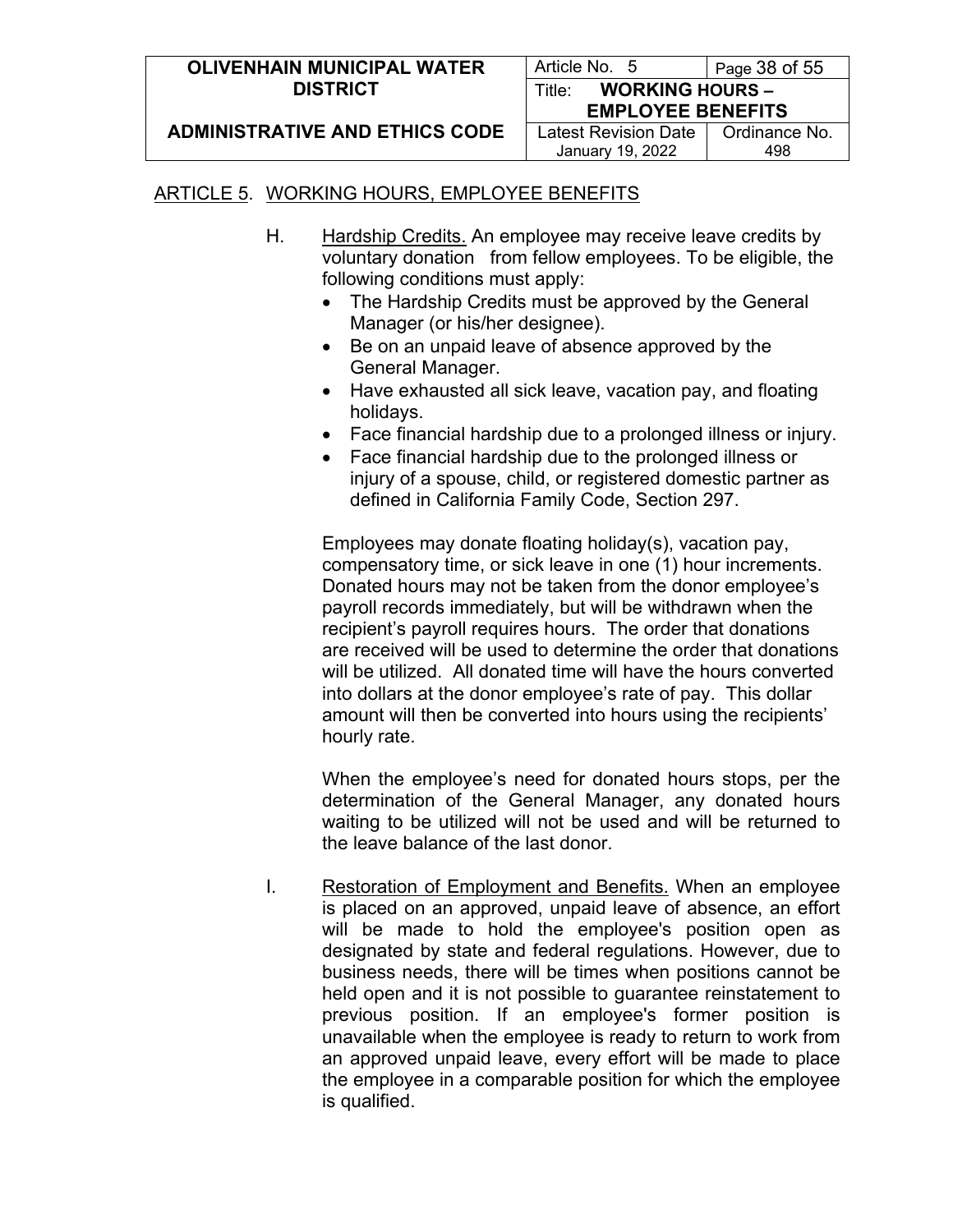| <b>OLIVENHAIN MUNICIPAL WATER</b>     | Article No. 5                    | Page 39 of 55 |
|---------------------------------------|----------------------------------|---------------|
| <b>DISTRICT</b>                       | <b>WORKING HOURS -</b><br>Title: |               |
|                                       | <b>EMPLOYEE BENEFITS</b>         |               |
| <b>ADMINISTRATIVE AND ETHICS CODE</b> | Latest Revision Date             | Ordinance No. |
|                                       | January 19, 2022                 | 498           |

In addition, the District will attempt to reasonably accommodate employees who are released for partial or modified duty according to the Early Return to Work Policy.

An employee who does not accept the position offered will be considered to have voluntarily terminated employment, effective the day such refusal is made.

J. Military Leave.

According to the Uniformed Services Employment and Reemployment Act, (USERRA), the District will offer benefits and job protection for individuals returning to civilian employment after serving in the military. Uniformed services is defined to include Army, Navy, Air Force, Marine Corps, Coast Guard (and the Reserves for each of those branches), Army National Guard, Air National Guard, commissioned corps of the Public Health Service and any other category of persons designated by the President in time of war or emergency.

Employees qualifying for military leave in accordance with the Uniformed Services Employment and Re-Employment Rights Act (USERRA) shall be restored to their former position when the employee returns from the military leave of absence. If the position has been abolished or terminated during the employee's absence, the employee will be reinstated to a position of similar seniority, status and pay if such position exists, or if no such position exists, the employee shall have the same rights and privileges that the employee would have had if s/he occupied the position when it ceased to exist and had not taken a military leave of absence.

According to AB392, an employee is eligible for leave under this statute if s/he is the spouse of a "qualified member" of the military (defined below) and works an average of 20 or more hours per week.

The employee's spouse must be a "qualified member" of the military, which means either:

1. a member of the Armed Forces of the United States who has been deployed during a period of military conflict to an area designated as a combat theater or combat zone by the President of the United States; or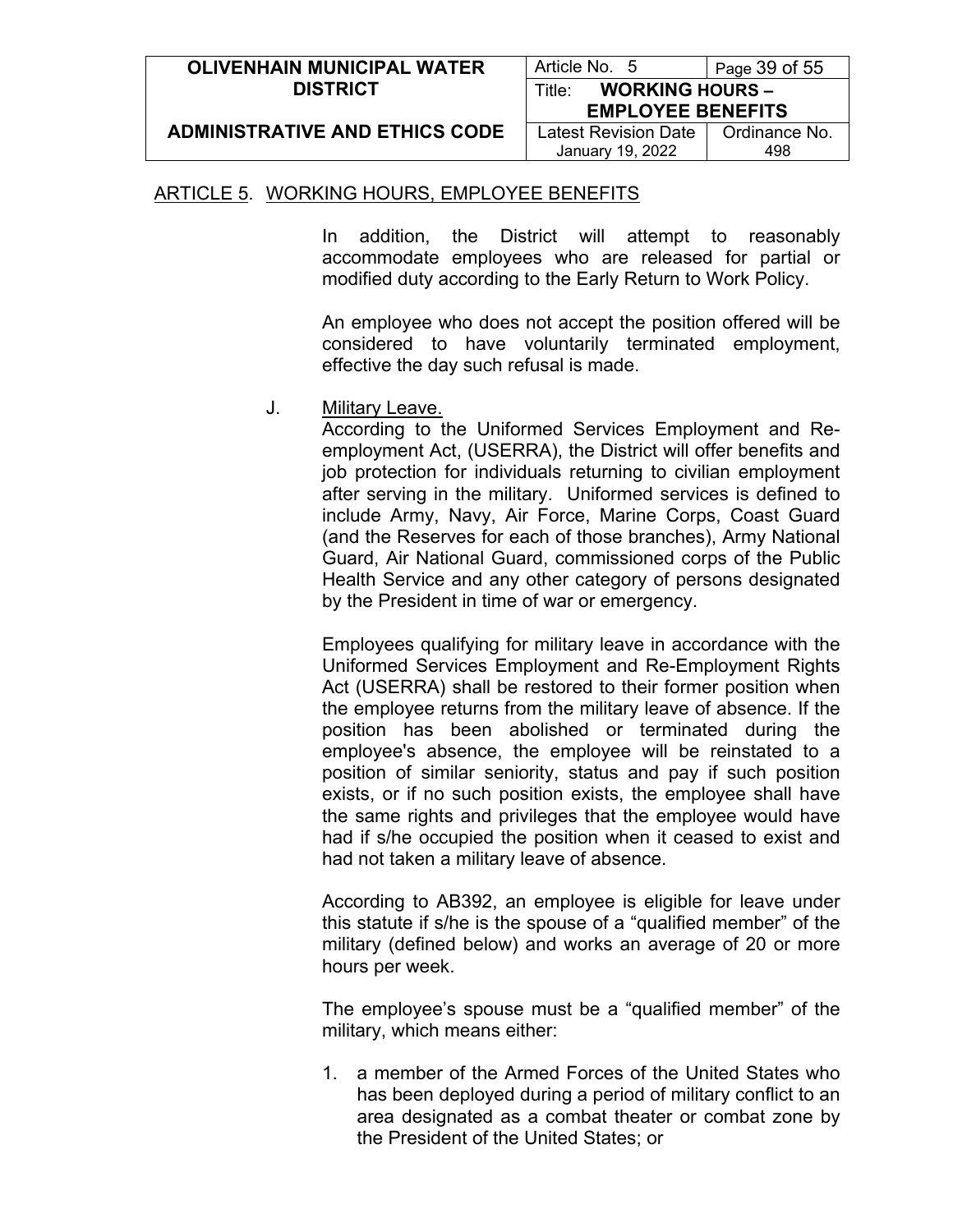| <b>OLIVENHAIN MUNICIPAL WATER</b>     | Article No. 5                    | Page 40 of 55 |
|---------------------------------------|----------------------------------|---------------|
| <b>DISTRICT</b>                       | <b>WORKING HOURS -</b><br>Title∵ |               |
|                                       | <b>EMPLOYEE BENEFITS</b>         |               |
| <b>ADMINISTRATIVE AND ETHICS CODE</b> | <b>Latest Revision Date</b>      | Ordinance No. |
|                                       | January 19, 2022                 | 498           |

2. a member of the National Guard or reserves who has been deployed anywhere during a military conflict.

A "period of military conflict" means either a period of war declared by the US Congress, or a period of deployment for which a member of a reserve component of the military is ordered to active duty.

In addition, although this statute only expressly applies to spouses, because the California Family Code provides that registered domestic partners are entitled to the same rights and privileges under state law as spouses, this law applies equally to registered domestic partners.

Employees may only take leave under the law when their spouse is on leave from military deployment. More specifically, employees are entitled to take leave when either an enlisted military spouse is on leave from a combat zone or a Reserve or National Guard spouse is on leave from an assignment anywhere after being activated during a military conflict.

Employees shall notify the District of their intention to take leave under this statute within two (2) business days of receiving official notice that the employee's spouse will be on leave from military deployment. The District and statute requires the employee to provide written documentation certifying the spouse's temporary leave from active duty during the time the leave is requested.

The statute provides that military spousal leave cannot affect, or prevent an employee from taking leave that the employee is otherwise entitled to take. Thus the employee isn't required to use accrued vacation time or paid time off while on military spousal leave. In addition, employees are not forced to take military spousal leave concurrently with any other available statutory leave. There shall be no retaliation or adverse employment action against employees who request and/or take military spousal leave.

K. Compulsory Leave.

If in the opinion of the General Manager an employee is unable to perform the regular duties of their position or performance of those duties would create an immediate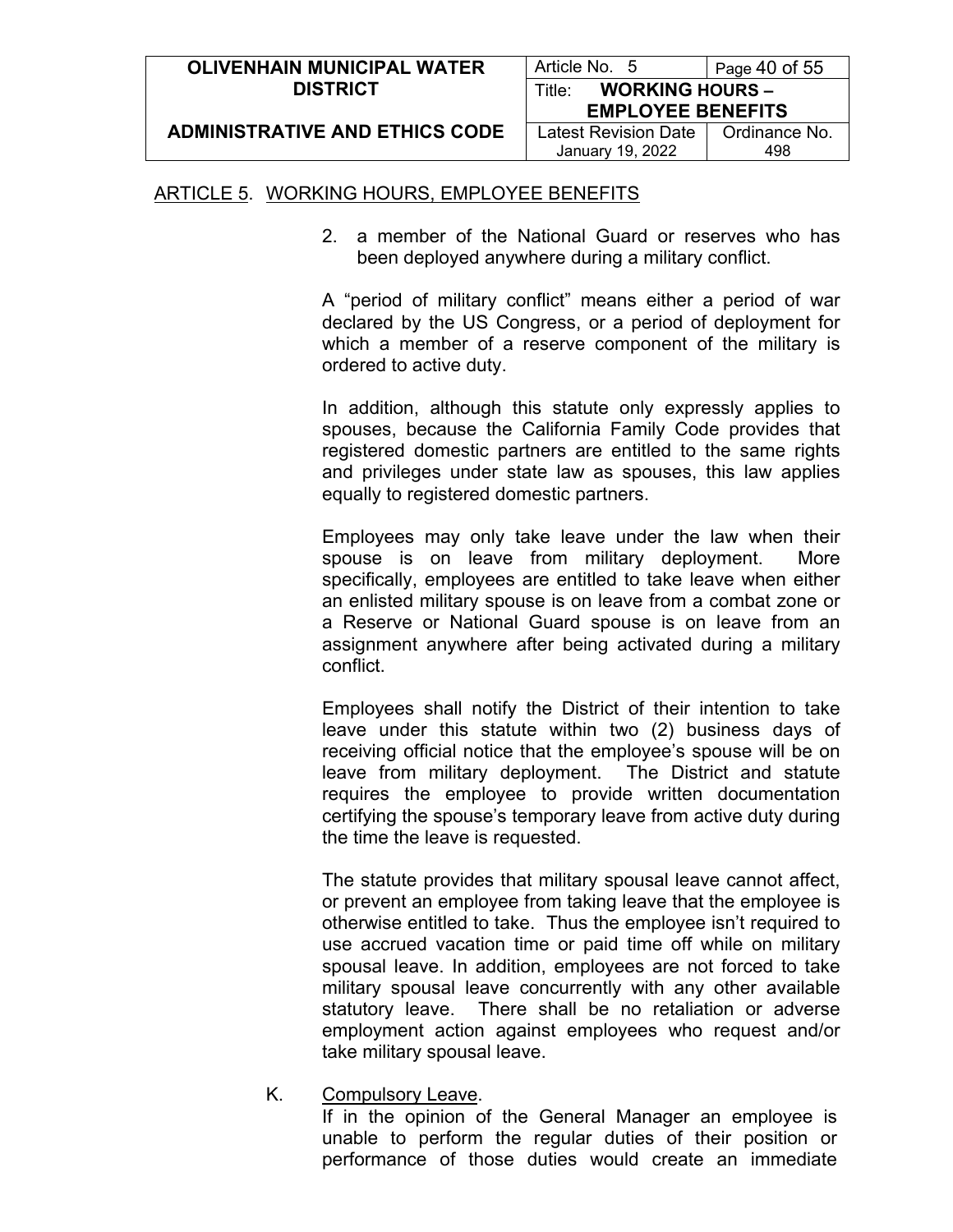| <b>OLIVENHAIN MUNICIPAL WATER</b>     | Article No. 5                    | Page 41 of 55 |
|---------------------------------------|----------------------------------|---------------|
| <b>DISTRICT</b>                       | <b>WORKING HOURS -</b><br>Title∸ |               |
|                                       | <b>EMPLOYEE BENEFITS</b>         |               |
| <b>ADMINISTRATIVE AND ETHICS CODE</b> | <b>Latest Revision Date</b>      | Ordinance No. |
|                                       | January 19, 2022                 | 498           |

danger to the health or safety of the employee or others, the General Manager may require the employee to submit to an examination by a licensed physician designated by the General Manager. All costs of the medical examination shall be borne by the District and a copy of the medical examination shall be provided to the employee. If the report of the physician shows that the employee is unable to perform the duty described in their job description or performance of those duties would create an immediate danger to the health or safety of the employee or others, the General Manager may, subject to the approval of the Board of Directors, compel said employee to take sufficient leave of absence to correct the problem. Prior to taking final action, the General Manager shall provide the employee with an opportunity to submit an independent medical examination for consideration. The results of all medical examinations conducted in accordance with this section shall be treated as confidential to the extent required by applicable law.

L. Miscellaneous Leaves

Various other leaves as mandated by law will be granted in accordance with State and Federal law. The Human Resources Department maintains leave details for employees.

- *Sec. 5.36 revised via Ordinance No. 463 / February 13, 2019*
- Sec. 5.36. Employee Assistance Program (EAP). The District will provide each Board Director and Employee with access to an Employee Assistance Program, the cost of which shall not exceed an amount determined by the Board of Directors. The program will be provided at no premium cost to the employees.
- *Sec. 5.37. revised via Ordinance No. 498 / January 19, 2022 Sec. 5.37. revised via Ordinance No. 463 / February 13, 2019 Sec. 5.37. revised via Ordinance No. 411 / December 11, 2013 Sec. 5.37. revised via Ordinance No. 370 / February 11, 2009 Sec. 5.37. revised via Ordinance No. 320 / July 27, 2005 Sec. 5.37. revised via Ordinance No. 315 / January 26, 2005*
- Sec. 5.37. Health and Life Insurance. The District will provide each Board Director and qualified employee with a health insurance policy, the cost of which shall not exceed an amount determined by the District. The District has the right to modify or cancel any insurance coverage except as required by COBRA or any signed MOU with District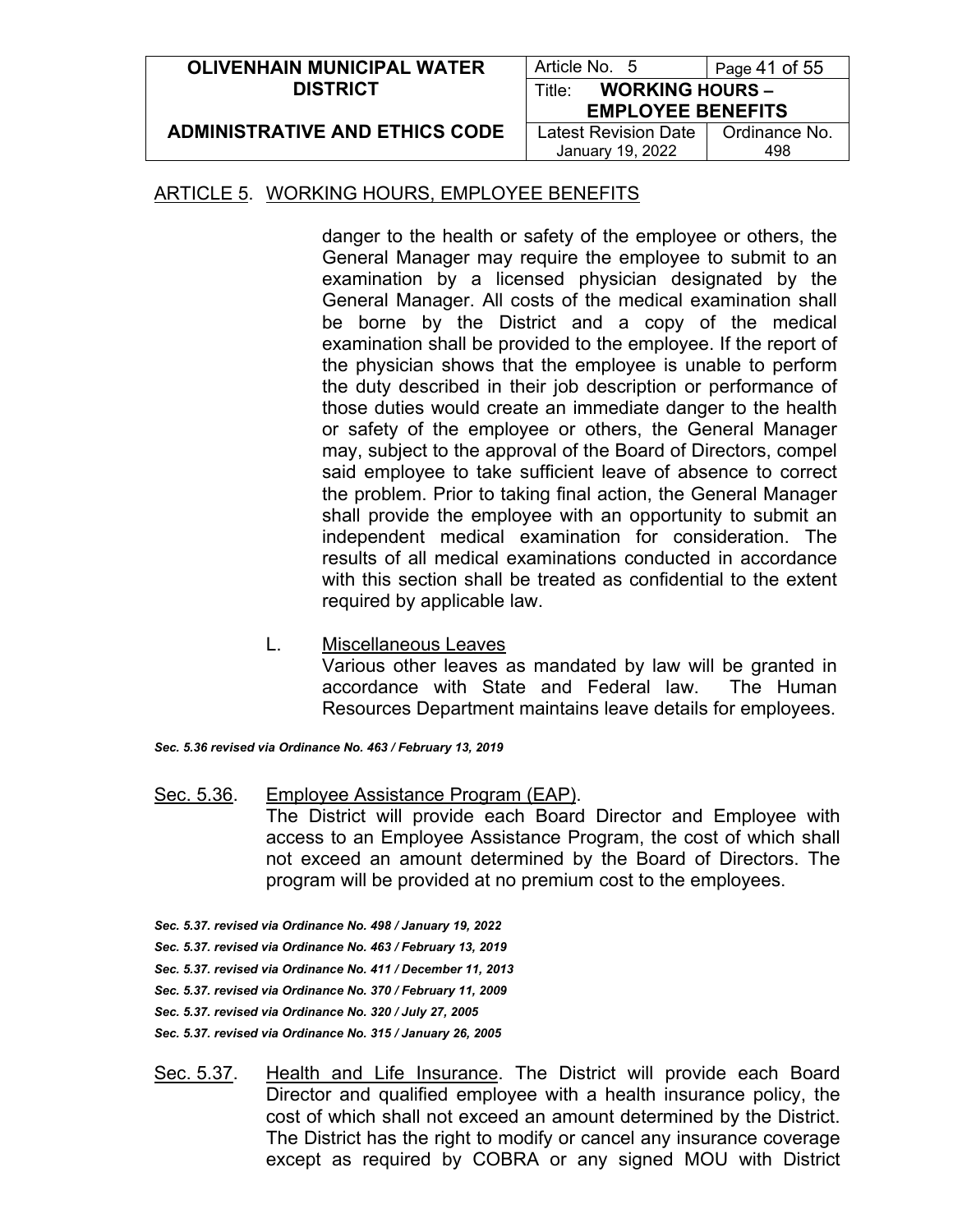| <b>OLIVENHAIN MUNICIPAL WATER</b>     | Article No. 5                                | Page 42 of $55$ |
|---------------------------------------|----------------------------------------------|-----------------|
| <b>DISTRICT</b>                       | <b>WORKING HOURS -</b><br>Title <sup>.</sup> |                 |
|                                       | <b>EMPLOYEE BENEFITS</b>                     |                 |
| <b>ADMINISTRATIVE AND ETHICS CODE</b> | Latest Revision Date                         | Ordinance No.   |
|                                       | January 19, 2022                             | 498             |

employees. Effective January 1, 2023, the District will offer a total of five medical insurance plans for active employees and Directors to choose from. The premium cost for the plans will be cost shared by both the District and the employees as outlined in the current MOU.

(1) Each full-time employee shall be eligible for a life insurance policy or group policy, as determined by the District, which will provide a specified amount of protection or coverage at no premium cost to the employee.

(2) A supplemental life insurance policy shall be available on a voluntary employee contribution basis for interested employees and their spouse or registered domestic partner as defined in California Family Code Section 297. All costs of the supplemental life insurance policy shall be paid by the employees desiring them. Employees may authorize payroll deductions for this purpose.

(3) The District provides a health plan to each full-time employee and their dependents and eligible former employees. No health benefits shall be allowed to eligible former employees beyond those expressly set forth in the plan as amended from time to time by the Board of Directors of the District. Retired Board Directors whose term of office commenced on or after January 1, 1995, must pay for their own medical benefits regardless of their years of service. No health benefits shall be allowed to eligible former Board Directors beyond those expressly set forth in the plan as amended from time to time by the Board of Directors of the District. The District will offer continuing health benefits according to COBRA Legislation Public Law 99-272 to widow, ex-spouses and other dependents who would lose coverage as a result of a worker's death, divorce, termination of employment, or Medicare eligibility. The extended coverage would last up to three years, except in the case of terminated employees, who would get only 18 months of continued coverage.

The 18 months of continuation coverage will be extended for an additional 11 months of coverage to a maximum of 29 months for all qualified beneficiaries, if the Social Security Administration determines a qualified beneficiary was disabled, according to Title 11 or XVI of the Social Security Act on the date of the qualifying event or at any time during the first 60 days of continuation coverage.

Another extension of the 18 month continuation period can occur, if during the 18 months of continuation coverage a second event takes place, (divorce, legal separation, death) then the 18 months of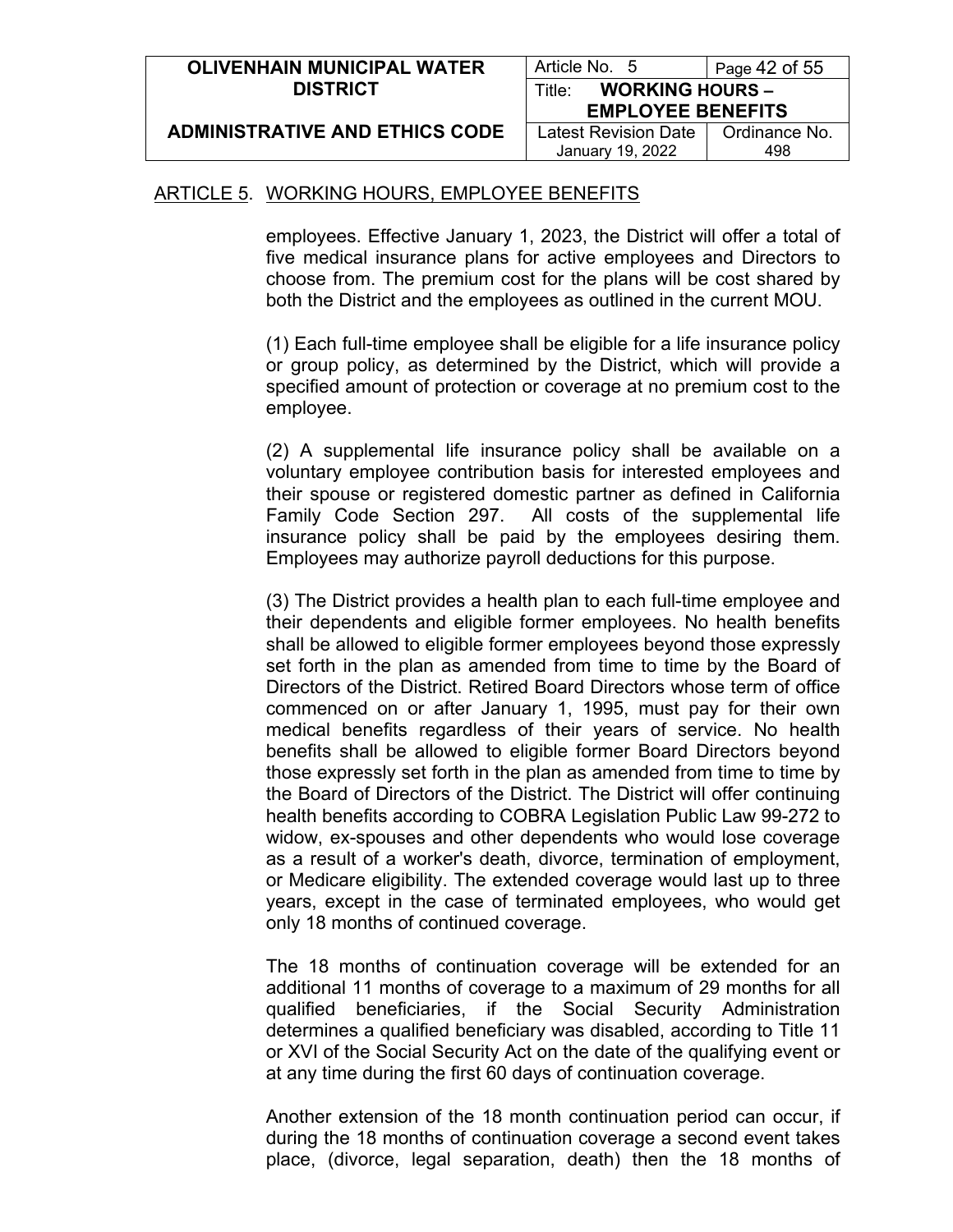| <b>OLIVENHAIN MUNICIPAL WATER</b>     | Article No. 5                                | Page 43 of 55 |
|---------------------------------------|----------------------------------------------|---------------|
| <b>DISTRICT</b>                       | <b>WORKING HOURS -</b><br>Title <sup>.</sup> |               |
|                                       | <b>EMPLOYEE BENEFITS</b>                     |               |
| <b>ADMINISTRATIVE AND ETHICS CODE</b> | Latest Revision Date                         | Ordinance No. |
|                                       | January 19, 2022                             | 498           |

continuation coverage will be extended to 36 months from the date of the original qualifying event date for the qualified beneficiary spouse and/or dependent child.

The District will require those insured under the rule to pay 102% of the current premium rate. The coverage will stop if payments are not made by participant, or if the individual becomes covered under Medicare or another health plan.

An employee shall not be entitled to any benefits effective the day following the day that the employment is terminated. Health and vision insurance coverage, depending on the contract, may be continued through the end of the month of the termination. Employment is terminated as of the last day the employee performs work or a service for the District. The day of termination is not extended through the period of accumulated vacation or sick leave the employee is entitled to as of the date of termination.

Sec. 5.38. Dental Insurance. The District shall provide each Board Director, full-time employee and their dependents with a dental insurance policy or group policy, as determined by the Board of Directors, which will provide a reasonable amount of protection or coverage at no cost to the employee or Board Director, as determined by the District, in its sole discretion. The District has the right to modify or delete dental insurance coverage except as required by COBRA or any signed MOU with District employees.

*Sec. 5.39. revised via Ordinance No. 320 / July 27, 2005*

Sec. 5.39. Vision Care Plan. The District will provide each Board Director, full-time employee and their dependents with an eye care plan as determined by the Board of Directors. The plan will provide coverage at no premium cost to the employee or Board Director, as determined by the District, in its sole discretion. The District has the right to modify or delete vision care insurance coverage except as required by COBRA or any signed MOU with District employees.

*Sec. 5.40. revised via Ordinance No. 498 / January 19, 2022 Sec. 5.40. revised via Ordinance No. 320 / July 27, 2005 Sec. 5.40. revised via Ordinance No. 315 / January 26, 2005*

Sec. 5.40. Disability Insurance.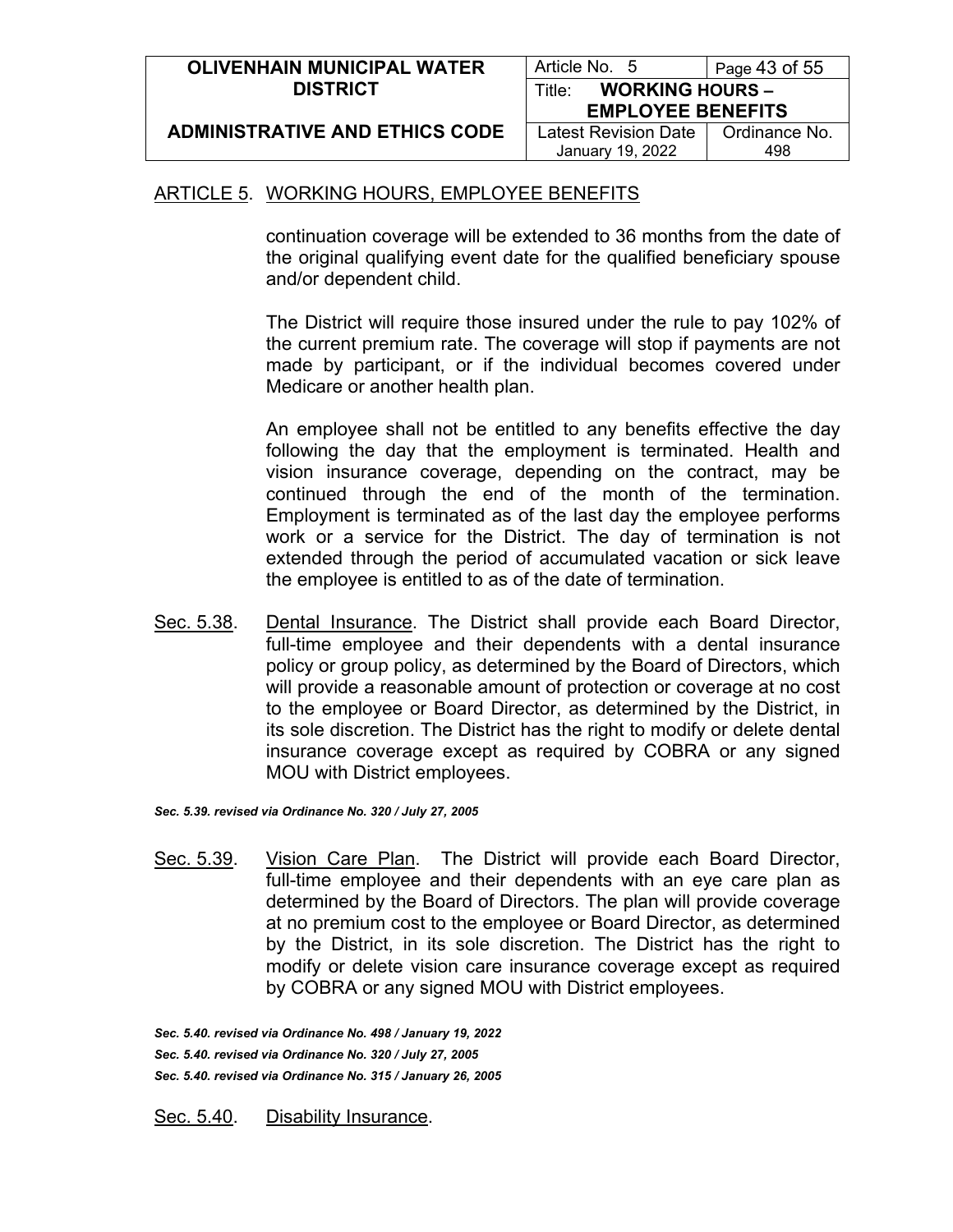| <b>OLIVENHAIN MUNICIPAL WATER</b>     | Article No. 5                    | Page 44 of 55 |
|---------------------------------------|----------------------------------|---------------|
| <b>DISTRICT</b>                       | <b>WORKING HOURS -</b><br>Title: |               |
|                                       | <b>EMPLOYEE BENEFITS</b>         |               |
| <b>ADMINISTRATIVE AND ETHICS CODE</b> | <b>Latest Revision Date</b>      | Ordinance No. |
|                                       | January 19, 2022                 | 498           |

- A. All employees are required by state law to participate in the California State Disability Insurance Program (known as SDl). SDI provides benefits to workers who are unable to work due to non-work related illness, injury, or pregnancy. Although work connected disabilities are covered by workers compensation laws, SDI benefits may also be paid for work related illnesses or injuries under certain circumstances prescribed by law. The state sponsored insurance program requires that employees make direct application with the Employment Development Department for benefits determination.
- B. In addition to SDI, full-time employees shall participate in a longterm Group Disability Insurance Plan. The cost of such premiums shall be borne 50% by the District and 50% by the employee. The employees' share shall be administered as a payroll deduction.
- C. All employees are required by state law to participate in the Paid Family Leave (PFL) program. Senate Bill 1661 extends disability compensation to individuals who take time off work to care for a seriously ill child, spouse, parent, registered domestic partner, or to bond with a new minor child. PFL is a component of the SDI program and, thus, those workers covered by SDI are also covered for this benefit. The state sponsored insurance program requires that employees make direct application with the local Employment Development Department for benefits determination.
- See. 5.41. Unemployment Insurance. The District is self-insured with respect to the State Unemployment Insurance Program.
- *Sec. 5.42. revised via Ordinance No. 430 / August 19, 2015*
- *Sec. 5.42. revised via Ordinance No. 420 / September 10, 2014*
- *Sec. 5.42. revised via Ordinance No. 404 / January 16, 2013*
- *Sec. 5.42. revised via Ordinance No. 399 / August 8, 2012*
- *Sec. 5.42. revised via Ordinance No. 320 / July 27, 2005*
- Sec. 5.42. Retirement Plan. In accordance with an agreement between the District and the California Public Employees' Retirement System (CalPERS), all regular part-time or full-time employees upon first day of employment shall be enrolled as members of the System. For employees hired before 1/1/2013 and employees hired on or after 1/1/2013 who do not meet the Public Employees' Pension Reform Act of 2013 (PEPRA) definition of a new member, their retirement benefit formula will be: 2.5% at 55, the member contribution rate shall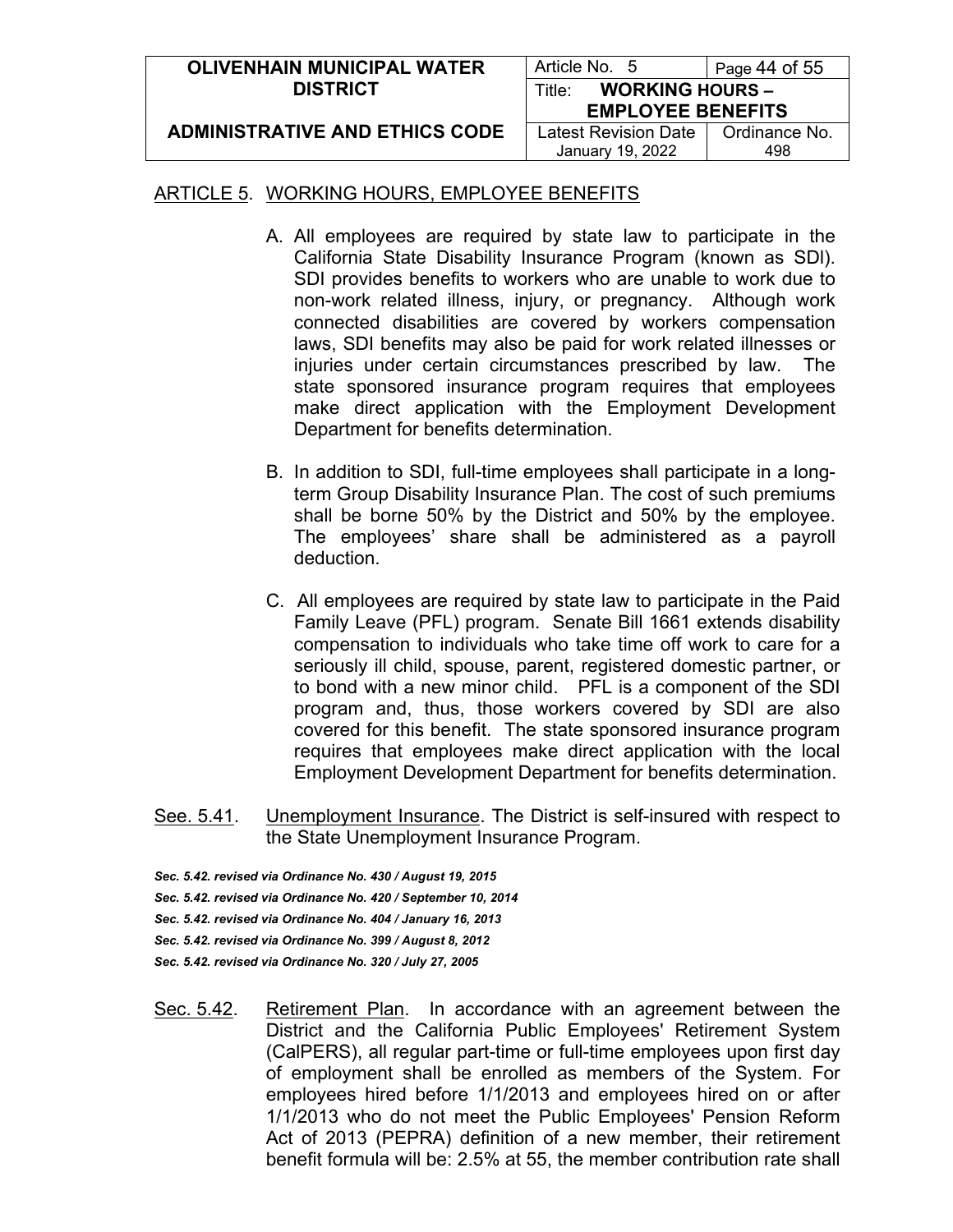| <b>OLIVENHAIN MUNICIPAL WATER</b>     | Article No. 5                    | Page $45$ of $55$ |
|---------------------------------------|----------------------------------|-------------------|
| <b>DISTRICT</b>                       | <b>WORKING HOURS -</b><br>Title∵ |                   |
|                                       | <b>EMPLOYEE BENEFITS</b>         |                   |
| <b>ADMINISTRATIVE AND ETHICS CODE</b> | Latest Revision Date             | Ordinance No.     |
|                                       | January 19, 2022                 | 498               |

be 8%, and the District shall pay the total employer share of the required contributions (annually calculated by CalPERS). As mandated by PEPRA, for employees hired on or after 1/1/2013 and who meet the PEPRA definition of a new member, their retirement benefit formula will be: 2% at 62 and the total normal cost rate will be shared between the employee and the District. The total normal cost rate, including the employee and employer rate, will be annually calculated by CalPERS.

Per the PEPRA Government Code Section 7522.34, CalPERS is prohibited from calculating the retirement benefit for new members using the following types of compensation:

- 1. Uniform Allowance.
- 2. Any one time or ad-hoc payment or lump sum payment (such as commercial driver's license lump sum payment or goal incentive pay).
- 3. Pay for work outside of normal working hours (for example shift differential pay).

Refer to California Government Code Section 7522.34 for a complete listing of the compensation items that cannot be reported and used for calculating retirement benefits for CalPERS members fitting the definition of a new member. This Code section does not apply to classic CalPERS members whose retirement benefits shall be defined in current contracts with CalPERS, any MOU, and/or this Administrative and Ethics Code.

Temporary part-time employees are not eligible for membership in the Public Employees' Retirement System unless they exceed 1,000 hours worked per fiscal year.

- *Sec. 5.43. revised via Ordinance No. 498 / January 19, 2022*
- *Sec. 5.43. revised via Ordinance No. 473 / January 15, 2020*
- *Sec. 5.43. revised via Ordinance No. 463 / February 13, 2019*
- *Sec. 5.43. revised via Ordinance No. 422 / January 14, 2015*
- *Sec. 5.43. revised via Ordinance No. 411 / December 11, 2013*
- *Sec. 5.43. revised via Ordinance No. 328 / March 10, 2006*
- *Sec. 5.43. revised via Ordinance No. 320 / July 27, 2005*
- *Sec. 5.43. revised via Ordinance No. 315 / January 26, 2005*
- *Sec. 5.43. revised via Ordinance No. 310 / May 14, 2004*
- Sec. 5.43. Deferred Compensation Plans. The District has made available to all employees, on a voluntary basis, the opportunity to participate in two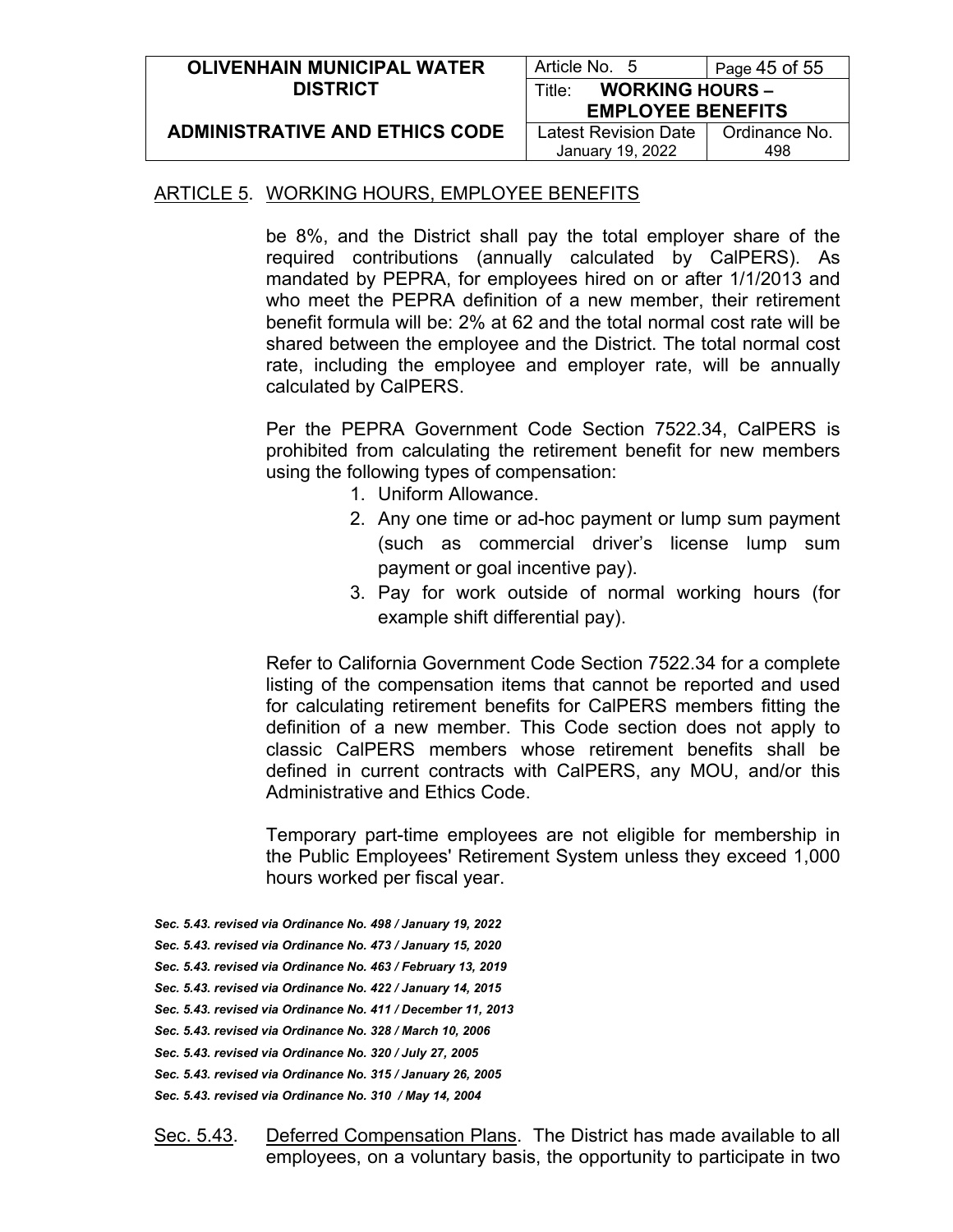| <b>OLIVENHAIN MUNICIPAL WATER</b>     | Article No. 5                    | Page $46$ of $55$ |
|---------------------------------------|----------------------------------|-------------------|
| <b>DISTRICT</b>                       | <b>WORKING HOURS -</b><br>Title: |                   |
|                                       | <b>EMPLOYEE BENEFITS</b>         |                   |
| <b>ADMINISTRATIVE AND ETHICS CODE</b> | Latest Revision Date             | Ordinance No.     |
|                                       | January 19, 2022                 | 498               |

different 457 Deferred Compensation Plans. The 457 plans enable employees to defer a tax-exempt portion of their salary for retirement purposes. Refer to the actual plan documents for specific plan provisions.

Pursuant to Article 4.1 of the District's Administrative and Ethics Code, in determining the compensation of employees, the General Manager may also determine the benefits of all employees, individually or as a collective whole, including contributions to deferred compensation plans, subject to the approval of the Board of Directors in the Annual Budget and any required meet and confer process required under the law.

The District shall contribute matching 457 deferred compensation for all employees based on employee longevity. The District match is a taxable benefit. The specifics of the qualifications and amounts are detailed in the current memorandum of understanding (MOU) with the bargaining units. Employees who do not contribute the matching amount to their 457 plan(s) during the calendar year are not eligible to receive District matching 457 deferred compensation contributions. Employees who contribute less than the maximum shall only receive an equal match of what they contributed to their 457 plan(s). On or about November 1st of each year, payroll personnel will perform an audit of employee deferred compensation contributions to verify participation. Any employee that has not contributed the funds for that year will be notified and given the opportunity to meet their commitment before the end of the calendar year. The funds can be directed by the employee into either of their 457 plan(s) in any amount. The matching contribution shall be deposited by the District in November for each calendar year. For new employees, the District will not provide longevity matching for the first 5 years of employment. Rehires must have 5 years of combined service time to be eligible. Commencing in calendar year 2022, the District 457 longevity matching contributions shall be as follows:

- 0 to 5 years no funding
- 5 to 10 years \$1,250 per employee per year
- 10 to 15 years \$1,750 per employee per year
- 15 to 20 years \$2,250 per employee per year
- 20 plus years \$2,750 per employee per year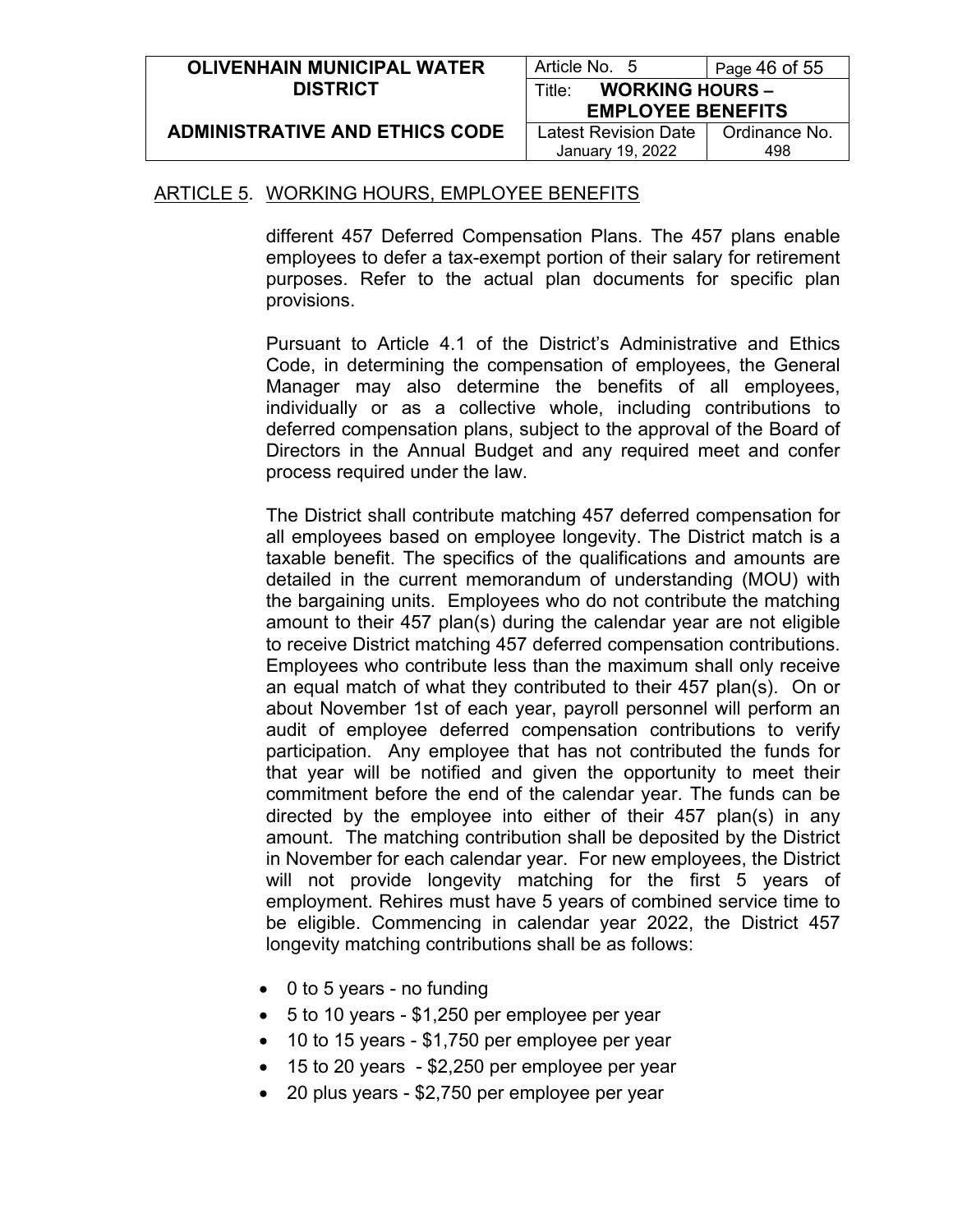| <b>OLIVENHAIN MUNICIPAL WATER</b>     | Article No. 5                    | Page $47$ of $55$ |
|---------------------------------------|----------------------------------|-------------------|
| <b>DISTRICT</b>                       | <b>WORKING HOURS -</b><br>Title: |                   |
|                                       | <b>EMPLOYEE BENEFITS</b>         |                   |
| <b>ADMINISTRATIVE AND ETHICS CODE</b> | Latest Revision Date             | Ordinance No.     |
|                                       | January 19, 2022                 | 498               |

In addition to the longevity match, each year the General Manager shall determine in his/her sole discretion an additional District deferred compensation matching contribution amount for Managers/Supervisors. The District retains the right to make any changes to this program at any time.

The annual Manager/Supervisor matching contributions by the District will be made based upon inclusion in the annual budget and the General Manager's approval, which can include successful annual review scores as determined by the General Manager, no disciplinary action stating removal from the program, and Manager/Supervisor participation in a deferred compensation plan. Eligible Managers/Supervisors must have contributed matching funds during the current calendar year.

If a Manager/Supervisor's 457 plan(s) have met the Internal Revenue Service (IRS) set maximum contribution limits (set each year), the District will issue the matching funds into a 401(a) account. The 401(a) accounts will be available to Managers/Supervisors only and only OMWD employer contributions can be deposited into 401(a) accounts.

*Sec. 5.44. revised via Ordinance No. 498 / January 19, 2022*

Sec. 5.44. Internal Revenue Code Section 125 Plan. The District has established a flexible spending plan, meeting the requirements of the Internal Revenue Code (IRC) Section 125. Through voluntary participation in this program, the employee can withhold from his/her pay on a pre-tax basis, an amount equal to unreimbursed medical expenses and/or dependent care. The plan allows employees to receive reimbursement for unreimbursed medical, dental and health related expenses not covered by the District insurance and for the reimbursement of child/dependent care with pre-tax earnings, to the extent authorized by the IRC. The IRC does not allow refunds to employees for any unused funds at the end of each program year. The District has no obligation to fund any contributions to the Plan or expenses of the plan and may refuse any related expenses in any plan year in its sole discretion. Effective January 1, 2023 the District will provide a voluntary premium only plan option for pre-tax payroll deductions for employee paid health insurance premiums.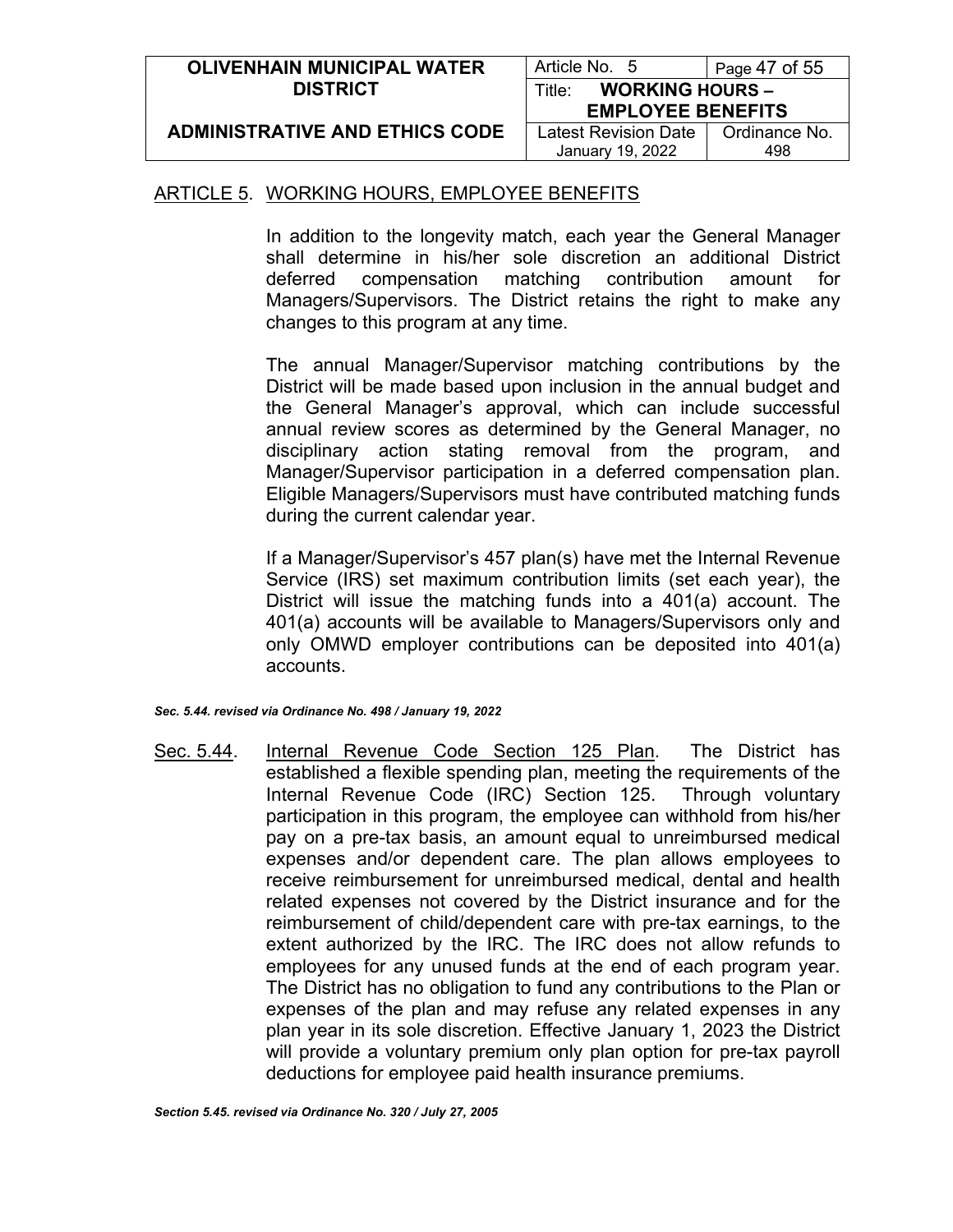| <b>OLIVENHAIN MUNICIPAL WATER</b>     | Article No. 5                    | Page 48 of 55 |
|---------------------------------------|----------------------------------|---------------|
| <b>DISTRICT</b>                       | <b>WORKING HOURS -</b><br>Title: |               |
|                                       | <b>EMPLOYEE BENEFITS</b>         |               |
| <b>ADMINISTRATIVE AND ETHICS CODE</b> | Latest Revision Date             | Ordinance No. |
|                                       | January 19, 2022                 | 498           |

Sec. 5.45. Federal Social Security and Medicare. Federal Social Security (FICA) and Medicare coverage is required by law for every District employee. The District and the employee make contributions to Social Security and Medicare. The amount paid by the District employee is at the prevailing rate as prescribed by Federal Law.

> Retirement benefits under Social Security are payable at any time after reaching age 62 on a reduced basis, or as full benefits based on the Social Security age schedule.

*Sec. 5.46. revised via Ordinance No. 463 / February 13, 2019 Sec. 5.46. revised via Ordinance No. 320 / July 27, 2005*

Sec. 5.46. Workers' Compensation Insurance. The District is covered as required by California Law, by Workers' Compensation Insurance. All Board Directors and employees, without exception, are therefore afforded the protection and benefits provided by compensation insurance.

> Injury Leave Definition. Injury leave means a paid absence from duty as a result of a job-related injury. A job related injury shall mean an injury or death sustained by an employee arising out of and in the course of employment.

> The District will pay full compensation of salary lost due to on-the-job injuries up to 10 working days on claims approved by Workers' Compensation. Compensation by the District shall be the difference between that which is reimbursed by Workers' Compensation and the employee's regular salary. The amount paid by the District during the first three days of injury leave shall be deducted from the employee's accumulated sick time, except as otherwise stated below.

Eligibility for Injury Leave shall be as follows:

A. Injury leave may be granted only during the period the employee is unable to perform his/her duties and is entitled to Workers' Compensation temporary benefits. No injury leave may be granted during the first three days after the employee leaves work as a result of the injury except in a case where the injury causes disability of more than fourteen days or necessitates hospitalization within the three day waiting period, in which case, injury leave may commence the first day the injured employee leaves work or is hospitalized as a result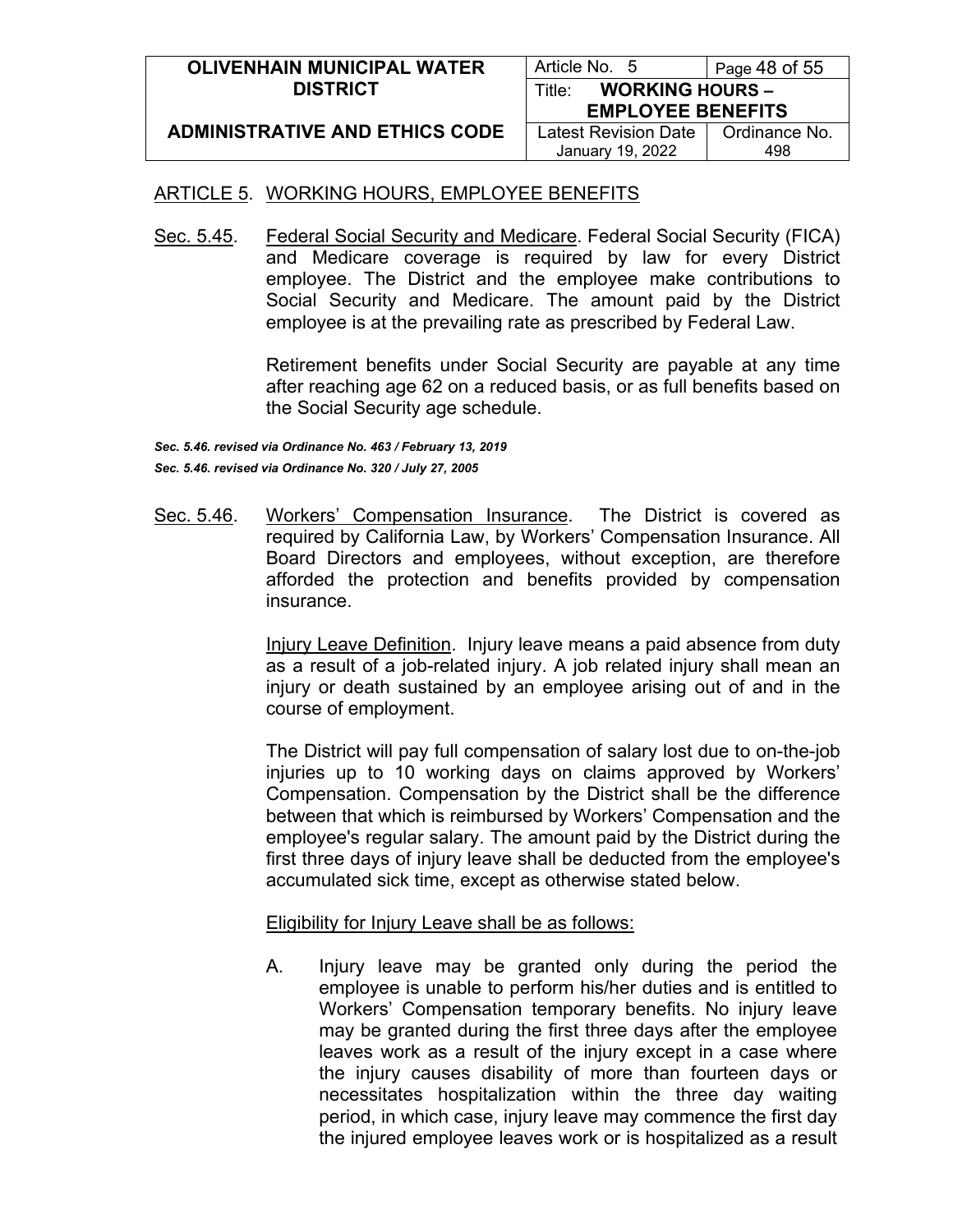| <b>OLIVENHAIN MUNICIPAL WATER</b>     | Article No. 5                    | Page $49$ of $55$ |
|---------------------------------------|----------------------------------|-------------------|
| <b>DISTRICT</b>                       | <b>WORKING HOURS -</b><br>Title: |                   |
|                                       | <b>EMPLOYEE BENEFITS</b>         |                   |
| <b>ADMINISTRATIVE AND ETHICS CODE</b> | Latest Revision Date             | Ordinance No.     |
|                                       | January 19, 2022                 | 498               |

of the injury and shall not be deducted from employee's sick time.

- B. An employee shall not be entitled to injury leave under the following conditions:
	- 1. Failure to use or wear prescribed safety or personal protection equipment.
	- 2. Failure to follow safety rules or regulations.
	- 3. Where the employee's gross negligence or willful misconduct is proximate cause of injury.
- C. Injury leave shall not be granted for aggravation, recurrences or sequences of a pre-existing non-service-connected disability or any condition existing prior to employment by the District; provided, however, that this subsection shall not disqualify an employee otherwise entitled to sick leave under other conditions and sections.
- D. Workers' Compensation leave shall run concurrently with Family and Medical Leave (FMLA) for those employees who meet the FMLA criteria and are eligible.
- E. Employees on Workers' Compensation leave may use their available vacation, sick and compensatory time off earned to supplement workers compensation disability benefits if they cannot return to work after ten (10) work days.
- F. The District recognizes the need to provide temporary transitional work to employees who are unable to perform regular job duties due to work related illness or injury as soon as the treating physician deems it medically feasible. This program is designed to define the District and employee responsibilities and to provide reasonable accommodation to persons with disabilities pursuant to the Americans with Disabilities Act.
- G. An Early Return to Work or Transitional Work Program offers the following elements and details can be found in the employee handbook and safety manual:
	- 1. An identification of modified or transitional work assignments which are available to injured employees;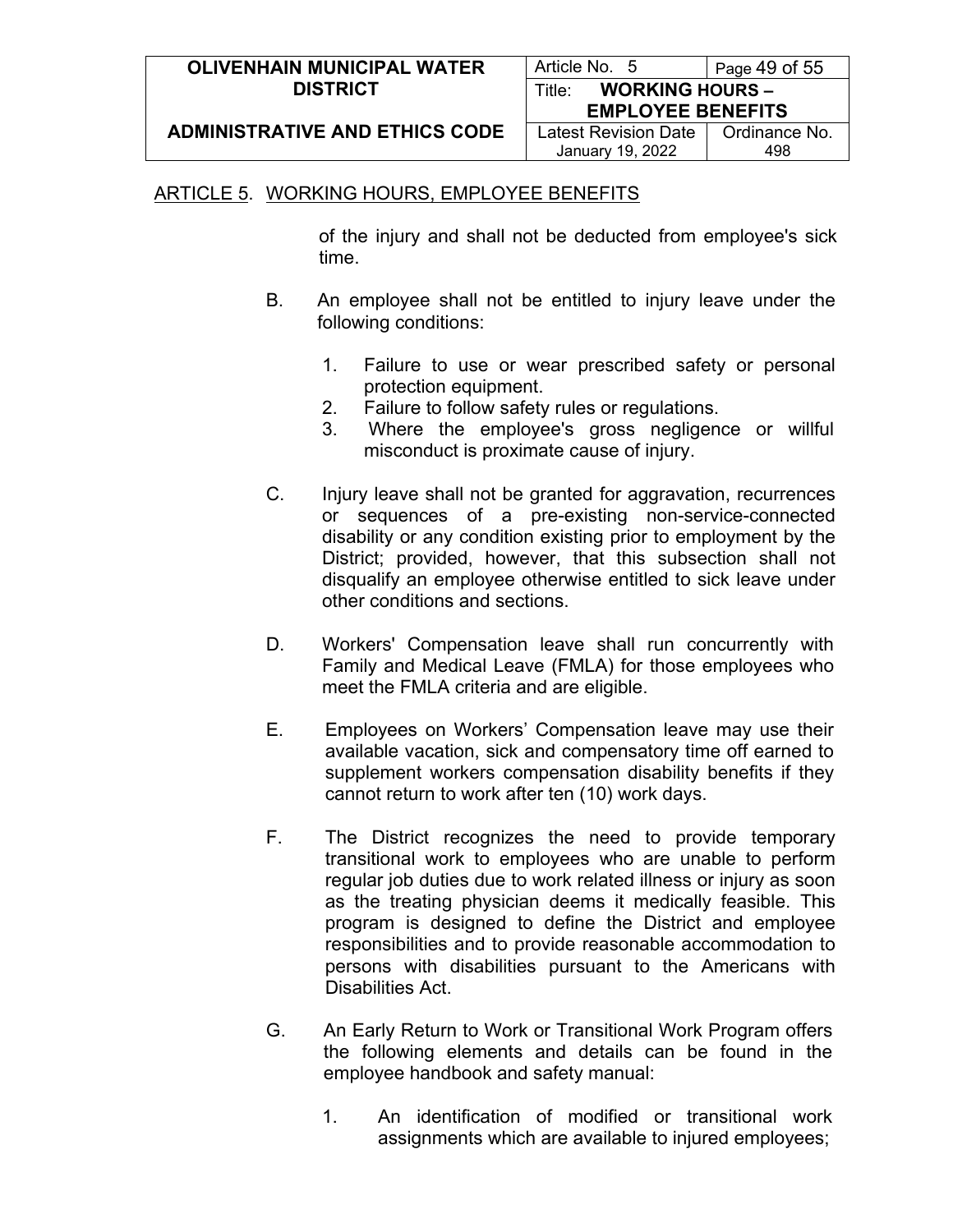| <b>OLIVENHAIN MUNICIPAL WATER</b>     | Article No. 5                    | Page 50 of 55 |  |
|---------------------------------------|----------------------------------|---------------|--|
| <b>DISTRICT</b>                       | <b>WORKING HOURS -</b><br>Title: |               |  |
|                                       | <b>EMPLOYEE BENEFITS</b>         |               |  |
| <b>ADMINISTRATIVE AND ETHICS CODE</b> | Latest Revision Date             | Ordinance No. |  |
|                                       | January 19, 2022                 | 498           |  |

- 2. Advice to each injured employee and his or her physician regarding the operation of the Early Return to Work or Transitional Work Program;
- 3. A medical determination by the injured employee's physician that the modified duties available to the injured employee are consistent with the injured employee's physical limitations as determined by the physician; and
- 4. A written agreement by the injured employee to participate in the Early Return to Work or Transitional Work Program.
- H. Transitional or modified work is limited and will be assigned to employees on a "first come, first serve" basis when work related medical restrictions allow eligibility for the job position available. This program is available to industrially injured employees for no longer than one hundred eighty (180) days after the date of the employee's injury.
- I. The Human Resources Department shall be responsible for supervising the implementation and management of the Early Return to Work or Transitional Work Program and follow up with employees regarding the results of their participation in either Program.

*Sec. 5.47 (B) revised via Ordinance No. 362 / June 25, 2008 Sec. 5.47 (B) revised via Ordinance No. 320 / July 27, 2005 Sec. 5.47. (C) revised via Ordinance No. 305 / October 22, 2003*

#### Sec. 5.47. Labor-Management Committee.

- A. The District agrees to establish a Human Resources/ Employee Association Team (HEART) Committee for the purpose of discussing work-related issues and issues relating to the Labor Agreement. The Committee shall have no authority to change, modify, alter or amend any Labor Agreement.
- B. The Committee shall be composed of the President of the Employees' Association(s) or their designee and two (2) employees covered by the Labor Agreement. In addition, the District shall appoint the General Manager or a designee and two (2) management employees.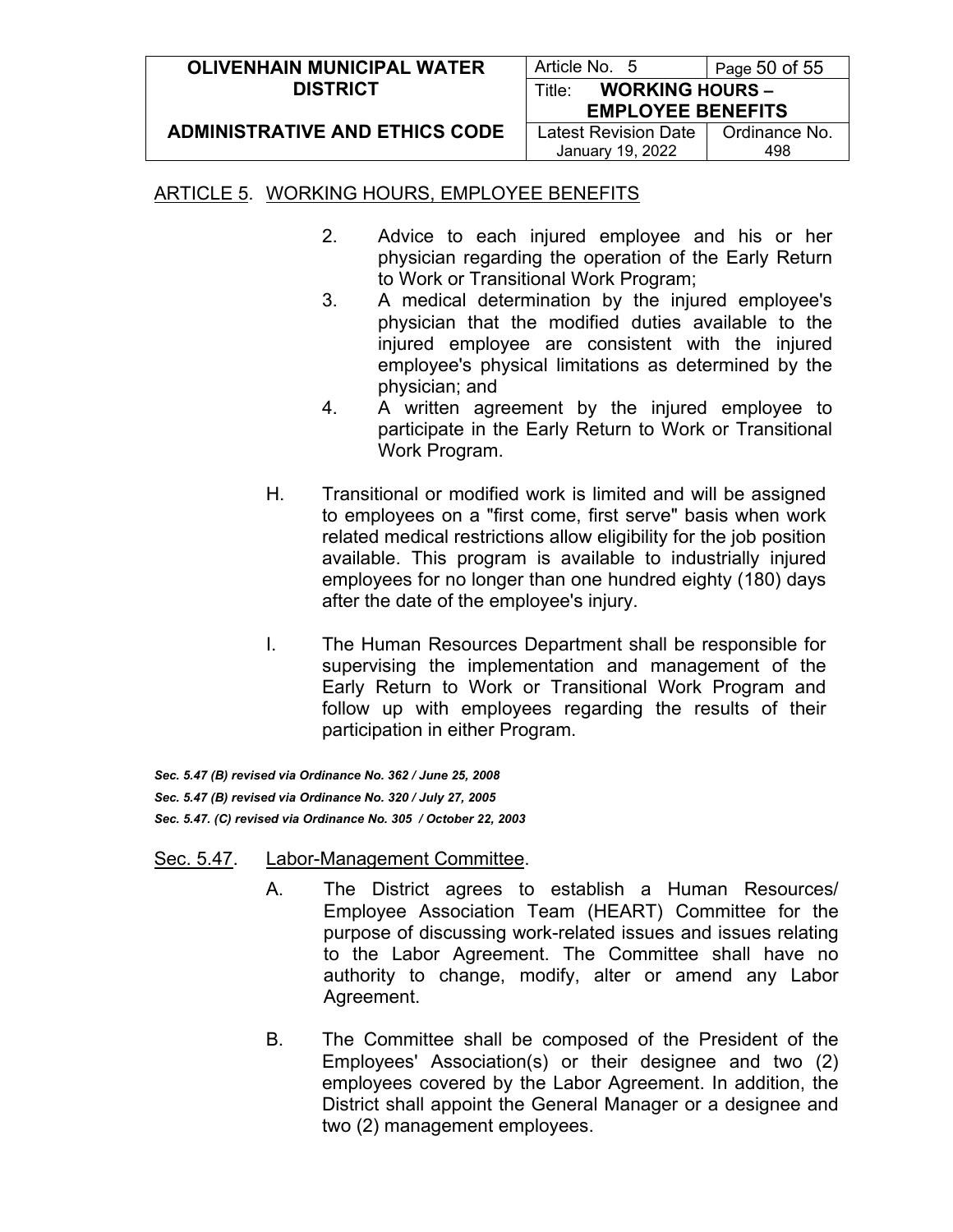| <b>OLIVENHAIN MUNICIPAL WATER</b>     | Article No. 5                                | Page 51 of 55 |  |
|---------------------------------------|----------------------------------------------|---------------|--|
| <b>DISTRICT</b>                       | <b>WORKING HOURS -</b><br>Title <sup>.</sup> |               |  |
|                                       | <b>EMPLOYEE BENEFITS</b>                     |               |  |
| <b>ADMINISTRATIVE AND ETHICS CODE</b> | Latest Revision Date                         | Ordinance No. |  |
|                                       | January 19, 2022                             | 498           |  |

- C. Meetings shall be held at times that are mutually acceptable to both parties. The party desiring to meet shall request the meeting at least fifteen (15) days prior and shall submit an agenda of items to be discussed.
- D. It is the intent of the parties to foster a cooperative atmosphere and harmonious working relations. Therefore, the parties agree to issue only joint statements, when necessary, on the results of the Committee meetings.

*Sec. 5.48. revised via Ordinance No. 498 / January 19, 2022 Sec. 5.48. revised via Ordinance No. 320 / July 27, 2005 Sec. 5.48. revised via Ordinance No. 315 / January 26, 2005*

Sec. 5.48. Tuition Reimbursement and Education Incentive Pay. The purpose of the reimbursement program is to provide financial assistance to those employees who voluntarily engage in educational pursuits beneficial to the District. Employee educational reimbursement is confined to expenses for voluntary, off-duty development which benefits both the employee and the District and which have been approved by District management in advance. Approval of tuition reimbursement shall be in the sole discretion of the General Manager or designee. Reimbursement shall not exceed \$2,000.00 for any employee in any fiscal year. Commencing July 1, 2022, reimbursement shall not exceed \$4,500.00 per fiscal year.

> In addition, beginning July 1, 2022, the District shall allow one time Education Incentive Pay for certifications and degrees that are above employee's current job requirements but are related to future growth and development at the District. Details on this program are outlined in the current MOU.

> Elements and procedures for participation in these programs can be found in the employee handbook provided to every employee or from the Human Resources Department.

*Sec. 5.49. revised via Ordinance No. 320 / July 27, 2005*

Sec. 5.49. Tiger Team Award Programs. The District administers various employee recognition programs. They are designed to encourage and provide a measure of acknowledgement for employee creativity and improvements for time and money saving ideas. The Tiger Team Programs include Safety Recognition, Better Way, Excellence and other cost savings or alternative revenue generating ideas.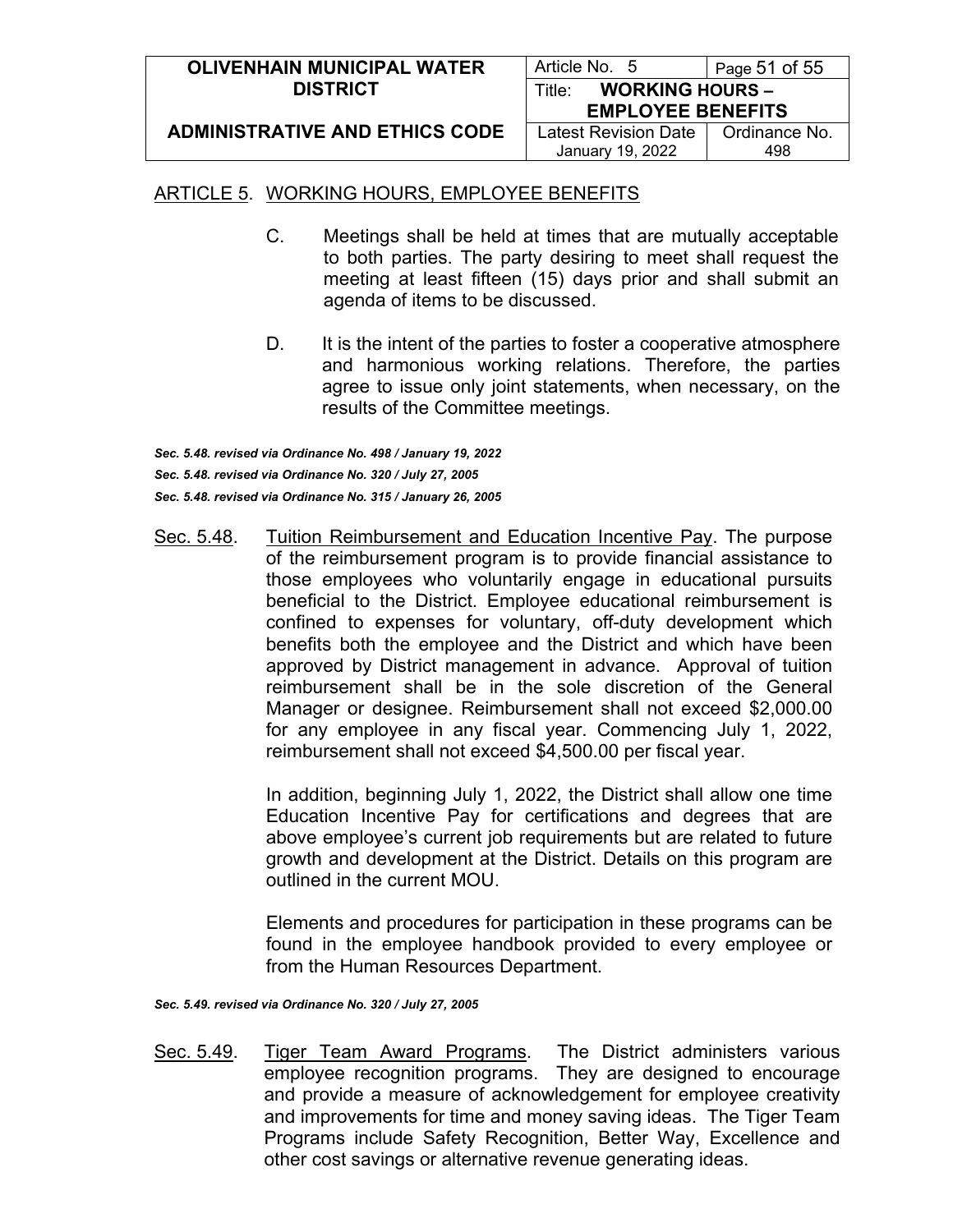#### **OLIVENHAIN MUNICIPAL WATER DISTRICT**

Article No. 5 | Page 52 of 55 Title: **WORKING HOURS – EMPLOYEE BENEFITS**

**ADMINISTRATIVE AND ETHICS CODE**

Latest Revision Date January 19, 2022

Ordinance No. 498

## ARTICLE 5. WORKING HOURS, EMPLOYEE BENEFITS

*Sec. 5.50. revised via Ordinance No. 498 / January 19, 2022 Sec. 5.50. revised via Ordinance No. 473 / January 15, 2020 Sec. 5.50. revised via Ordinance No. 305 / October 22, 2003*

Sec. 5.50. Employee/Employer Recreation Program. The District shall contribute \$100 per employee and for each Director of the District annually for the use and enjoyment of all the employees and Board Directors in an organized recreation program approved by District management. Commencing in July 2022, the District annual contribution to the program shall increase annually by the San Diego CPI-U. The program shall have approved bylaws and rules for administration of the program.

*Sec. 5.51. revised via Ordinance No. 408 / June 12, 2013 Sec. 5.51. was added via Ordinance No. 401 / October 10, 2012*

- Sec. 5.51. Economic Hardship Cash Out. Notwithstanding provisions of Sections 5.31 and 5.32, the following shall be permitted:
	- 1. Financial hardship requests to convert additional accrued sick or vacation leave to cash will be reviewed on a case by case basis and require the approval of the General Manager. Elective hours off – "floating holiday hours" and compensatory time earned – may not be used to convert to cash via a financial hardship request. Financial Hardship written requests shall be submitted to the Human Resources Department with appropriate justification and documentation.
	- 2. No more than one (1) approved hardship request will be allowed each calendar year per employee.
	- 3. Employees may be permitted to cash out accrued sick or vacation leave on an emergency basis at the discretion of the General Manager. Employees shall maintain a minimum bank of 100 hours of combined vacation and sick leave after the cash out is made. Elective hours off – "floating holiday hours" and compensatory time earned – may not be used to calculate the minimum bank hours. Emergency shall be defined as a sickness or death in an employee's immediate family, financial emergency or other unforeseen hardship. The General Manager shall be the sole arbiter of the approval of the request.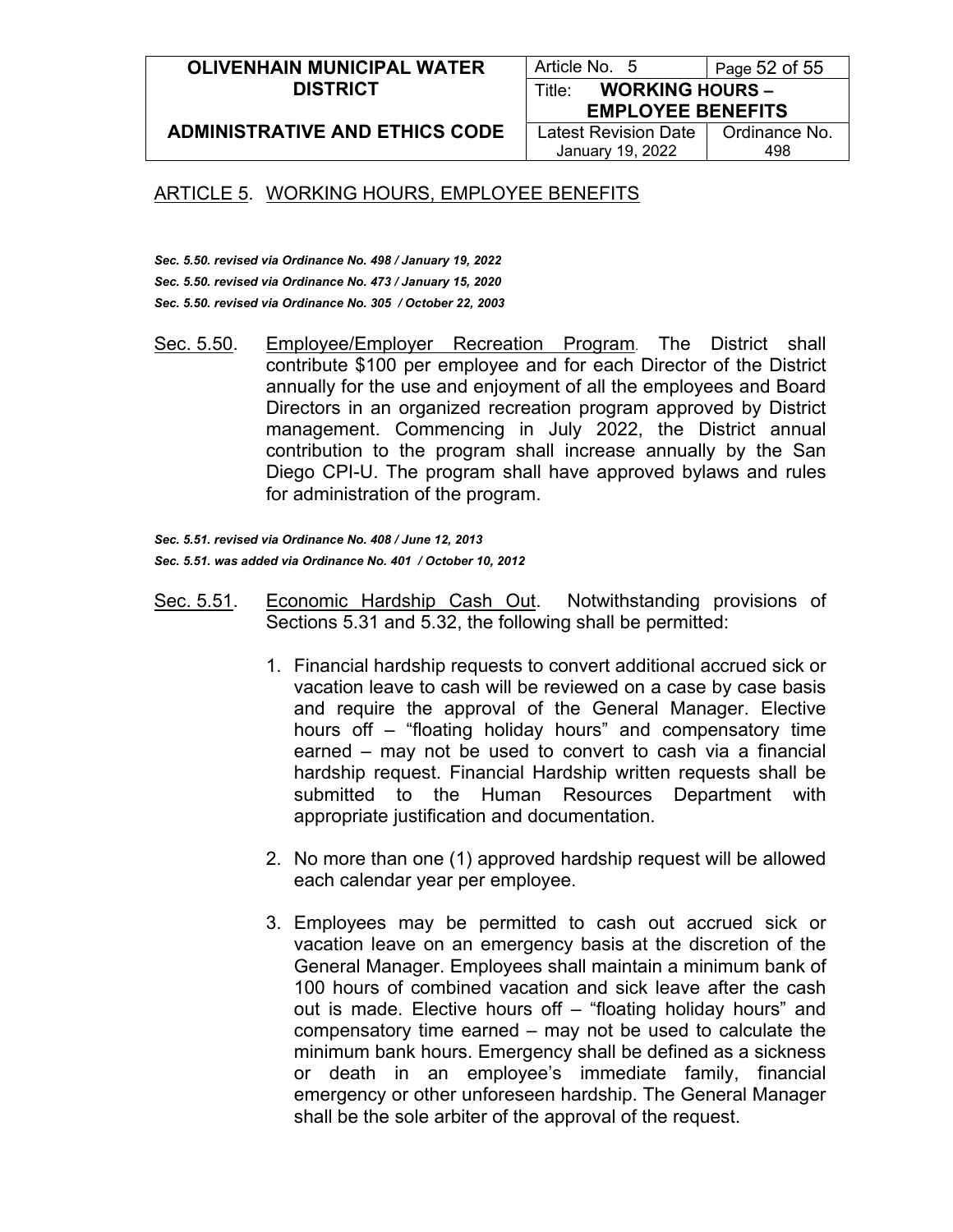| <b>OLIVENHAIN MUNICIPAL WATER</b>     | Article No. 5                    | Page $53$ of $55$ |  |
|---------------------------------------|----------------------------------|-------------------|--|
| <b>DISTRICT</b>                       | <b>WORKING HOURS -</b><br>Title: |                   |  |
|                                       | <b>EMPLOYEE BENEFITS</b>         |                   |  |
| <b>ADMINISTRATIVE AND ETHICS CODE</b> | Latest Revision Date             | Ordinance No.     |  |
|                                       | January 19, 2022                 | 498               |  |

4. If the General Manager has his/her own hardship request, it shall be brought to the Board Personnel Committee for consideration.

*Sec. 5.52. revised via Ordinance No. 498 / January 19, 2022 Sec. 5.52 revised via Ordinance No. 473 / January 15, 2020 Sec. 5.52. was added via Ordinance No. 418 / June 18, 2014*

- Sec. 5.52. Voluntary Employees' Beneficiary Association (VEBA). Effective July 1, 2014, an OMWD Medical Savings Trust together with the OMWD Medical Savings Plan will provide eligible employees, eligible former employees (separated after July 1, 2014) and their dependents and beneficiaries the opportunity to receive reimbursement for eligible medical expenses per IRS regulations; for further details see the VEBA Trust and Plan documents.
	- 1. All money available in the VEBA accounts of each employee will be available for use both pre and post termination for family and qualified dependents medical expenses and insurance use. VEBA funds will be eligible to be transferred to qualified dependents and/or beneficiaries designated by the employee upon the employee's death. The VEBA accounts will be established in each employee's name and managed via a third party trustee.
	- 2. Employees will be eligible to join VEBA after one year of service. The OMWD contribution for the 1 to 5 year of service timeframe shall be made at the one year anniversary of employment if the employee opts in to the VEBA. All employees may participate in the VEBA, including part-time employees as defined in §4.7 of the Administrative Code and shall have their VEBA District contribution pro-rated by hours worked pursuant to this same section. The pre-tax employee contribution percentages shall remain the same for part-time employees. Employees must opt in or out of VEBA after one year of service. All employees who are employed at the District and have one year of service credit or more must opt in or out at that time. Employees will have a 15 day election period to opt in or out of VEBA. Once an employee has a VEBA account established, he/she will then be allowed a onetime opportunity to stop participating in the VEBA plan and cannot rejoin at a later date.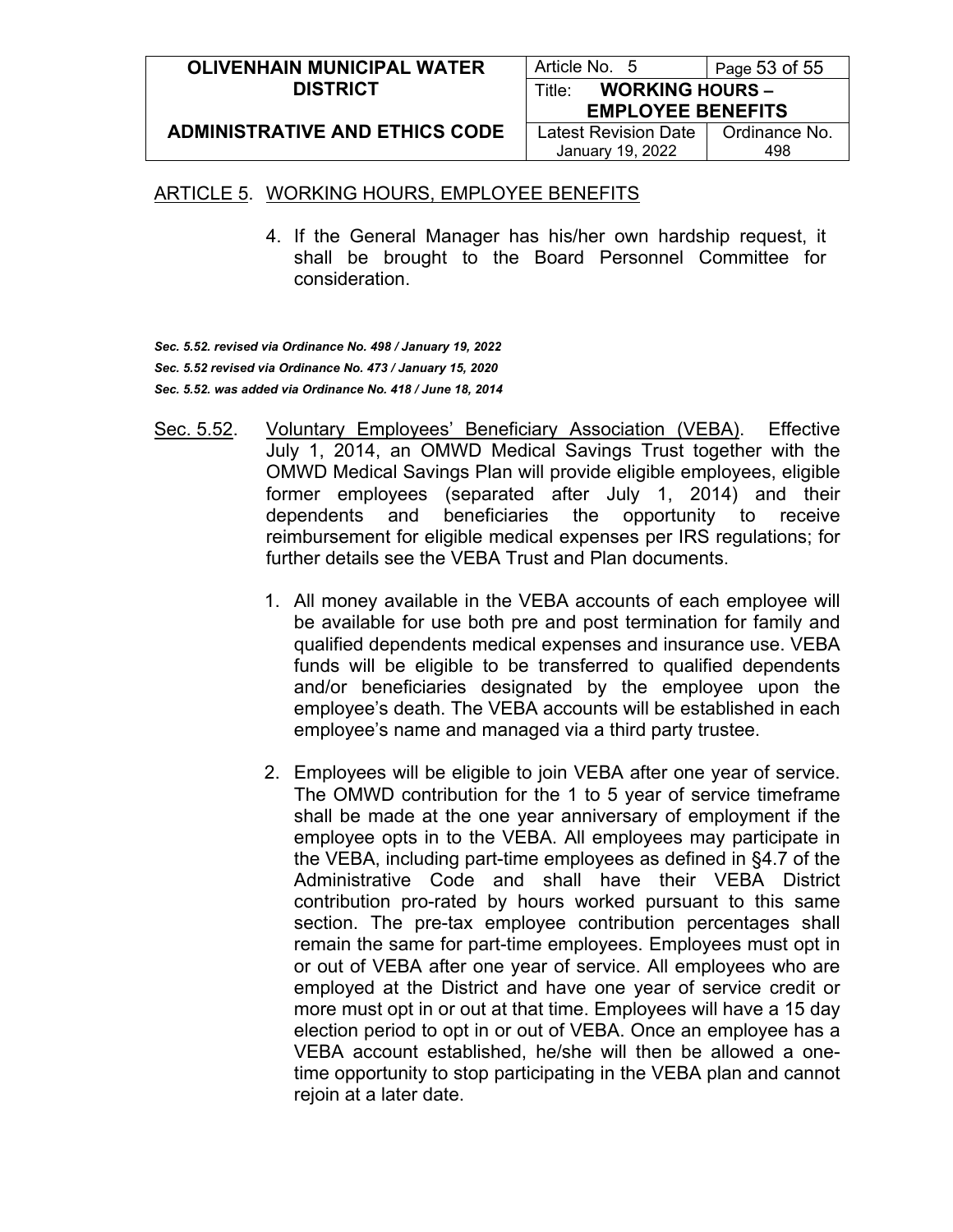| <b>OLIVENHAIN MUNICIPAL WATER</b>     | Article No. 5                    | Page 54 of 55 |  |
|---------------------------------------|----------------------------------|---------------|--|
| <b>DISTRICT</b>                       | <b>WORKING HOURS -</b><br>Title∵ |               |  |
|                                       | <b>EMPLOYEE BENEFITS</b>         |               |  |
| <b>ADMINISTRATIVE AND ETHICS CODE</b> | Latest Revision Date             | Ordinance No. |  |
|                                       | January 19, 2022                 | 498           |  |

Upon start date, rehires (returning employees who have combined service time of at least one year) will have a 15 day election period to opt in or out of the VEBA plan.

- 3. The VEBA shall be eligible to be used on all IRS allowable expenses, similar to those benefits offered under a Section 125 Flexible Spending Plan. For employees participating in the District 125 plan, flex account funds must be exhausted prior to VEBA reimbursement.
- 4. The District will pay each employee's administrative fees as negotiated in the current MOU. The District will cover the administrative fee for the VEBA during employment until separation for employees that separate with less than 15 years of (combined) service. For employees that separate with more than 15 years of (combined) service, the District will reimburse the VEBA administrative fee for one year after separation. If the employee retires via CALPERS from OMWD, the District shall reimburse the administrative fee on a yearly basis for the VEBA until such time as the employee participates in Medicare. The employee must submit proof of annual fees paid in order to be reimbursed.
- 5. Annual Funding contribution by the District shall be contributed in November of each calendar year. The years of service to qualify for the District contribution shall be calculated as the years of service of each employee as of the preceding January. The pretax funding by the District shall be as follows:
	- Up to 1 year of service = no funding
	- More than 1, but less than 5 years of service  $= $200$  per employee per year
	- More than 5, but less than 10 years of(combined) service = \$400 per employee per year
	- More than 10, but less than 15 years of (combined) service = \$600 per employee per year
	- More than 15, but less than 20 years of (combined) service = \$800 per employee per year
	- More than 20 years of (combined) service = \$1,000 per employee per year
- 6. Annual Funding by the employee shall also change based on years of (combined) service in January of each year. The